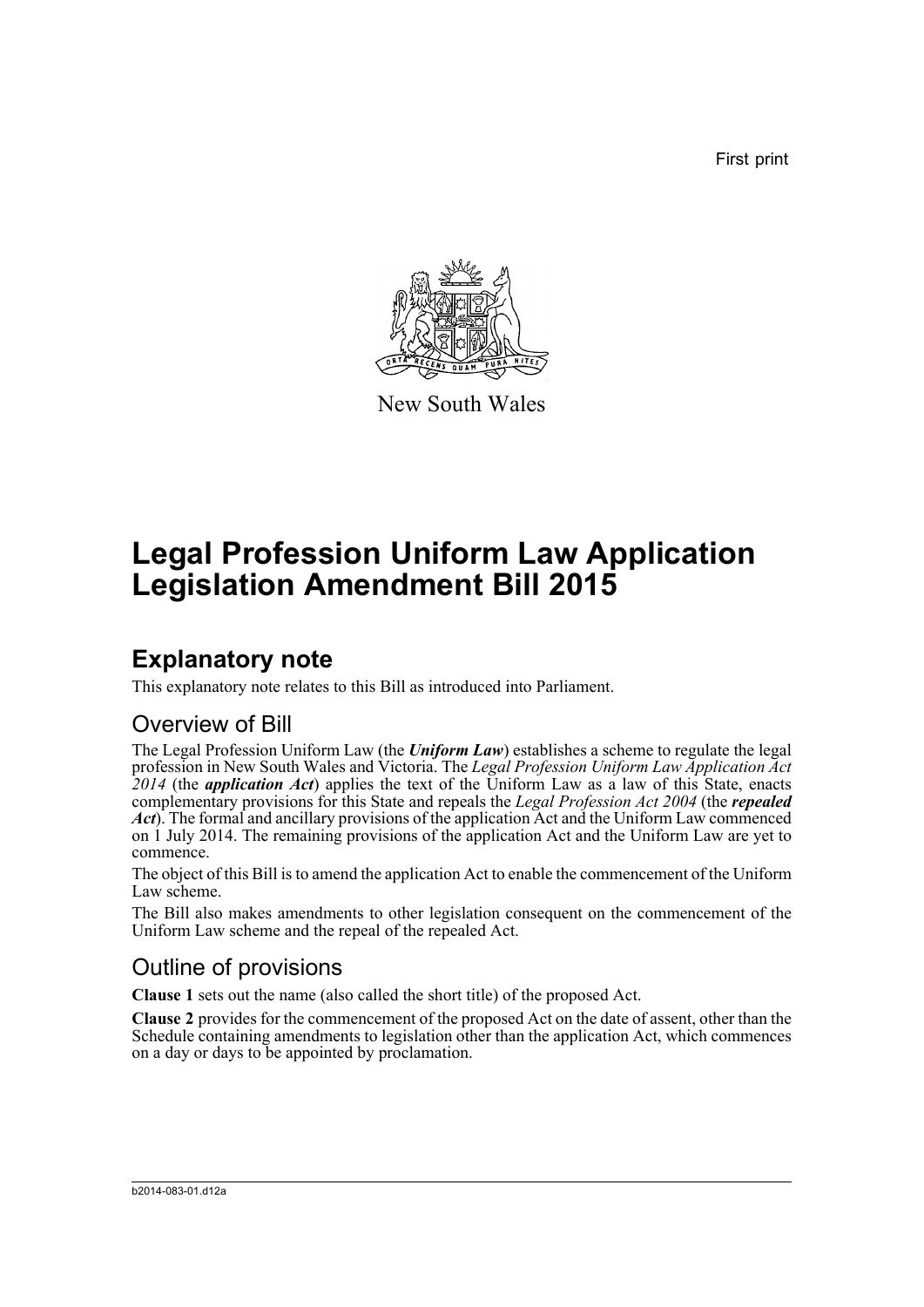### **Schedule 1 Amendment of Legal Profession Uniform Law Application Act 2014 No 16**

#### **General definitions**

**Schedule 1 [7]** inserts general definitions for terms that are used throughout Acts and instruments in NSW. *Admission to the Australian legal profession*, *Australian practising certificate* and *Australian registration certificate* have the same meaning as in the Uniform Law. *Legal costs legislation* is defined to mean Parts 6 and 7 of, and Schedules 1, 2 and 6 to, the application Act and Part 4.3 of the Uniform Law. *Legal profession legislation* is defined to mean:

- (a) the application Act and regulations made under that Act (referred to as *local regulations*), and
- (b) the Uniform Law, and
- (c) the Legal Profession Uniform Regulations made under Part 9.1 of the Uniform Law (*Uniform Regulations*) as they apply in NSW, and
- (d) the Legal Profession Uniform Rules made under Part 9.2 of the Uniform Law (*Uniform Rules*) as they apply in NSW.

Legal costs legislation and legal profession legislation are terms used throughout the legislation amended by Schedule 2 to the proposed Act.

#### **Legal Profession Admission Board**

**Schedule 1 [15]** enables the Legal Profession Admission Board (referred to in the application Act as the *NSW Admission Board*) to make rules in relation to various matters, including administrative matters, registration of students-at-law, examination of candidates for registration and committees of the Board.

**Schedule 1 [11]** enables the Board to delegate its functions under the application Act or the Uniform Law to any of its committees or officers.

**Schedule 1 [13]** requires the Board to notify the Bar Council and Law Society Council of any applications for admissions. **Schedule 1 [12] and [14]** are consequential amendments.

#### **Legal Services Commissioner, Bar Council and Law Society Council**

**Schedule 1 [16]** authorises the Legal Services Commissioner (the *NSW Commissioner*) to delegate any of his or her functions under the Uniform Law to any member of the staff of the NSW Commissioner or to a person of a class prescribed by the regulations. **Schedule 1 [17]** authorises the NSW Commissioner to delegate any of the Commissioner's functions under Chapter 5 of the Uniform Law (which relates to dispute resolution and professional discipline) to the Bar Council or the Law Society Council.

**Schedule 1 [19] and [22]** authorise the Bar Council and the Law Society Council to delegate any of their functions under the Uniform Law to their committees, officers or employees. **Schedule 1 [20] and [23]** make it clear that the Councils are also authorised to delegate functions that are delegated to them under the Uniform Law.

**Schedule 1 [18], [21] and [24]** make consequential amendments.

#### **Government and corporate lawyers**

The application Act currently provides that the local regulations may exempt certain government lawyers from the requirement to hold an Australian practising certificate and may exclude or modify the operation of specified provisions of the Uniform Law in relation to government lawyers. **Schedule 1 [25]** extends this to excluding or modifying the operation of specified provisions made under the Uniform Law. **Schedule 1 [26]** provides a similar regulation-making power for corporate lawyers.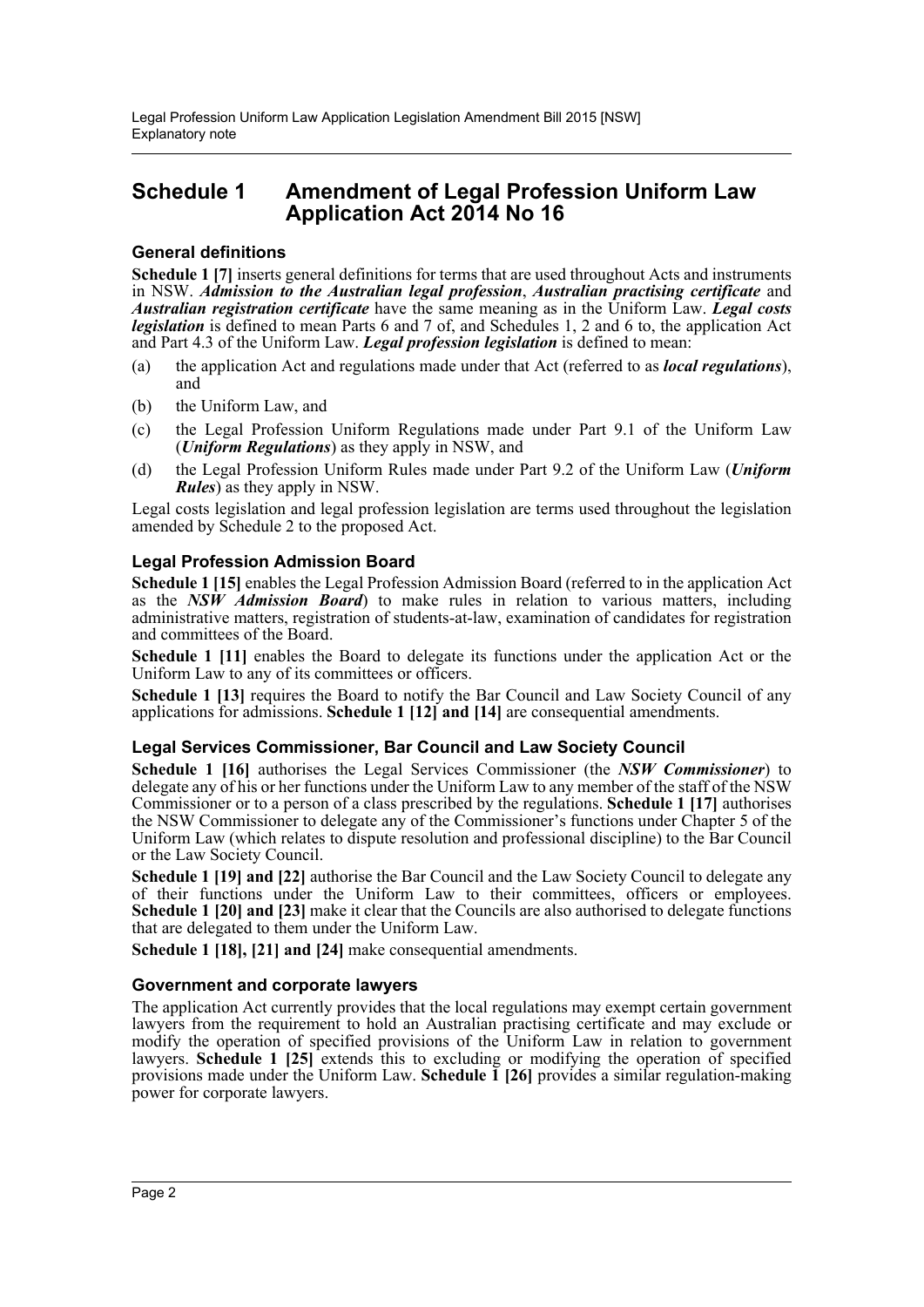#### **Legal costs—costs assessment**

**Schedule 1 [27]** substitutes Part 7 of the application Act, which supplements Part 4.3 of the Uniform Law. Rather than applying provisions of the Uniform Law relating to solicitor-client costs to the assessment of party-party costs as the existing Part did, the new Part deals with the assessment of costs ordered by a court or tribunal (*ordered costs*) and costs payable on a solicitor-client basis (*Uniform Law costs*).

Division 2 deals with the assessment of both types of costs. Division 3 contains additional provisions for ordered costs and Division 4 contains additional provisions for Uniform Law costs. Division 5 deals with reviews of costs assessments and Division 6 deals with appeals against those reviews. Division 7 establishes the Costs Assessment Rules Committee, which may make rules (*costs assessment rules*). Division 8 contains miscellaneous provisions.

The new Part also extends the operation of the provisions of the Uniform Law that apply to solicitor-client costs to the costs of a barrister briefed directly by a client (proposed section 65 of the application Act).

#### **Approved professional indemnity insurance policies**

**Schedule 1 [28] and [29]** relate to the Attorney General's power to approve, by order in writing, professional indemnity insurance policies. Rather than providing that compliance with any conditions of an order is a prerequisite for a policy to be regarded as an approved policy, proposed section 95 (3A) of the application Act provides that, if any terms or conditions imposed by an order are not complied with by the insurer or provider of the policy, the order may be amended to prohibit or restrict the future issue of policies by that insurer or provider and that the Attorney General may take into account any such failure to comply when deciding whether to approve future policies.

**Schedule 1 [30]** omits provisions relating to evidence of approved professional indemnity insurance policies that are no longer necessary as the matter is proposed to be dealt with by the Uniform Rules.

#### **Rights of review**

**Schedule 1 [31]** provides for the rights of review to the Civil and Administrative Tribunal of New South Wales (*NCAT*) for matters relating to Australian practising certificates and registration certificates and certain consumer and disciplinary matters. It also restates a provision (currently section 166 (5) of the application Act) that enables local regulations to provide for further rights of review to NCAT.

#### **Registers and publicising disciplinary action**

**Schedule 1 [32]–[35]** broaden the application of Part 12 of the application Act, which currently deals with the keeping of registers and the publicising of disciplinary action in relation to Australian legal practitioners, so that it will also apply to Australian-registered foreign lawyers, Australian lawyers (who are not Australian legal practitioners) and to former Australian legal practitioners, Australian-registered foreign lawyers and Australian lawyers.

#### **Savings and transitional provisions**

**Schedule 1 [43]** inserts savings and transitional provisions consequent on the enactment of the proposed Act. In particular, proposed clause 10 of Schedule 9 to the application Act sets out transitional arrangements in relation to mortgage practices and managed investment schemes. For a period of 3 years, the prohibition on a law practice operating a managed investment scheme in section 258 of the Uniform Law will not apply. The existing prohibition in section 135 (2) of the *Legal Profession Act 2004* will continue to apply to incorporated legal practices and Part 3.5 of, and Schedule 8 to, that Act, will continue to apply in respect of existing mortgages and managed investment schemes. **Schedule 1 [31] and [41]** omit the provisions relating to mortgages in the application Act which are no longer necessary.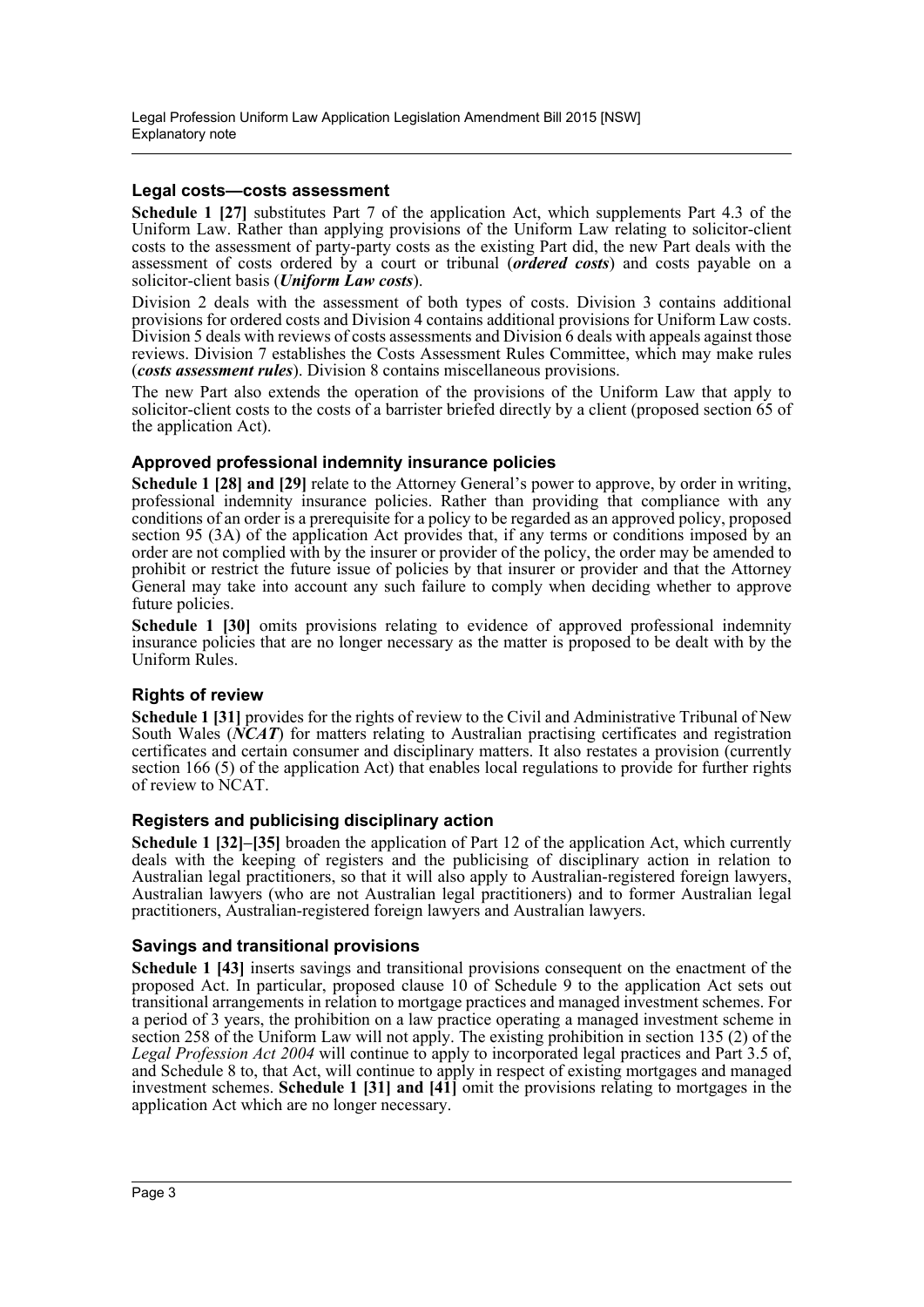**Schedule 1 [10]** provides that the savings and transitional provisions in Part 3 of Schedule 4 to the Uniform Law apply in New South Wales (proposed section 18A of the application Act).

**Schedule 1 [42]** provides that local savings and transitional regulations are to have effect despite anything to the contrary in Schedule  $\overline{4}$  to the Uniform Law (which contains savings and transitional provisions).

#### **Miscellaneous**

**Schedule 1 [10]** provides an exception to section 468 (1) of the Uniform Law, which provides that certain persons are not compellable in legal proceedings to give evidence or produce documents in relation to their involvement in the administration of the Uniform Law. The provision will not apply to proceedings, hearings or inquiries under the *Royal Commissions Act 1923*, the *Special Commissions of Inquiry Act 1983*, the *Independent Commission Against Corruption Act 1988*, the *Police Integrity Commission Act 1996* or the *Ombudsman Act 1974*. Proposed section 18B of the application Act reflects section 38A of the repealed Act.

**Schedule 1 [8] and [9]** make minor amendments to the bodies designated as local regulatory authorities and the courts and tribunals designated as tribunals for the purposes of the Uniform Law.

**Schedule 1 [36]** provides for the manner in which certain offences under the application Act and the Uniform Law are to be dealt with. It also inserts a provision providing that a contravention of the local regulations or the costs assessment rules may constitute unsatisfactory professional conduct or professional misconduct, whether or not the lawyer has been convicted of an offence in relation to the contravention.

**Schedule 1 [37]** makes it clear that local regulations may be made in relation to matters arising under the Uniform Law.

**Schedule 1 [39]** provides that local regulations may be made in relation to a barrister receiving or holding money for legal costs in advance of the barrister providing legal services.

**Schedule 1 [40]** restates a regulation-making power in relation to costs assessments.

**Schedule 1 [44]** omits amendments to the *Interpretation Act 1987* that are now located in Schedule 2 to the proposed Act.

**Schedule 1 [1]–[3]** make minor amendments to definitions used in the application Act. **Schedule 1 [4], [5], [6] and [38]** are statute law revision amendments.

### **Schedule 2 Amendment of other legislation**

**Schedule 2** amends the various Acts, Regulations and Rules set out in that Schedule as a consequence of the repeal of the *Legal Profession Act 2004* and the commencement of the uncommenced provisions of the application Act and Uniform Law. References to the repealed Act and its provisions are replaced with references to the application Act or the Uniform Law as appropriate.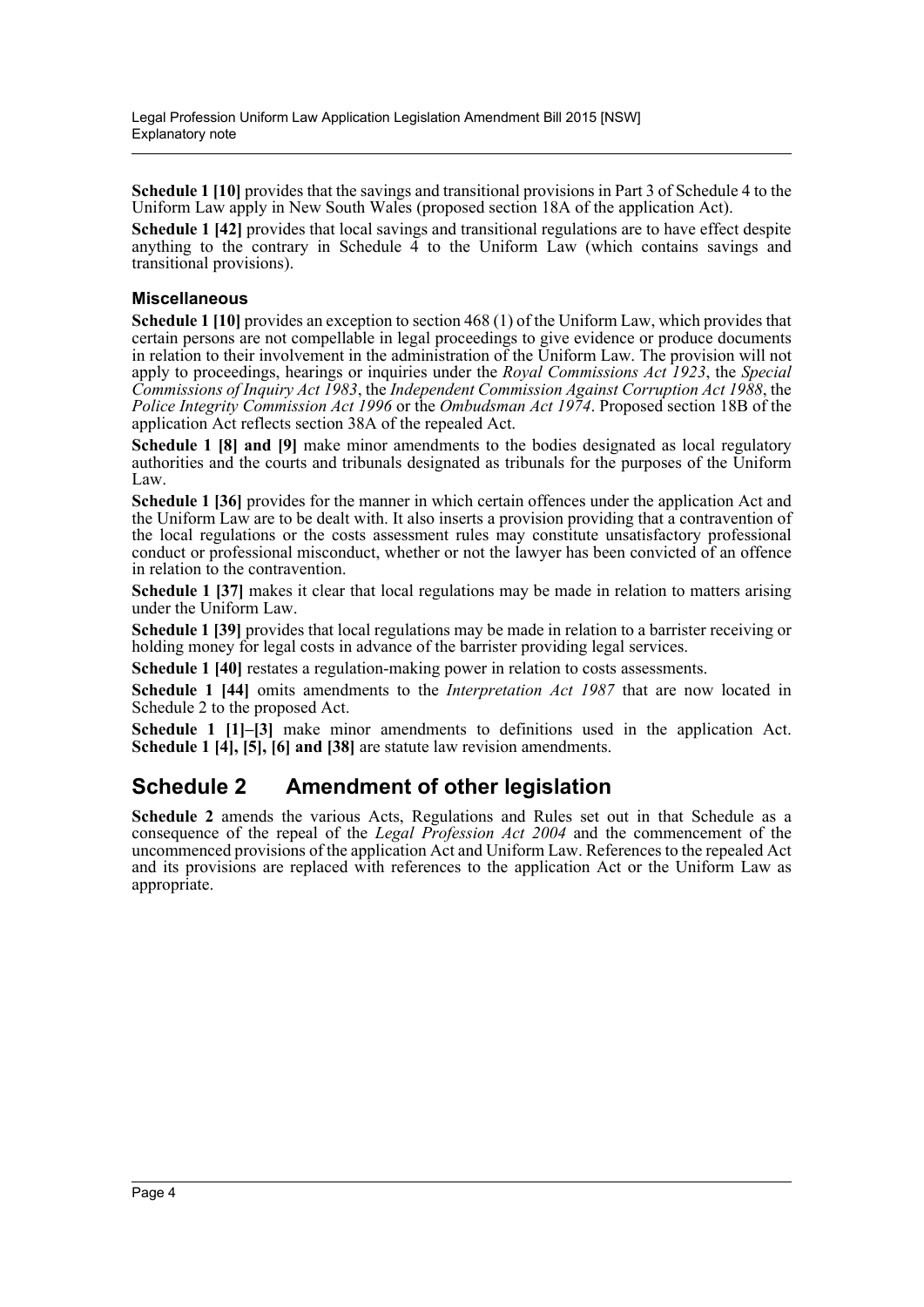First print



New South Wales

# **Legal Profession Uniform Law Application Legislation Amendment Bill 2015**

## **Contents**

|            |                                                                         | Page          |
|------------|-------------------------------------------------------------------------|---------------|
|            |                                                                         |               |
|            | Name of Act                                                             | 2             |
|            | Commencement                                                            | $\mathcal{P}$ |
| Schedule 1 | Amendment of Legal Profession Uniform Law Application<br>Act 2014 No 16 | 3             |
|            | Schedule 2 Amendment of other legislation                               | 24            |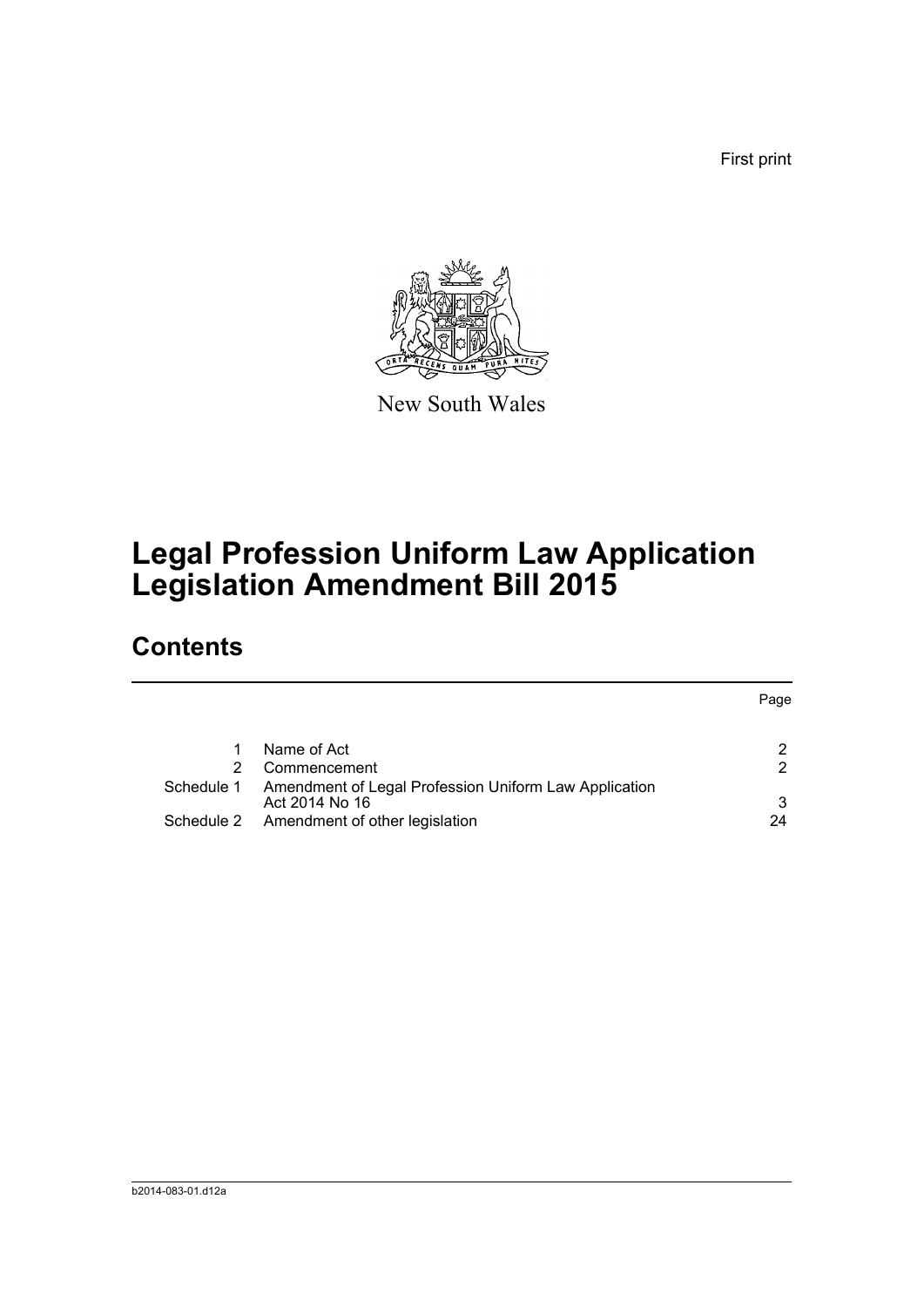

New South Wales

# **Legal Profession Uniform Law Application Legislation Amendment Bill 2015**

No , 2015

#### **A Bill for**

An Act to amend the *Legal Profession Uniform Law Application Act 2014* and other legislation relating to the legal profession; to provide further for the application and supplementation of the Legal Profession Uniform Law in New South Wales; and for other purposes.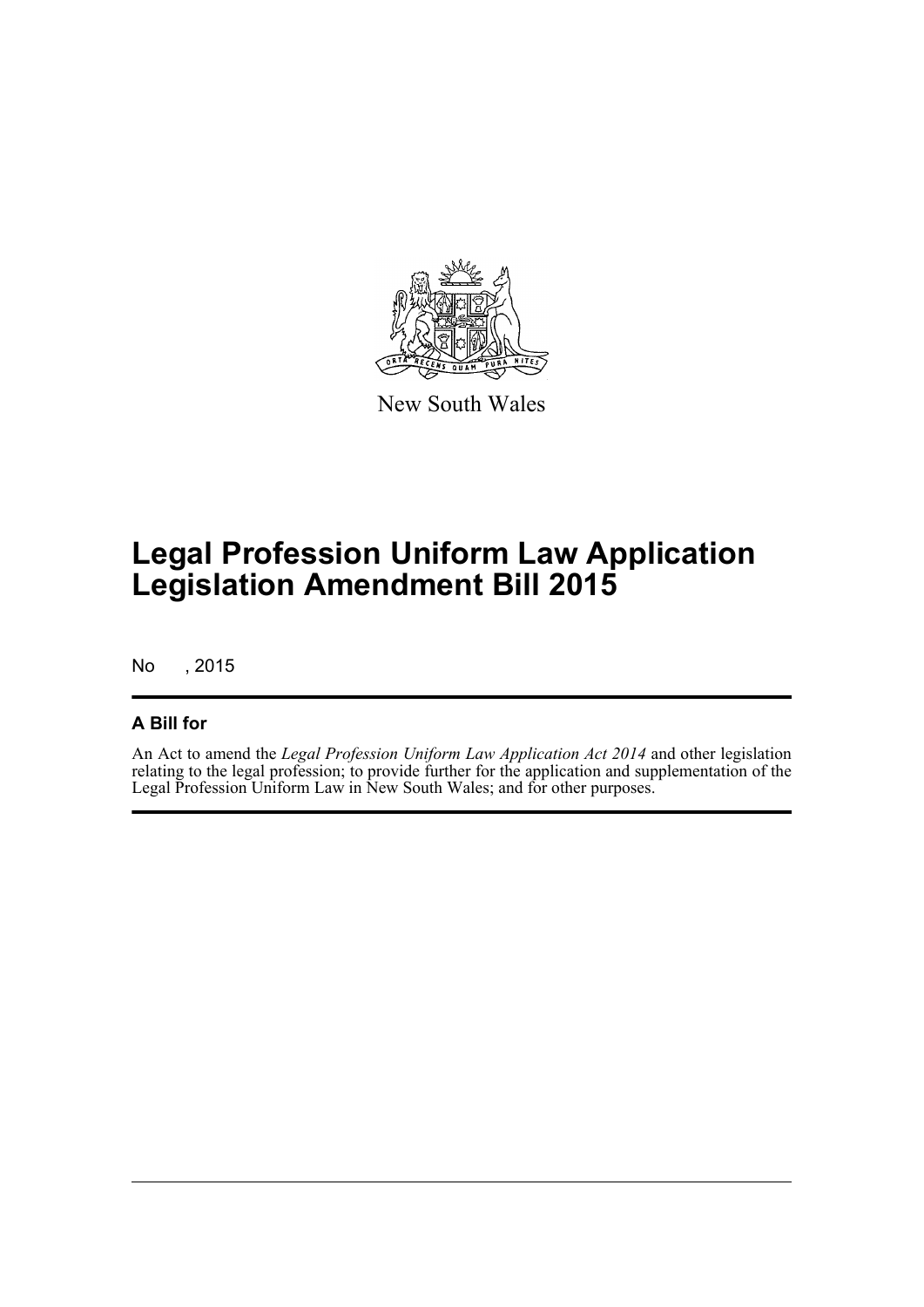Legal Profession Uniform Law Application Legislation Amendment Bill 2015 [NSW]

<span id="page-6-1"></span><span id="page-6-0"></span>

|     | The Legislature of New South Wales enacts:                                                       |        |
|-----|--------------------------------------------------------------------------------------------------|--------|
|     | Name of Act                                                                                      | 2      |
|     | This Act is the Legal Profession Uniform Law Application Legislation Amendment<br>Act 2015.      | 3<br>4 |
|     | Commencement                                                                                     | 5      |
| (1) | This Act commences on the date of assent to this Act except as provided by<br>subsection $(2)$ . | 6      |
| (2) | Schedule 2 commences on a day or days to be appointed by proclamation.                           | 8      |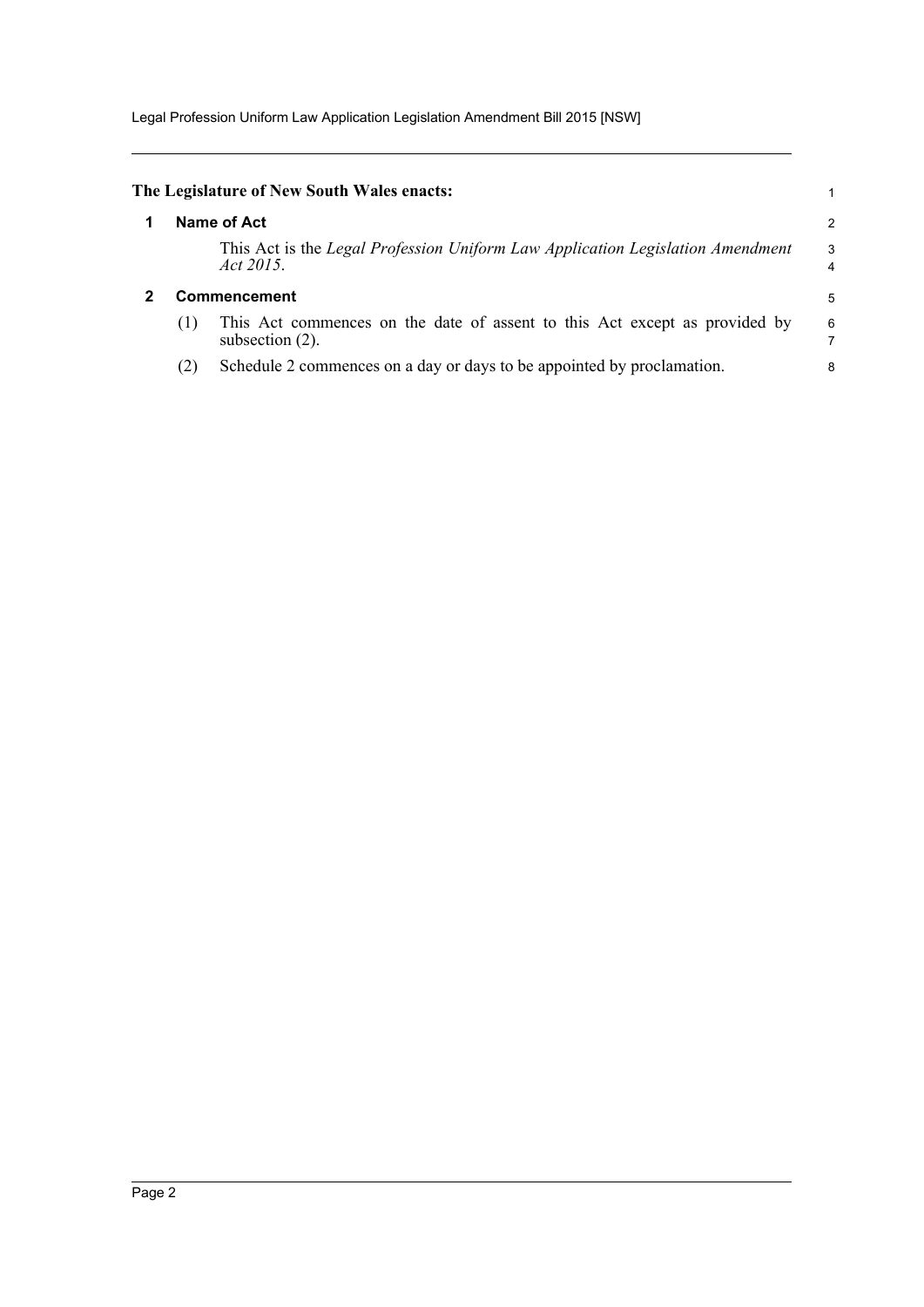<span id="page-7-0"></span>

|       | <b>Schedule 1</b>             |     | <b>Amendment of Legal Profession Uniform Law</b><br><b>Application Act 2014 No 16</b>                                                                                                                                                         | 1<br>2                   |
|-------|-------------------------------|-----|-----------------------------------------------------------------------------------------------------------------------------------------------------------------------------------------------------------------------------------------------|--------------------------|
| [1]   | <b>Section 3 Definitions</b>  |     |                                                                                                                                                                                                                                               | 3                        |
|       |                               |     | Omit the definition of <i>appropriate Council</i> from section $3(1)$ . Insert instead:                                                                                                                                                       | 4                        |
|       |                               |     | <i>appropriate Council</i> means:                                                                                                                                                                                                             | 5                        |
|       |                               | (a) | subject to paragraph (b), the Law Society Council, or                                                                                                                                                                                         | 6                        |
|       |                               | (b) | in relation to matters relating to barristers or former barristers (including<br>an application for a practising certificate to practise as a barrister)—the<br>Bar Council.                                                                  | $\overline{7}$<br>8<br>9 |
| [2]   | Section 3 (1)                 |     |                                                                                                                                                                                                                                               | 10                       |
|       | Insert in alphabetical order: |     |                                                                                                                                                                                                                                               | 11                       |
|       |                               |     | <i>committee</i> includes a subcommittee of a committee.                                                                                                                                                                                      | 12                       |
|       |                               |     | costs assessment rules means rules under Division 7 of Part 7.                                                                                                                                                                                | 13                       |
| $[3]$ |                               |     | Section 3 (1), definition of "Manager, Costs Assessment"                                                                                                                                                                                      | 14                       |
|       |                               |     | Omit the definition. Insert instead:                                                                                                                                                                                                          | 15                       |
|       |                               |     | <b>Manager, Costs Assessment</b> means the person appointed as Manager, Costs<br>Assessment under section 93B, and includes a delegate of that person and a<br>person acting as or exercising the functions of the Manager, Costs Assessment. | 16<br>17<br>18           |
| [4]   |                               |     | Section 3 (1), definition of "NSW Admission Board"                                                                                                                                                                                            | 19                       |
|       | Omit "NSW".                   |     |                                                                                                                                                                                                                                               | 20                       |
| [5]   |                               |     | Section 3 (1), definition of "NSW Commissioner"                                                                                                                                                                                               | 21                       |
|       | Omit "NSW".                   |     |                                                                                                                                                                                                                                               | 22                       |
| [6]   |                               |     | Section 3 (1), definition of "Secretary"                                                                                                                                                                                                      | 23                       |
|       |                               |     | Omit "Department of Attorney General and Justice".                                                                                                                                                                                            | 24                       |
|       |                               |     | Insert instead "Department of Justice".                                                                                                                                                                                                       | 25                       |
| $[7]$ | <b>Section 3A</b>             |     |                                                                                                                                                                                                                                               | 26                       |
|       | Insert after section 3:       |     |                                                                                                                                                                                                                                               | 27                       |
|       | 3Α                            |     | General definitions for other legislation                                                                                                                                                                                                     | 28                       |
|       |                               |     | In any Act or instrument made under an Act:                                                                                                                                                                                                   | 29                       |
|       |                               |     | <i>admission to the Australian legal profession</i> has the same meaning as in the<br>Legal Profession Uniform Law (NSW).                                                                                                                     | 30<br>31                 |
|       |                               |     | Australian practising certificate has the same meaning as in the Legal<br>Profession Uniform Law (NSW).                                                                                                                                       | 32<br>33                 |
|       |                               |     | Australian registration certificate has the same meaning as in the Legal<br>Profession Uniform Law (NSW).                                                                                                                                     | 34<br>35                 |
|       |                               |     | legal costs legislation means:                                                                                                                                                                                                                | 36                       |
|       |                               | (a) | Parts 6 and 7 of this Act, and                                                                                                                                                                                                                | 37                       |
|       |                               | (b) | Schedules 1, 2 and 6 to this Act, and                                                                                                                                                                                                         | 38                       |
|       |                               | (c) | Part 4.3 of the Legal Profession Uniform Law (NSW), and                                                                                                                                                                                       | 39                       |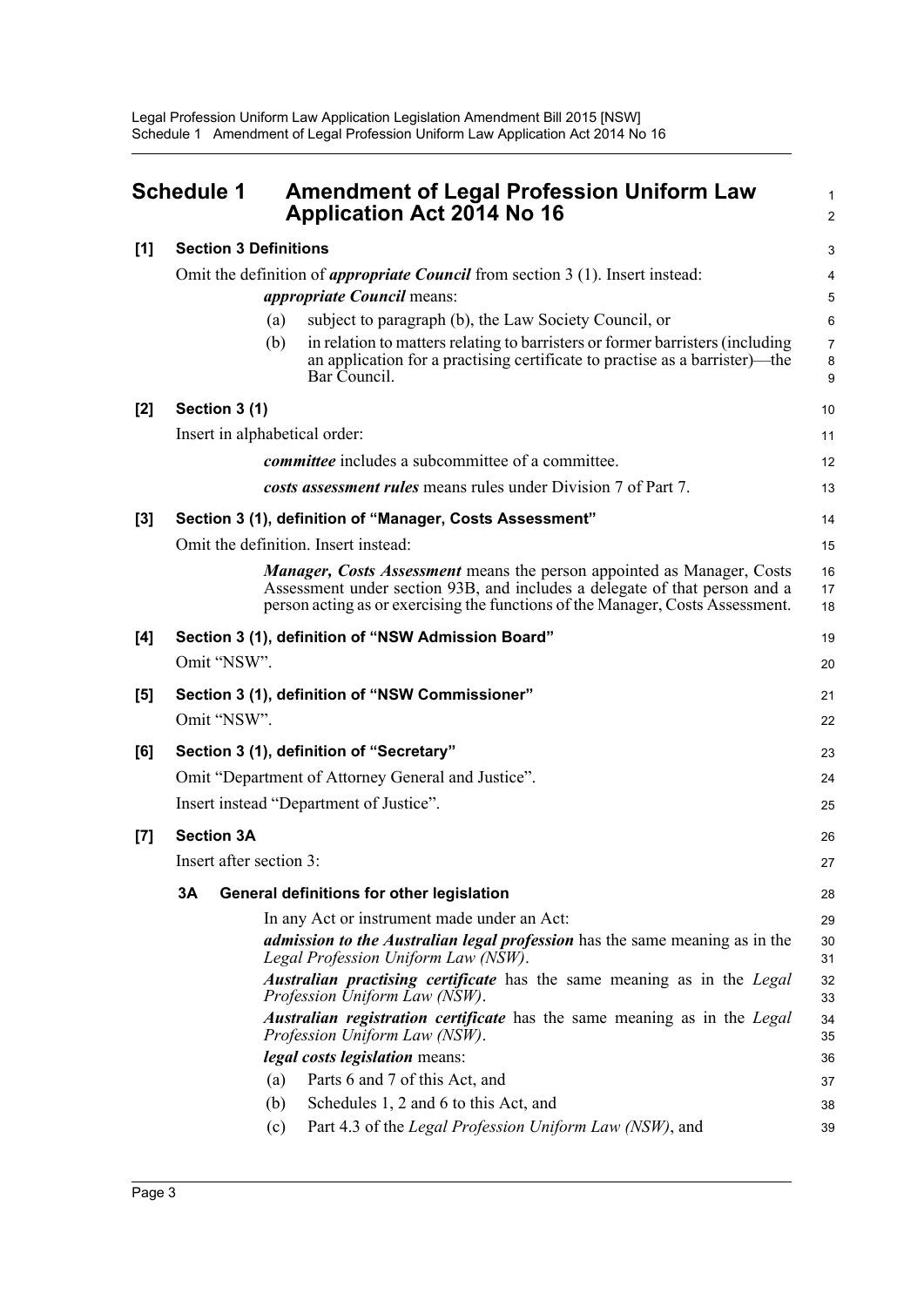|     | (d)<br>referred to in paragraphs $(a)$ – $(c)$ .<br>legal profession legislation means:<br>this Act and the local regulations, and<br>(a)<br>the Legal Profession Uniform Law (NSW), and<br>(b)<br>(c)<br>jurisdiction. | regulations or rules made under or for the purposes of the provisions<br>the Uniform Regulations and the Uniform Rules as they apply in this | 1<br>$\overline{2}$<br>3<br>4<br>5<br>$6\phantom{1}6$<br>$\overline{7}$ |
|-----|-------------------------------------------------------------------------------------------------------------------------------------------------------------------------------------------------------------------------|----------------------------------------------------------------------------------------------------------------------------------------------|-------------------------------------------------------------------------|
| [8] | Section 11 Designation of local authorities and tribunals<br>Omit Table 1. Insert instead:                                                                                                                              |                                                                                                                                              | 8<br>9                                                                  |
|     | Table 1 Designated local regulatory authorities                                                                                                                                                                         |                                                                                                                                              | 10                                                                      |
|     | Column 1<br><b>Provision of Legal Profession Uniform</b><br>Law (NSW)                                                                                                                                                   | Column <sub>2</sub><br>Designated local regulatory authority                                                                                 |                                                                         |
|     | Chapter 2, section 14                                                                                                                                                                                                   | <b>Bar Council</b><br>Law Society Council                                                                                                    |                                                                         |
|     | Chapter 2, Part 2.2 (except section 23)                                                                                                                                                                                 | NSW Admission Board                                                                                                                          |                                                                         |
|     | Chapter 2, section 23                                                                                                                                                                                                   | <b>Bar Council</b><br>Law Society Council                                                                                                    |                                                                         |
|     | Chapter 3 (except sections 49, 50, 119, 120)<br>and $121$ and Part 3.4)                                                                                                                                                 | Appropriate Council                                                                                                                          |                                                                         |
|     | Chapter 3, section 49                                                                                                                                                                                                   | Law Society Council                                                                                                                          |                                                                         |
|     | Chapter 3, section 50                                                                                                                                                                                                   | <b>Bar Council</b>                                                                                                                           |                                                                         |
|     | Chapter 3, Part 3.4                                                                                                                                                                                                     | <b>Bar Council</b><br>Law Society Council                                                                                                    |                                                                         |
|     | Chapter 3, sections $119$ and $120(1)$                                                                                                                                                                                  | Bar Council<br>Law Society Council                                                                                                           |                                                                         |
|     | Chapter 3, section $120(4)$                                                                                                                                                                                             | NSW Commissioner<br><b>Bar Council</b><br>Law Society Council                                                                                |                                                                         |
|     | Chapter 3, section 121 (except in the case of a<br>person convicted of a serious offence)                                                                                                                               | Appropriate Council                                                                                                                          |                                                                         |
|     | Chapter 3, section 121 (in the case of a person<br>convicted of a serious offence)                                                                                                                                      | <b>NCAT</b>                                                                                                                                  |                                                                         |
|     | Chapter 4 (except sections 174, 178, 194, 197,<br>202, 205, 215, 256, 257 and 258)                                                                                                                                      | Law Society Council                                                                                                                          |                                                                         |
|     | Chapter 4, sections 174, 178, 194, 197, 202<br>and $205$                                                                                                                                                                | NSW Commissioner                                                                                                                             |                                                                         |
|     | Chapter 4, section 215                                                                                                                                                                                                  | Appropriate Council                                                                                                                          |                                                                         |
|     | Chapter 4, sections 256 and 257                                                                                                                                                                                         | NSW Commissioner<br>Appropriate Council                                                                                                      |                                                                         |
|     | Chapter 4, section 258                                                                                                                                                                                                  | Appropriate Council                                                                                                                          |                                                                         |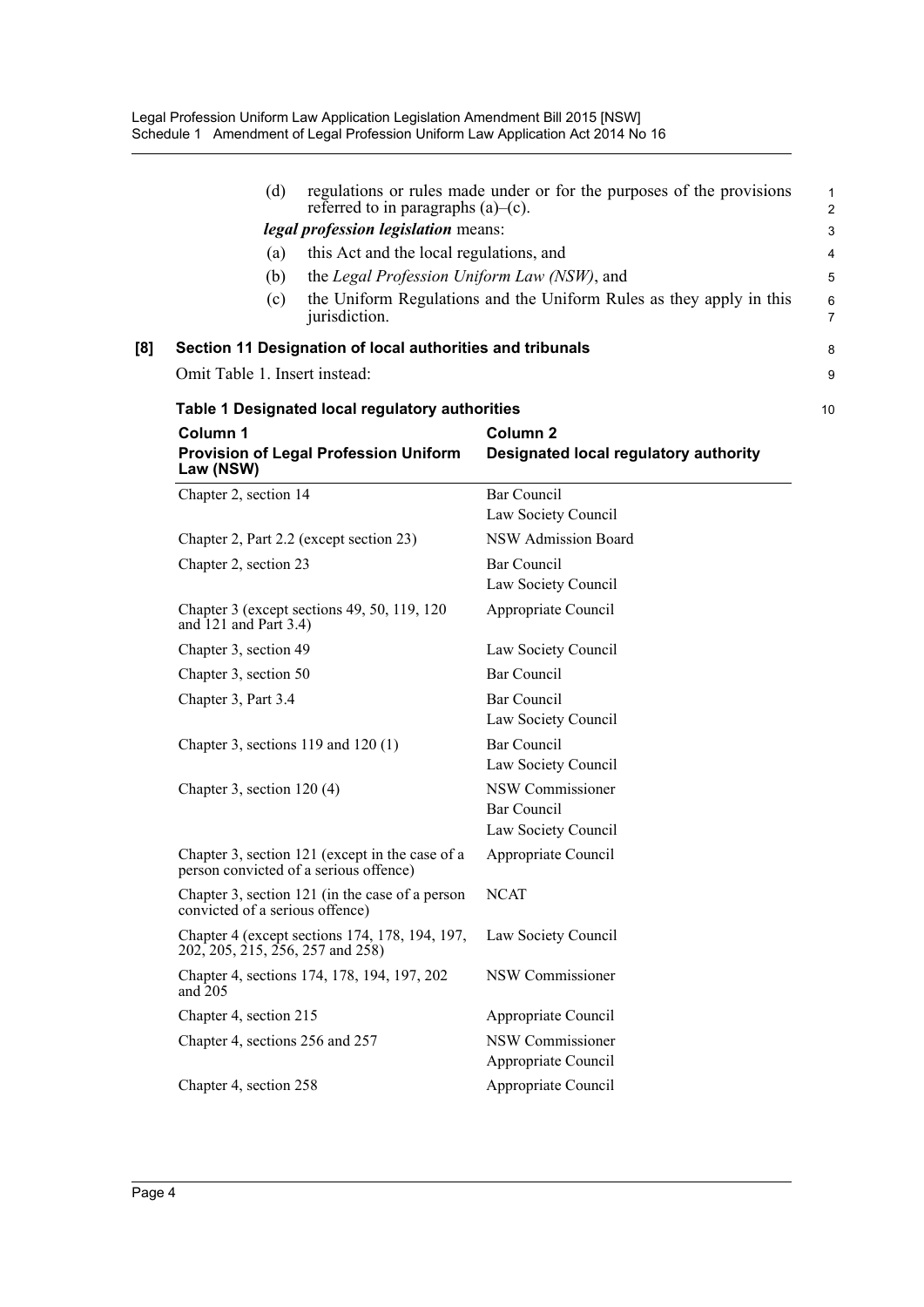| Column 1<br><b>Provision of Legal Profession Uniform</b><br>Law (NSW) | Column <sub>2</sub><br>Designated local regulatory authority                                                                                                                                                                                                                                                                         |
|-----------------------------------------------------------------------|--------------------------------------------------------------------------------------------------------------------------------------------------------------------------------------------------------------------------------------------------------------------------------------------------------------------------------------|
| Chapter 5                                                             | NSW Commissioner<br>Note. Section 405 (2) of the Legal Profession Uniform<br>Law (NSW) contemplates that the local regulatory<br>authority (the NSW Commissioner) may delegate<br>Chapter 5 functions to a professional association (the<br>Bar Association or Law Society). See also<br>sections 29 (c) and 31 (1) (c) of this Act. |
| Chapter 6                                                             | Appropriate Council                                                                                                                                                                                                                                                                                                                  |
| Chapter 7 (except to the extent that it applies to                    | NSW Commissioner                                                                                                                                                                                                                                                                                                                     |
| complaint investigations)                                             | Appropriate Council                                                                                                                                                                                                                                                                                                                  |
| Chapter 7 to the extent that it applies to                            | <b>NSW Commissioner</b>                                                                                                                                                                                                                                                                                                              |
| complaint investigations                                              | Note. These functions of the NSW Commissioner<br>under Chapter 7 are "Chapter 5 functions" and<br>therefore may be exercised by the Bar Association or<br>Law Society by delegation. See the note in relation to<br>Chapter 5 above.                                                                                                 |
| Chapter 9, section 421 $(2)$ $(f)$                                    | NSW Admission Board                                                                                                                                                                                                                                                                                                                  |
| Chapter 9, section $436(1)$                                           | NSW Admission Board (in relation to<br>admissions)<br>NSW Commissioner (in relation to Chapter 5<br>functions)<br>Appropriate Council                                                                                                                                                                                                |
| Chapter 9, section 436 (2)                                            | NSW Admission Board                                                                                                                                                                                                                                                                                                                  |
| Chapter 9, sections 437, 446, 447, 448, 449<br>and 453                | <b>NSW Admission Board</b><br>NSW Commissioner<br><b>Bar Council</b><br>Law Society Council                                                                                                                                                                                                                                          |
| Chapter 9, section 466 $(7)$                                          | Appropriate Council                                                                                                                                                                                                                                                                                                                  |
| Schedule 3 (except clause 14)                                         | Appropriate Council                                                                                                                                                                                                                                                                                                                  |
| Schedule 3, clause 14                                                 | <b>NSW Commissioner</b>                                                                                                                                                                                                                                                                                                              |

## **Table 2 Designated tribunals**

| Column 1<br><b>Provision of Legal Profession Uniform</b><br>Law (NSW)                       | Column 2<br><b>Designated tribunal</b> |
|---------------------------------------------------------------------------------------------|----------------------------------------|
| Chapter 2, section 23                                                                       | NCAT                                   |
| Chapter 3, sections 100 and 101 (except in<br>relation to decisions under section 89 or 92) | Supreme Court                          |
| Chapter 3, sections 100 and 101 (in relation to<br>decisions under section 89 or 92)        | <b>NCAT</b>                            |
| Chapter 3, section 119                                                                      | <b>NCAT</b>                            |
| Chapter 3, section 120                                                                      | Supreme Court                          |

1 2

3

**[9] Section 11 (3), Table 2**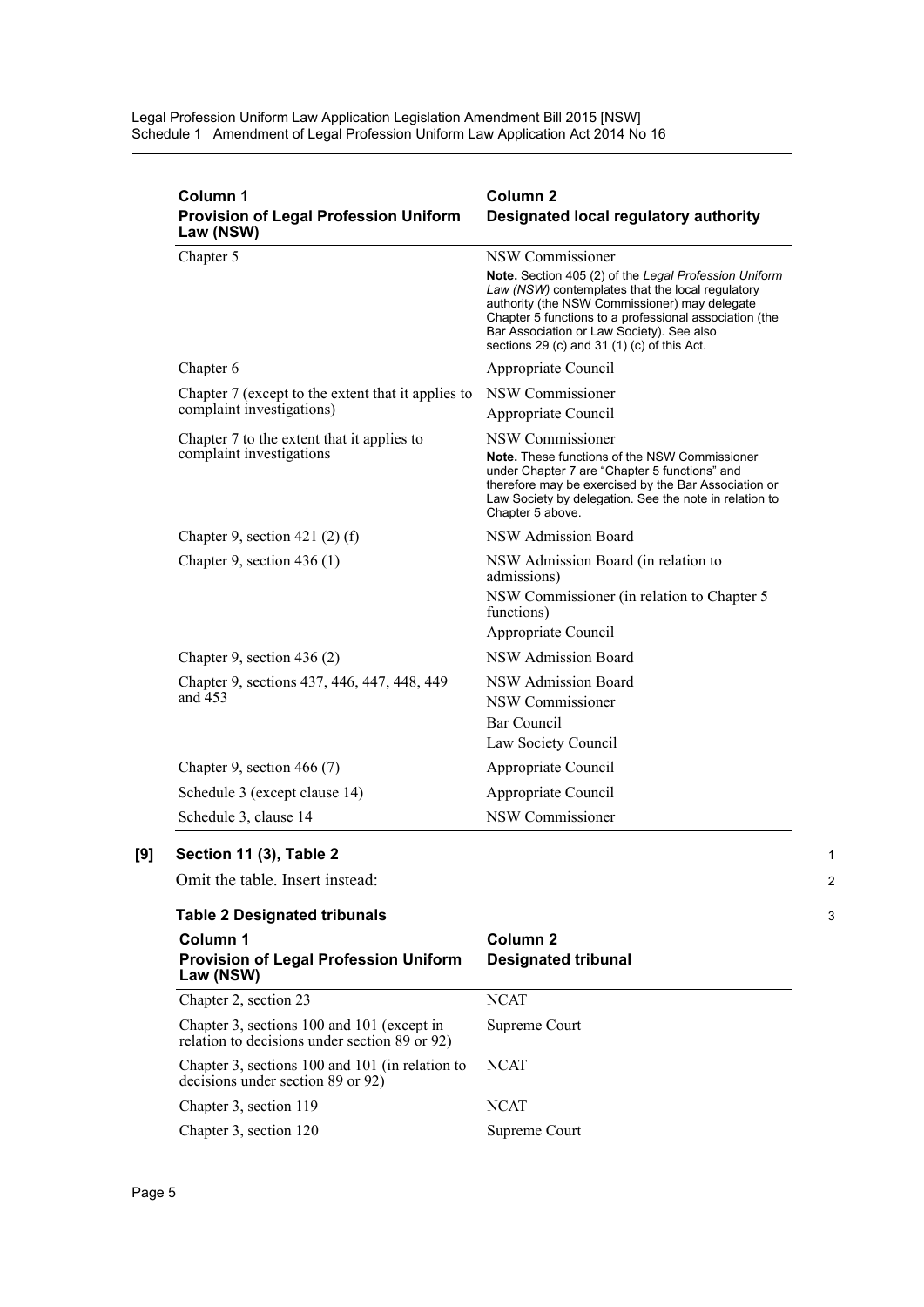|        |            | Column 1<br><b>Provision of Legal Profession Uniform</b><br>Law (NSW)        | Column <sub>2</sub><br><b>Designated tribunal</b>                                                                                                                                                                            |                         |
|--------|------------|------------------------------------------------------------------------------|------------------------------------------------------------------------------------------------------------------------------------------------------------------------------------------------------------------------------|-------------------------|
|        |            | Chapter 4, section 198 (4)                                                   | Manager, Costs Assessment                                                                                                                                                                                                    |                         |
|        |            | Chapter 4, sections 247 and 248                                              | Supreme Court                                                                                                                                                                                                                |                         |
|        |            | Chapter 5, Part 5.4, Division 3                                              | <b>NCAT</b>                                                                                                                                                                                                                  |                         |
|        |            | Chapter 5, Part 5.5                                                          | <b>NCAT</b>                                                                                                                                                                                                                  |                         |
|        |            | Chapter 5, section 314                                                       | <b>NCAT</b>                                                                                                                                                                                                                  |                         |
|        |            | Chapter 6, Parts 6.5 and 6.6                                                 | Supreme Court                                                                                                                                                                                                                |                         |
|        |            | Chapter 9, sections 453, 456 and 457                                         | A court that would have jurisdiction to order<br>payment of the pecuniary penalty if it were a<br>debt                                                                                                                       |                         |
|        |            | Chapter 9, section $474(2)$                                                  | Any designated tribunal referred to in this table                                                                                                                                                                            |                         |
| $[10]$ |            | Sections 18A and 18B                                                         |                                                                                                                                                                                                                              | 1                       |
|        |            | Insert after section 18:                                                     |                                                                                                                                                                                                                              | $\overline{\mathbf{c}}$ |
|        | <b>18A</b> | Part 3 of Schedule 4 applies                                                 |                                                                                                                                                                                                                              | 3                       |
|        |            | New South Wales.                                                             | Part 3 of Schedule 4 to the <i>Legal Profession Uniform Law (NSW)</i> applies in                                                                                                                                             | 4<br>5                  |
|        | <b>18B</b> | Non-compellability of certain witnesses                                      |                                                                                                                                                                                                                              | 6                       |
|        |            | under:                                                                       | Section 468 (1) of the <i>Legal Profession Uniform Law (NSW)</i> does not apply to<br>proceedings (including proceedings for an offence), hearings or inquiries                                                              | 7<br>8<br>9             |
|        |            | (a)<br>the Royal Commissions Act 1923, or                                    |                                                                                                                                                                                                                              | 10                      |
|        |            | (b)<br>the Special Commissions of Inquiry Act 1983, or                       |                                                                                                                                                                                                                              | 11                      |
|        |            | (c)                                                                          | the Independent Commission Against Corruption Act 1988, or                                                                                                                                                                   | 12                      |
|        |            | the Police Integrity Commission Act 1996, or<br>(d)                          |                                                                                                                                                                                                                              | 13                      |
|        |            | the Ombudsman Act 1974.<br>(e)                                               |                                                                                                                                                                                                                              | 14                      |
|        |            | jurisdictional legislation.                                                  | Note. See section 468 (2) of that Law, which contemplates exceptions provided under                                                                                                                                          | 15<br>16                |
| $[11]$ |            | <b>Section 20A</b>                                                           |                                                                                                                                                                                                                              | 17                      |
|        |            | Insert after section 20:                                                     |                                                                                                                                                                                                                              | 18                      |
|        | 20A        | Delegation of functions of NSW Admission Board                               |                                                                                                                                                                                                                              | 19                      |
|        |            | committees or to an officer of the Board.                                    | The NSW Admission Board may delegate any of its functions under this Act<br>(other than this power of delegation and the power to make rules under this<br>Division) or the Legal Profession Uniform Law (NSW) to any of its | 20<br>21<br>22<br>23    |
| $[12]$ |            | Section 21 Entitlement to be represented, heard and make representations     |                                                                                                                                                                                                                              | 24                      |
|        |            | Renumber paragraphs (a) and (b) of section 21 (2) as paragraphs (b) and (c). |                                                                                                                                                                                                                              | 25                      |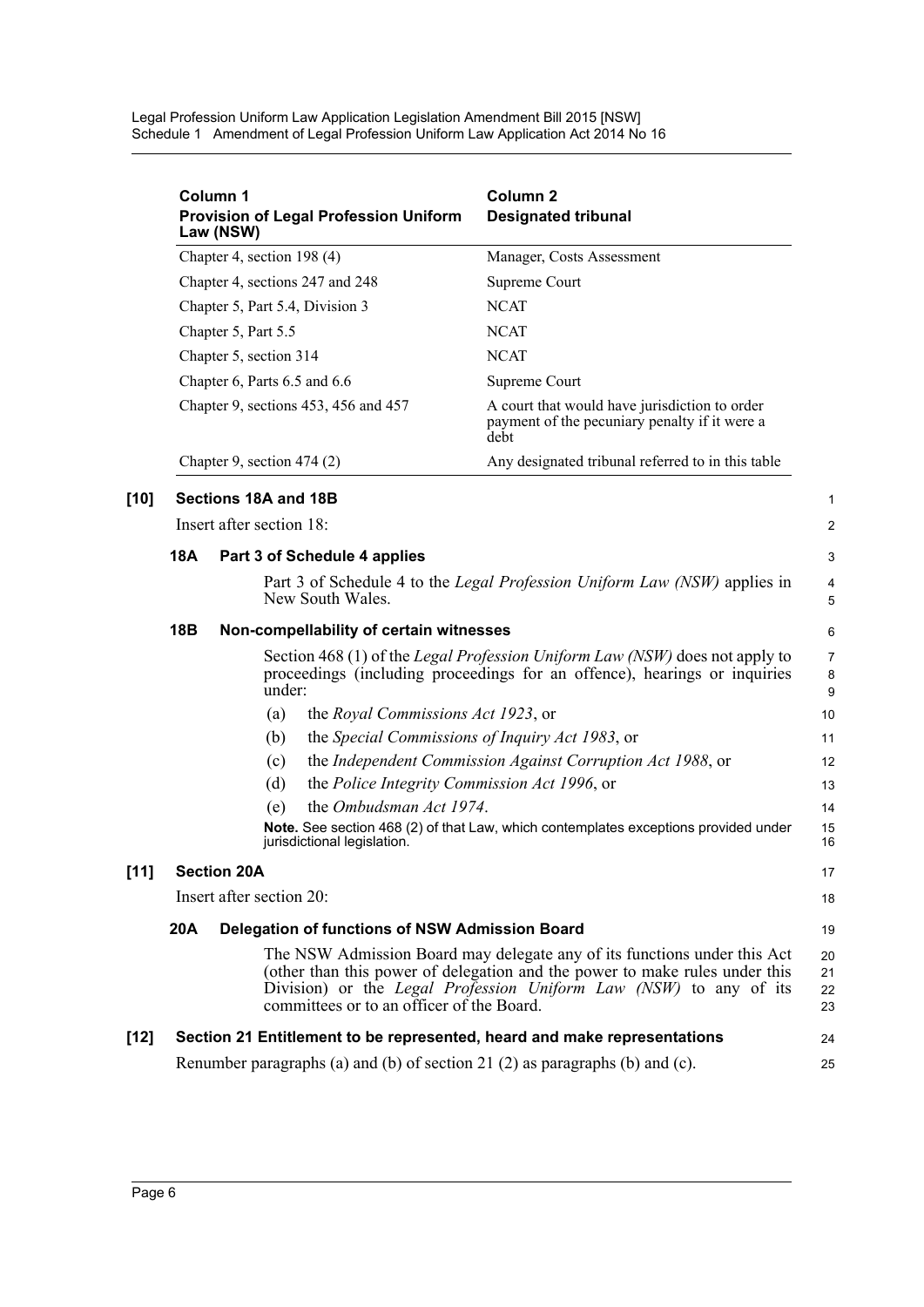| $[13]$ |     | <b>Section 21 (2)</b>    |     |                                                                                                                                                                           | 1                       |
|--------|-----|--------------------------|-----|---------------------------------------------------------------------------------------------------------------------------------------------------------------------------|-------------------------|
|        |     |                          |     | Insert before renumbered section 21 $(2)$ $(b)$ :                                                                                                                         | $\overline{\mathbf{c}}$ |
|        |     |                          | (a) | any application for admission, and                                                                                                                                        | 3                       |
| $[14]$ |     | <b>Section 21 (3)</b>    |     |                                                                                                                                                                           | 4                       |
|        |     | Omit the subsection.     |     |                                                                                                                                                                           | 5                       |
| $[15]$ |     | <b>Section 21A</b>       |     |                                                                                                                                                                           | 6                       |
|        |     | Insert after section 21: |     |                                                                                                                                                                           | 7                       |
|        | 21A |                          |     | <b>NSW Admission Board Rules</b>                                                                                                                                          | 8                       |
|        |     | (1)                      |     | The NSW Admission Board may make rules for or with respect to:                                                                                                            | 9                       |
|        |     |                          | (a) | any administrative matters relating to the functions of the Board, and                                                                                                    | 10                      |
|        |     |                          | (b) | registration and deregistration as, and the discipline of, students-at-law<br>and the qualifications for registration, and                                                | 11<br>12                |
|        |     |                          | (c) | the examination and assessment in academic subjects of candidates for<br>registration and students-at-law, and                                                            | 13<br>14                |
|        |     |                          | (d) | fees and costs payable for registration and students-at-law (other than<br>fees for admission to the Australian legal profession) and the refund or<br>remission of fees. | 15<br>16<br>17          |
|        |     | (2)                      |     | Without limiting subsection (1) or the power of the NSW Admission Board to<br>delegate functions under section 20A, the rules may:                                        | 18<br>19                |
|        |     |                          | (a) | provide for the establishment, dissolution and procedures of committees<br>of the Board, and                                                                              | 20<br>21                |
|        |     |                          | (b) | confer or provide for conferring functions on a committee, including<br>any functions of the Board, and                                                                   | 22<br>23                |
|        |     |                          | (c) | provide that a committee exercises any of its functions in an advisory<br>capacity or as delegate of the Board.                                                           | 24<br>25                |
|        |     | (3)                      |     | A rule may do any of the following:                                                                                                                                       | 26                      |
|        |     |                          | (a) | apply generally or be limited in its application by reference to specified<br>exceptions or factors,                                                                      | 27<br>28                |
|        |     |                          | (b) | apply differently according to different factors of a specified kind,                                                                                                     | 29                      |
|        |     |                          | (c) | authorise any matter or thing to be from time to time determined,<br>applied or regulated by any specified person or body.                                                | 30<br>31                |
|        |     | (4)                      |     | A rule made under this section must not be inconsistent with:                                                                                                             | 32                      |
|        |     |                          | (a) | this Act, or                                                                                                                                                              | 33                      |
|        |     |                          | (b) | the Legal Profession Uniform Law (NSW), or                                                                                                                                | 34                      |
|        |     |                          | (c) | the Admission Rules made by the Legal Services Council under Part 9.2<br>of that Law.                                                                                     | 35<br>36                |
|        |     | (5)                      |     | The rules must be published on the NSW legislation website.                                                                                                               | 37                      |
|        |     | (6)                      |     | Sections 40 and 41 of the <i>Interpretation Act 1987</i> apply to the rules in the same<br>way as they apply to a statutory rule.                                         | 38<br>39                |
| $[16]$ |     |                          |     | Section 28 Delegation of functions of NSW Commissioner                                                                                                                    | 40                      |
|        |     |                          |     | Insert "or the Legal Profession Uniform Law (NSW)" after "delegation)".                                                                                                   | 41                      |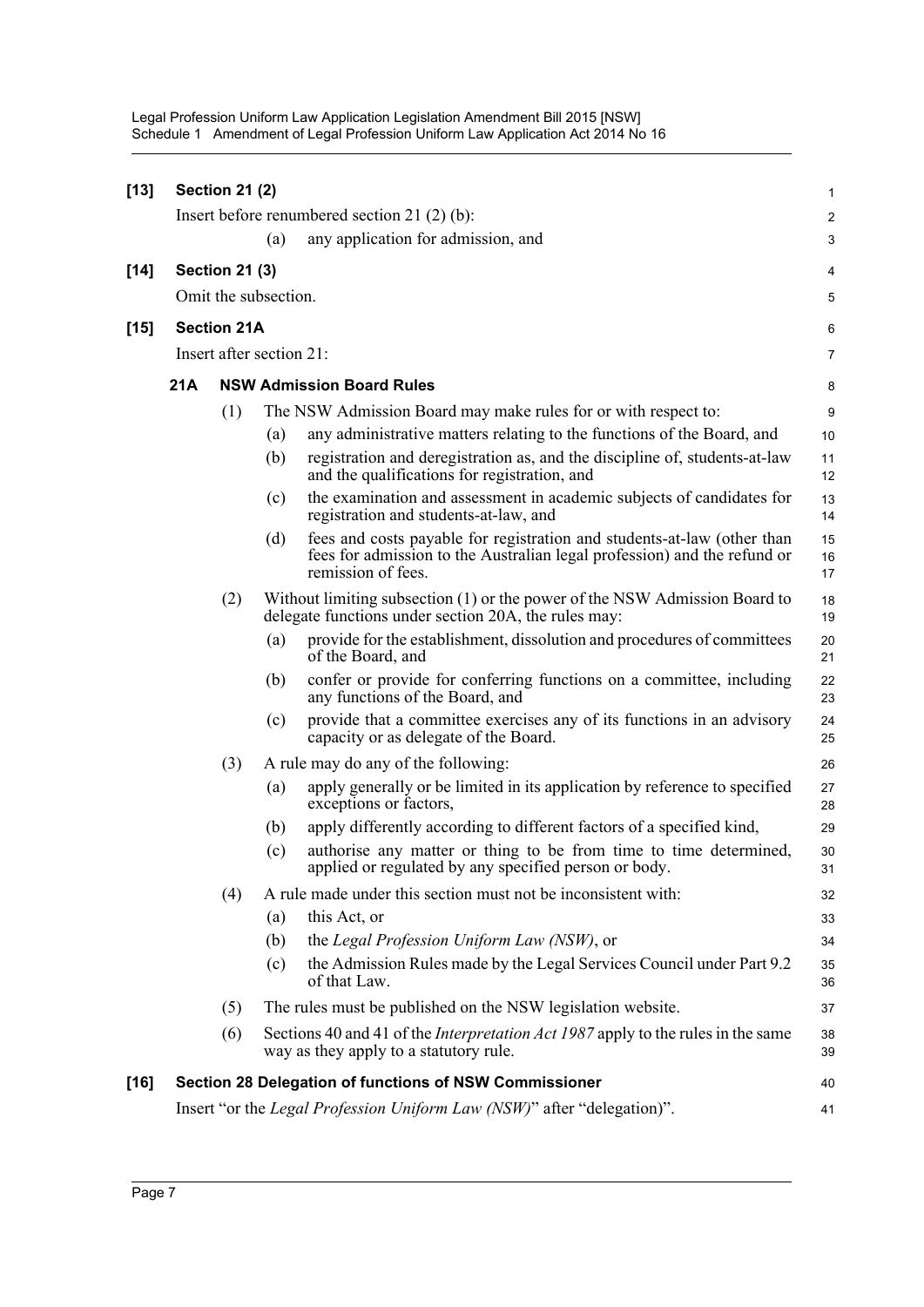| $[17]$ | <b>Section 28 (2)</b> |                                                                                                                                                                                                                                                                                                                                                                                                          | $\mathbf{1}$                                                               |
|--------|-----------------------|----------------------------------------------------------------------------------------------------------------------------------------------------------------------------------------------------------------------------------------------------------------------------------------------------------------------------------------------------------------------------------------------------------|----------------------------------------------------------------------------|
|        |                       | Insert at the end of the section, before the note:                                                                                                                                                                                                                                                                                                                                                       | 2                                                                          |
|        | (2)                   | The NSW Commissioner may delegate any of his or her Chapter 5 functions<br>to the Bar Council or the Law Society Council.<br>Note. Under the Legal Profession Uniform Law (NSW), Chapter 5 functions means:<br>functions under Chapter 5, or<br>(a)<br>functions under another provision of that Law relating to Chapter 5, or<br>(b)<br>(c)<br>functions under the Uniform Rules relating to Chapter 5. | 3<br>$\overline{\mathbf{4}}$<br>$\sqrt{5}$<br>$\,6$<br>$\overline{7}$<br>8 |
| $[18]$ | Section 28, note      |                                                                                                                                                                                                                                                                                                                                                                                                          | 9                                                                          |
|        |                       | Omit the note. Insert instead:<br>Note. Section 406 of the Legal Profession Uniform Law (NSW) provides that a local<br>regulatory authority may delegate its functions under that Law to an entity prescribed<br>by jurisdictional legislation. The local regulations may also prescribe delegates or<br>classes of delegates of local regulatory authorities (see section 166).                         | 10<br>11<br>12<br>13<br>14                                                 |
| $[19]$ |                       | Section 30 Delegation of functions of Bar Council                                                                                                                                                                                                                                                                                                                                                        | 15                                                                         |
|        |                       | Insert "or the <i>Legal Profession Uniform Law (NSW)</i> " after "delegation)".                                                                                                                                                                                                                                                                                                                          | 16                                                                         |
| $[20]$ | <b>Section 30 (2)</b> |                                                                                                                                                                                                                                                                                                                                                                                                          | 17                                                                         |
|        |                       | Insert at the end of the section, before the note:                                                                                                                                                                                                                                                                                                                                                       | 18                                                                         |
|        | (2)                   | For the purposes of this section, the functions of the Bar Council under the<br>Legal Profession Uniform Law (NSW) include any functions delegated to the<br>Bar Council under that Law.                                                                                                                                                                                                                 | 19<br>20<br>21                                                             |
| $[21]$ | Section 30, note      |                                                                                                                                                                                                                                                                                                                                                                                                          | 22                                                                         |
|        |                       | Omit the note. Insert instead:                                                                                                                                                                                                                                                                                                                                                                           | 23                                                                         |
|        |                       | Note. Section 406 of the Legal Profession Uniform Law (NSW) provides that a local<br>regulatory authority may delegate its functions under that Law to an entity prescribed<br>by jurisdictional legislation. The local regulations may also prescribe delegates or<br>classes of delegates of local regulatory authorities (see section 166).                                                           | 24<br>25<br>26<br>27                                                       |
| $[22]$ |                       | Section 32 Delegation of functions of Law Society Council                                                                                                                                                                                                                                                                                                                                                | 28                                                                         |
|        |                       | Insert "or the <i>Legal Profession Uniform Law (NSW)</i> " after "Committee))".                                                                                                                                                                                                                                                                                                                          | 29                                                                         |
| $[23]$ | <b>Section 32 (2)</b> |                                                                                                                                                                                                                                                                                                                                                                                                          | 30                                                                         |
|        |                       | Insert at the end of the section, before the note:                                                                                                                                                                                                                                                                                                                                                       | 31                                                                         |
|        | (2)                   | For the purposes of this section, the functions of the Law Society Council<br>under the <i>Legal Profession Uniform Law (NSW)</i> include any functions<br>delegated to the Law Society Council under that Law.                                                                                                                                                                                          | 32<br>33<br>34                                                             |
| $[24]$ | Section 32, note      |                                                                                                                                                                                                                                                                                                                                                                                                          | 35                                                                         |
|        |                       | Omit the note. Insert instead:<br>Note. Section 406 of the Legal Profession Uniform Law (NSW) provides that a local<br>regulatory authority may delegate its functions under that Law to an entity prescribed<br>by jurisdictional legislation. The local regulations may also prescribe delegates or<br>classes of delegates of local regulatory authorities (see section 166).                         | 36<br>37<br>38<br>39<br>40                                                 |
| $[25]$ |                       | <b>Section 45 Government lawyers</b>                                                                                                                                                                                                                                                                                                                                                                     | 41                                                                         |
|        |                       | Insert ", or made under," after "specified provisions of" in section 45 (1) (b).                                                                                                                                                                                                                                                                                                                         | 42                                                                         |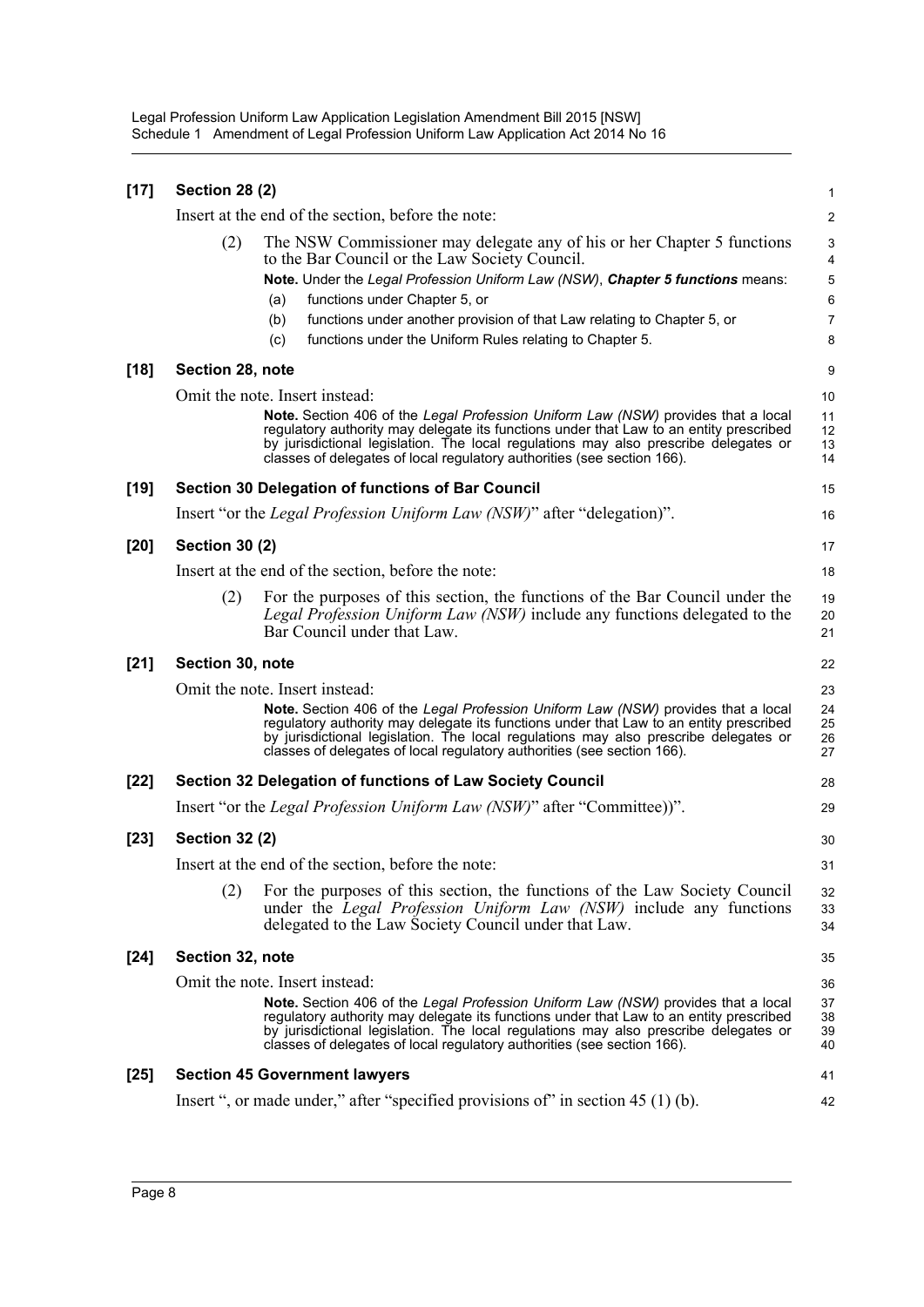| $[26]$ |        | <b>Section 45A</b> |                                                                                                                                                                                                                                                                                                                                                             | 1                        |
|--------|--------|--------------------|-------------------------------------------------------------------------------------------------------------------------------------------------------------------------------------------------------------------------------------------------------------------------------------------------------------------------------------------------------------|--------------------------|
|        |        |                    | Insert after section 45:                                                                                                                                                                                                                                                                                                                                    | $\overline{\mathbf{c}}$  |
|        | 45A    |                    | <b>Corporate lawyers</b>                                                                                                                                                                                                                                                                                                                                    | 3                        |
|        |        | (1)                | The local regulations may make provision for or with respect to:                                                                                                                                                                                                                                                                                            | 4                        |
|        |        |                    | exempting persons or classes of persons from the requirement to hold<br>(a)<br>Australian practising certificates, either generally or for specified<br>periods, in respect of their functions as corporate lawyers, and                                                                                                                                    | 5<br>6<br>7              |
|        |        |                    | without limitation, excluding or modifying the operation of specified<br>(b)<br>provisions of, or made under, the Legal Profession Uniform Law (NSW)<br>(including provisions of Parts 2.2 and 3.3 of that Law) to the extent that<br>any of those provisions would otherwise be applicable to any persons,<br>or classes of persons, as corporate lawyers. | 8<br>9<br>10<br>11<br>12 |
|        |        | (2)                | In this section, <i>corporate lawyer</i> means a person who engages in legal practice<br>only:                                                                                                                                                                                                                                                              | 13<br>14                 |
|        |        |                    | as an employee who provides legal services in the capacity of an<br>(a)<br>in-house lawyer for his or her employer or a related entity, and                                                                                                                                                                                                                 | 15<br>16                 |
|        |        |                    | if he or she:<br>(b)                                                                                                                                                                                                                                                                                                                                        | 17                       |
|        |        |                    | so acts in the ordinary course of his or her employment, and<br>(i)                                                                                                                                                                                                                                                                                         | 18                       |
|        |        |                    | receives no fee, gain or reward for so acting other than his or her<br>(ii)<br>ordinary remuneration as an employee,                                                                                                                                                                                                                                        | 19<br>20                 |
|        |        |                    | but does not include a government lawyer.                                                                                                                                                                                                                                                                                                                   | 21                       |
|        |        |                    |                                                                                                                                                                                                                                                                                                                                                             |                          |
| $[27]$ | Part 7 |                    |                                                                                                                                                                                                                                                                                                                                                             | 22                       |
|        |        |                    | Omit the Part. Insert instead:                                                                                                                                                                                                                                                                                                                              | 23                       |
|        | Part 7 |                    | Legal costs-costs assessment                                                                                                                                                                                                                                                                                                                                | 24                       |
|        |        | <b>Division 1</b>  | <b>Preliminary</b>                                                                                                                                                                                                                                                                                                                                          | 25                       |
|        | 63     |                    | <b>Definitions</b>                                                                                                                                                                                                                                                                                                                                          | 26                       |
|        |        |                    | In this Part:                                                                                                                                                                                                                                                                                                                                               | 27                       |
|        |        |                    | costs assessor means a person appointed to be a costs assessor under<br>section 93C.                                                                                                                                                                                                                                                                        | 28<br>29                 |
|        |        |                    | ordered costs means costs payable under an order or rule of a court or tribunal.                                                                                                                                                                                                                                                                            | 30                       |
|        |        |                    | <i>review panel</i> means a review panel referred to in section 82.                                                                                                                                                                                                                                                                                         | 31                       |
|        |        |                    | <b>Uniform Law costs</b> means legal costs referred to in Division 7 of Part 4.3 of<br>the Legal Profession Uniform Law (NSW) and (without limitation) legal costs<br>referred to in section 65 of this Act.                                                                                                                                                | 32<br>33<br>34           |
|        | 64     |                    | <b>Application of this Part</b>                                                                                                                                                                                                                                                                                                                             | 35                       |
|        |        | (1)                | This Part applies to Uniform Law costs and ordered costs.                                                                                                                                                                                                                                                                                                   | 36                       |
|        |        |                    | Note. This Part also applies to costs of an arbitration, as provided in sections 33B<br>and 33C of the Commercial Arbitration Act 2010.                                                                                                                                                                                                                     | 37<br>38                 |
|        |        | (2)                | This Part has effect subject to:                                                                                                                                                                                                                                                                                                                            | 39                       |
|        |        |                    | any other legislation, or<br>(a)                                                                                                                                                                                                                                                                                                                            | 40                       |
|        |        |                    | any order or direction of the court or tribunal concerned (except as<br>(b)<br>regards section $74(3)$ ).                                                                                                                                                                                                                                                   | 41<br>42                 |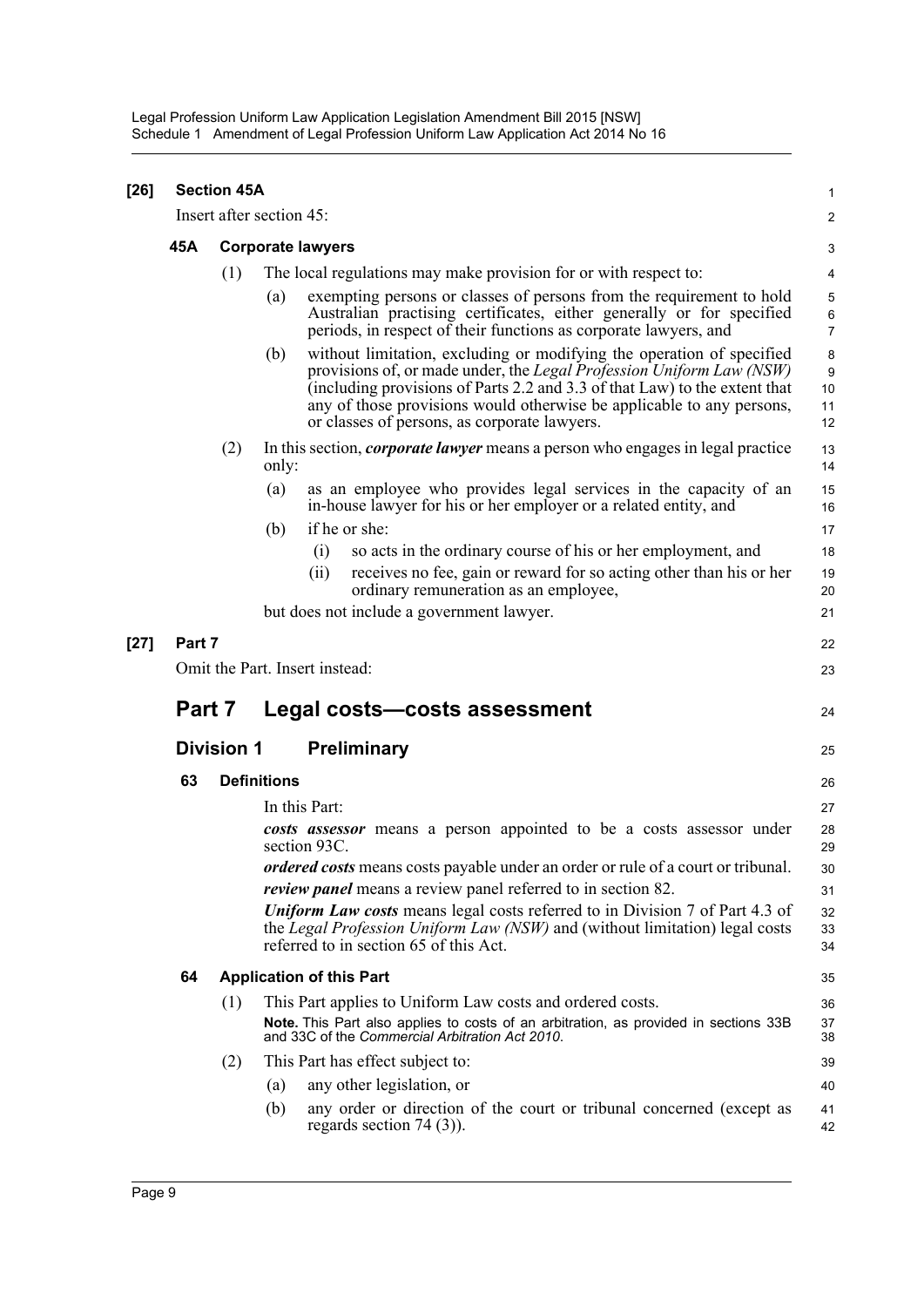| 65 |                   |        | Costs of barrister briefed directly by client                                                                                                                                                                                                                                                                                                                         | $\mathbf{1}$                                       |
|----|-------------------|--------|-----------------------------------------------------------------------------------------------------------------------------------------------------------------------------------------------------------------------------------------------------------------------------------------------------------------------------------------------------------------------|----------------------------------------------------|
|    |                   |        | The Legal Profession Uniform Law (NSW) applies as if Division 7 of Part 4.3<br>of that Law also applied to legal costs of a barrister briefed directly by a client.                                                                                                                                                                                                   | $\overline{2}$<br>3                                |
|    | <b>Division 2</b> |        | <b>Costs assessment generally</b>                                                                                                                                                                                                                                                                                                                                     | 4                                                  |
| 66 |                   |        | <b>Provision for costs assessment</b>                                                                                                                                                                                                                                                                                                                                 | 5                                                  |
|    |                   |        | Costs to which this Part applies may be the subject of assessment if the costs<br>assessment rules, the relevant court or tribunal, the rules of the relevant court<br>or tribunal or other legislation so provides.<br>Note. Section 166 (4) provides that the local regulations may make provision for any<br>matters for which costs assessment rules may be made. | 6<br>$\overline{7}$<br>8<br>$\boldsymbol{9}$<br>10 |
| 67 |                   |        | <b>Conduct of costs assessments</b>                                                                                                                                                                                                                                                                                                                                   | 11                                                 |
|    |                   | rules. | Subject to this Act and the <i>Legal Profession Uniform Law (NSW)</i> , assessments<br>of legal costs are to be conducted in accordance with the costs assessment                                                                                                                                                                                                     | 12<br>13<br>14                                     |
| 68 |                   |        | <b>Applications for costs assessment</b>                                                                                                                                                                                                                                                                                                                              | 15                                                 |
|    | (1)               |        | Subject to this section, applications for an assessment of the whole or any part<br>of legal costs are to be made in accordance with the costs assessment rules.                                                                                                                                                                                                      | 16<br>17                                           |
|    | (2)               |        | An application for costs assessment must:                                                                                                                                                                                                                                                                                                                             | 18                                                 |
|    |                   | (a)    | be filed with the Manager, Costs Assessment, and                                                                                                                                                                                                                                                                                                                      | 19                                                 |
|    |                   | (b)    | be accompanied by the fee prescribed by the local regulations, and                                                                                                                                                                                                                                                                                                    | 20                                                 |
|    |                   | (c)    | be served on the other parties to the costs assessment in accordance with<br>the costs assessment rules.                                                                                                                                                                                                                                                              | 21<br>22                                           |
|    | (3)               |        | The Manager, Costs Assessment may waive or postpone payment of the<br>application fee either wholly or in part if satisfied that the applicant is in such<br>circumstances that payment of the fee would result in serious hardship to the<br>applicant or his or her dependants.                                                                                     | 23<br>24<br>25<br>26                               |
|    | (4)               |        | The Manager, Costs Assessment may refund the application fee either wholly<br>or in part if satisfied that it is appropriate because the application is not<br>proceeded with.                                                                                                                                                                                        | 27<br>28<br>29                                     |
| 69 |                   |        | <b>Consideration of applications</b>                                                                                                                                                                                                                                                                                                                                  | 30                                                 |
|    | (1)               |        | A costs assessor must give an applicant, and any law practice or client or other<br>person concerned, a reasonable opportunity to make submissions to the costs<br>assessor in relation to the application, and give due consideration to any<br>submissions so made.                                                                                                 | 31<br>32<br>33<br>34                               |
|    | (2)               |        | In considering an application, a costs assessor is not bound by the rules of<br>evidence and may inform himself or herself on any matter in the manner he or<br>she thinks fit.                                                                                                                                                                                       | 35<br>36<br>37                                     |
| 70 |                   |        | Certificate as to determination of costs to parties                                                                                                                                                                                                                                                                                                                   | 38                                                 |
|    | (1)               |        | On making a determination of costs, a costs assessor is to issue a certificate<br>that sets out the determination and includes:                                                                                                                                                                                                                                       | 39<br>40                                           |
|    |                   | (a)    | the amount of costs determined (including any GST component the<br>costs assessor determines is payable), and                                                                                                                                                                                                                                                         | 41<br>42                                           |
|    |                   |        |                                                                                                                                                                                                                                                                                                                                                                       |                                                    |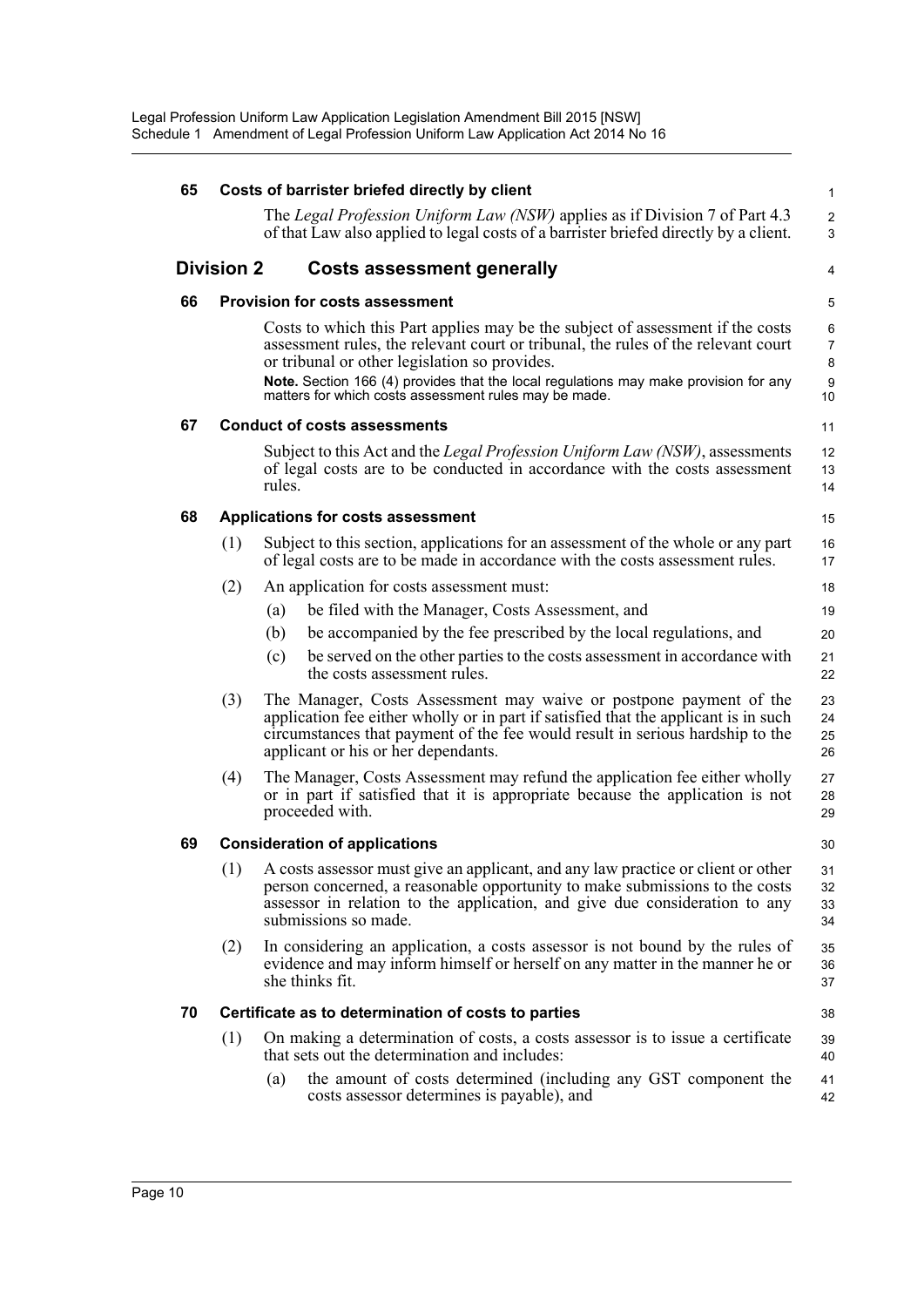|    |     | (b)               | the amount of any costs of the costs assessment determined under<br>section 78 of this Act or section 204 of the Legal Profession Uniform<br>Law (NSW), and                                                                                                                                                                                                                                                                                                                                                  | $\mathbf{1}$<br>$\overline{\mathbf{c}}$<br>3 |
|----|-----|-------------------|--------------------------------------------------------------------------------------------------------------------------------------------------------------------------------------------------------------------------------------------------------------------------------------------------------------------------------------------------------------------------------------------------------------------------------------------------------------------------------------------------------------|----------------------------------------------|
|    |     | (c)               | any interest on those amounts:                                                                                                                                                                                                                                                                                                                                                                                                                                                                               | 4                                            |
|    |     |                   | determined under section 81 of this Act, or<br>(i)                                                                                                                                                                                                                                                                                                                                                                                                                                                           | 5                                            |
|    |     |                   | payable under section 101 of the Civil Procedure Act 2005.<br>(ii)                                                                                                                                                                                                                                                                                                                                                                                                                                           | 6                                            |
|    | (2) |                   | A costs assessor may issue one or more certificates in relation to an application<br>for costs assessment. Certificates may be issued at the same time or at different<br>stages of the assessment process.                                                                                                                                                                                                                                                                                                  | $\overline{7}$<br>8<br>9                     |
|    | (3) |                   | A costs assessor may issue one certificate in relation to a single application for<br>an assessment of costs that are payable under multiple orders, rules or awards<br>made between the same parties in one or related proceedings, as long as the<br>certificate specifies the amount determined for each order, rule or award<br>separately.                                                                                                                                                              | 10<br>11<br>12<br>13<br>14                   |
|    | (4) |                   | In the case of an amount of money specified in a certificate that has been paid,<br>the amount (if any) by which the amount paid exceeds the amount specified in<br>the certificate may be recovered as a debt in a court of competent jurisdiction.                                                                                                                                                                                                                                                         | 15<br>16<br>17                               |
|    | (5) |                   | In the case of an amount of money specified in a certificate that has not been<br>paid, the certificate is, on the filing of the certificate in the office or registry of<br>a court having jurisdiction to order the payment of that amount of money, and<br>with no further action, taken to be a judgment of that court for the amount of<br>unpaid money. The rate of any interest payable in respect of that amount of<br>money is the rate of interest in the court in which the certificate is filed. | 18<br>19<br>20<br>21<br>22<br>23             |
|    | (6) |                   | This section does not apply to costs referred to in section 71 $(1)$ (a) and (b).                                                                                                                                                                                                                                                                                                                                                                                                                            | 24                                           |
| 71 |     | <b>Assessment</b> | Certificate as to determination of costs of costs assessor and Manager, Costs                                                                                                                                                                                                                                                                                                                                                                                                                                | 25<br>26                                     |
|    | (1) |                   | On making a determination of costs, a costs assessor is to separately<br>determine:                                                                                                                                                                                                                                                                                                                                                                                                                          | 27<br>28                                     |
|    |     | (a)               | the amount of the costs incurred by the costs assessor and the Manager,<br>Costs Assessment, and                                                                                                                                                                                                                                                                                                                                                                                                             | 29<br>30                                     |
|    |     | (b)               | the costs related to the remuneration of the costs assessor, and                                                                                                                                                                                                                                                                                                                                                                                                                                             | 31                                           |
|    |     | (c)               | by whom those costs are payable and the extent to which they are so<br>payable.                                                                                                                                                                                                                                                                                                                                                                                                                              | 32<br>33                                     |
|    | (2) |                   | On making a determination under this section, a costs assessor is to issue a<br>certificate that sets out the determined costs.                                                                                                                                                                                                                                                                                                                                                                              | 34<br>35                                     |
|    | (3) |                   | The certificate is, on the filing of the certificate in the office or registry of a<br>court having jurisdiction to order the payment of that amount of money, and<br>with no further action, taken to be a judgment of that court against the party to<br>the assessment by whom the costs are payable in favour of:                                                                                                                                                                                        | 36<br>37<br>38<br>39                         |
|    |     | (a)               | a party to the assessment that has paid some or all of the amount to the<br>Manager, Costs Assessment—for that amount, and                                                                                                                                                                                                                                                                                                                                                                                   | 40<br>41                                     |
|    |     | (b)               | the Manager, Costs Assessment—for any amount of unpaid money.                                                                                                                                                                                                                                                                                                                                                                                                                                                | 42                                           |
| 72 |     |                   | Determination of costs when agreed                                                                                                                                                                                                                                                                                                                                                                                                                                                                           | 43                                           |
|    |     |                   | A costs assessor or review panel may determine that the amount of fair and                                                                                                                                                                                                                                                                                                                                                                                                                                   | 44                                           |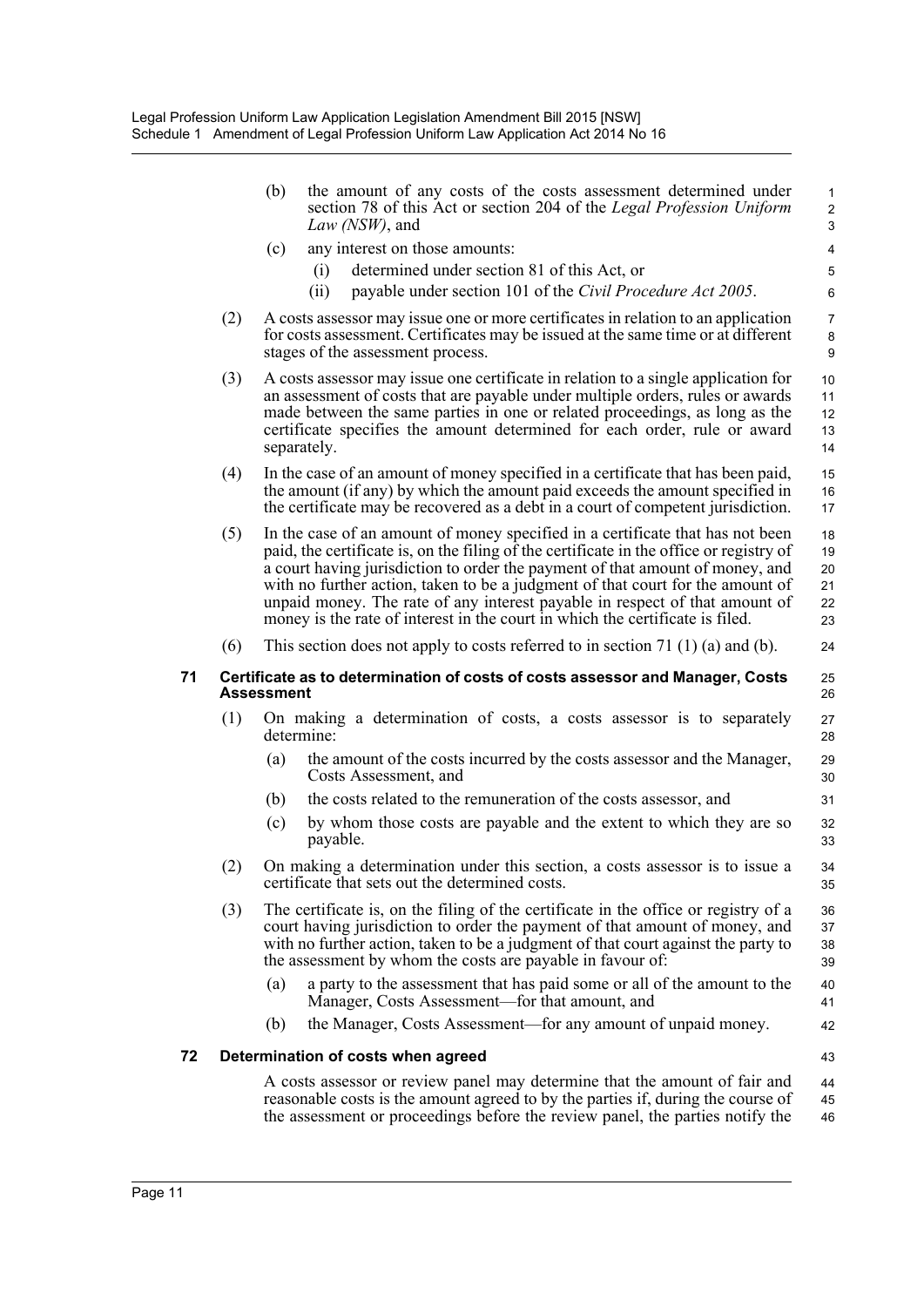|    |                   |     | assessor or panel (as the case may be) that they have agreed on the amount of<br>those costs.                                                                                                                                                                                                                                   | 1<br>$\overline{c}$  |
|----|-------------------|-----|---------------------------------------------------------------------------------------------------------------------------------------------------------------------------------------------------------------------------------------------------------------------------------------------------------------------------------|----------------------|
| 73 |                   |     | Costs determination to be final                                                                                                                                                                                                                                                                                                 | 3                    |
|    |                   |     | A costs determination is binding on all parties and no appeal or other<br>assessment lies in respect of the determination, except as provided by this Part.                                                                                                                                                                     | 4<br>5               |
|    | <b>Division 3</b> |     | Assessment of ordered costs-additional provisions                                                                                                                                                                                                                                                                               | 6                    |
| 74 |                   |     | Applications for costs assessment of ordered costs                                                                                                                                                                                                                                                                              | 7                    |
|    | (1)               |     | An application for assessment of the whole or any part of ordered costs may<br>be made by:                                                                                                                                                                                                                                      | 8<br>9               |
|    |                   | (a) | a person who has paid or is liable to pay those costs, or                                                                                                                                                                                                                                                                       | 10                   |
|    |                   | (b) | a person who has received or is entitled to receive those costs.                                                                                                                                                                                                                                                                | 11                   |
|    | (2)               |     | A court or tribunal may refer for assessment costs payable under an order<br>made by the court or tribunal. Such a reference is taken to be an application<br>duly made for assessment of the costs.                                                                                                                            | 12<br>13<br>14       |
|    | (3)               |     | This section does not confer jurisdiction or power to refer costs for assessment<br>except under an order or award that the court or tribunal can otherwise make.                                                                                                                                                               | 15<br>16             |
|    | (4)               |     | A single application or reference may be made in respect of costs payable<br>under multiple orders, rules or awards made between the same parties in one<br>or related proceedings.                                                                                                                                             | 17<br>18<br>19       |
| 75 |                   |     | Conduct of costs assessments of ordered costs                                                                                                                                                                                                                                                                                   | 20                   |
|    | (1)               |     | An assessment of ordered costs must be made in accordance with:                                                                                                                                                                                                                                                                 | 21                   |
|    |                   | (a) | the terms of the order, rule or award under which the costs are payable,<br>and                                                                                                                                                                                                                                                 | 22<br>23             |
|    |                   | (b) | the rules of the relevant court or tribunal that made the order for costs,<br>and                                                                                                                                                                                                                                               | 24<br>25             |
|    |                   | (c) | any relevant regulations, and                                                                                                                                                                                                                                                                                                   | 26                   |
|    |                   | (d) | any order made for interest on costs under section 101 of the Civil<br>Procedure Act 2005.                                                                                                                                                                                                                                      | 27<br>28             |
|    | (2)               |     | If a court or tribunal has ordered that costs are to be assessed on an indemnity<br>basis, the costs assessor must assess the costs on that basis, having regard to<br>any relevant rules of the court or tribunal and any relevant regulations.                                                                                | 29<br>30<br>31       |
| 76 |                   |     | Criteria for costs assessments of ordered costs                                                                                                                                                                                                                                                                                 | 32                   |
|    | (1)               |     | In conducting an assessment of ordered costs, the costs assessor must<br>determine what is a fair and reasonable amount of costs for the work<br>concerned.                                                                                                                                                                     | 33<br>34<br>35       |
|    | (2)               |     | In considering what is a fair and reasonable amount of costs for the work<br>concerned, the costs assessor may have regard to the factors in section 172 (1)<br>and (2) of the <i>Legal Profession Uniform Law (NSW)</i> (as if that section also<br>applies to ordered costs and so applies with any necessary modifications). | 36<br>37<br>38<br>39 |
| 77 |                   |     | Use of costs agreements in connection with ordered costs                                                                                                                                                                                                                                                                        | 40                   |
|    | (1)               |     | A costs assessor may, when conducting an assessment of ordered costs, obtain<br>a copy of, and may have regard to, a costs agreement.                                                                                                                                                                                           | 41<br>42             |
|    |                   |     |                                                                                                                                                                                                                                                                                                                                 |                      |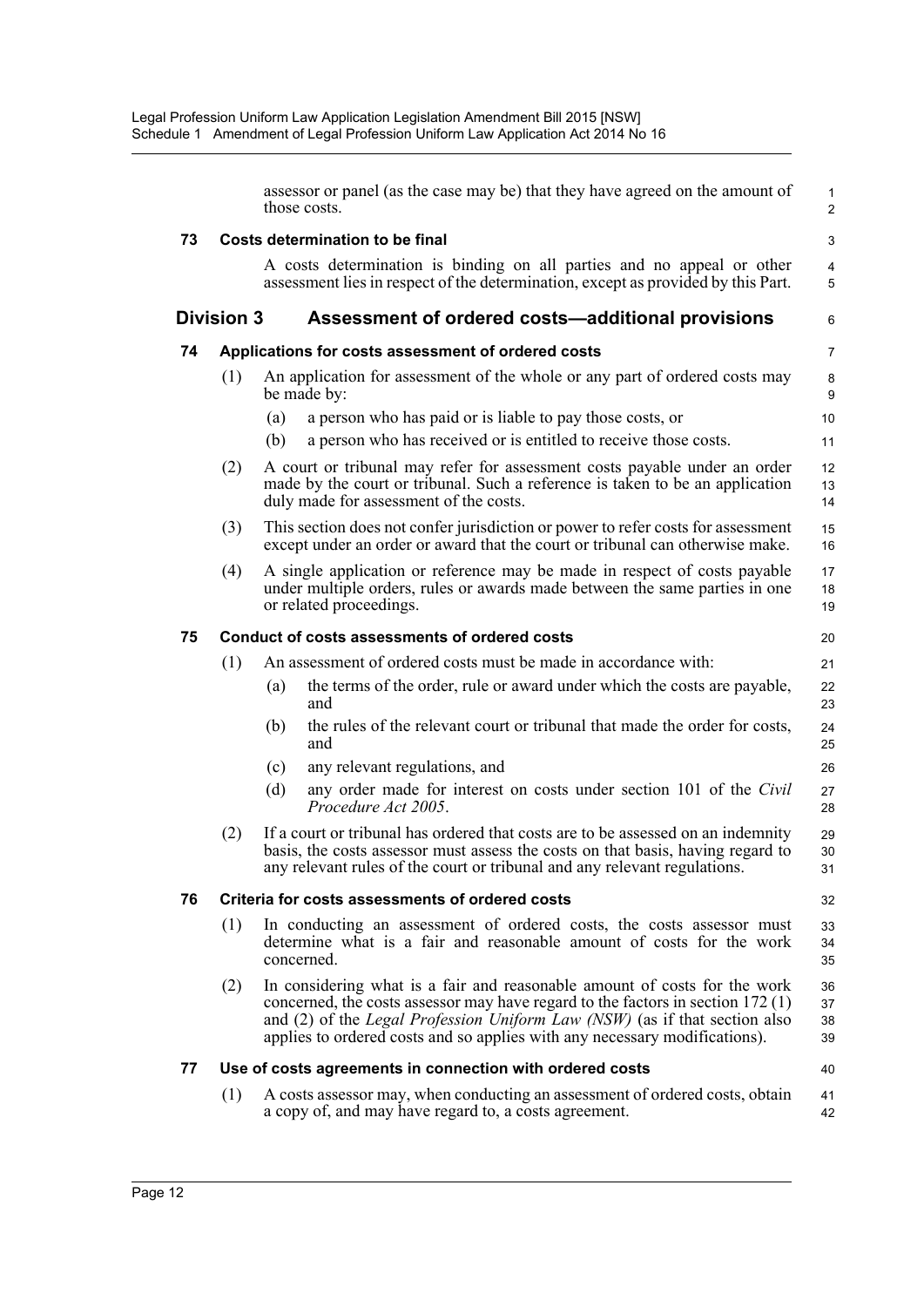|                   | (2)               |                      | However, for the purposes of the assessment, a costs agreement is not<br>conclusive as to what is the fair and reasonable amount of costs for the work<br>concerned.                                             | $\mathbf{1}$<br>$\overline{\mathbf{c}}$<br>3 |
|-------------------|-------------------|----------------------|------------------------------------------------------------------------------------------------------------------------------------------------------------------------------------------------------------------|----------------------------------------------|
| 78                |                   |                      | Costs of costs assessment of ordered costs                                                                                                                                                                       | 4                                            |
|                   | (1)               |                      | Subject to any order or rules of the court or tribunal concerned, a costs assessor<br>is to determine the costs of an assessment of ordered costs and by whom they<br>are payable.                               | 5<br>$\,6$<br>$\overline{7}$                 |
|                   | (2)               |                      | This section does not apply to costs referred to in section 71 $(1)$ (a) and (b).                                                                                                                                | 8                                            |
| 79                |                   |                      | Court or tribunal may determine matters                                                                                                                                                                          | 9                                            |
|                   |                   |                      | This Part does not limit any power of a court or a tribunal to determine in any<br>particular case:                                                                                                              | 10<br>11                                     |
|                   |                   | (a)                  | the amount of costs payable, or                                                                                                                                                                                  | 12                                           |
|                   |                   | (b)                  | that the amount of the costs is to be determined on an indemnity basis.                                                                                                                                          | 13                                           |
| 80                |                   |                      | Application of provisions of Legal Profession Uniform Law (NSW)                                                                                                                                                  | 14                                           |
|                   |                   |                      | The following provisions of the <i>Legal Profession Uniform Law (NSW)</i> apply<br>in relation to ordered costs in the same way as they apply in relation to<br>Uniform Law costs:                               | 15<br>16<br>17                               |
|                   |                   | (a)                  | section 201 (Reasons to be given),                                                                                                                                                                               | 18                                           |
|                   |                   | (b)                  | section 202 (Referral for disciplinary action),                                                                                                                                                                  | 19                                           |
|                   |                   | (c)                  | section 203 (Admissibility determinations in disciplinary proceedings).                                                                                                                                          | 20                                           |
| <b>Division 4</b> |                   |                      |                                                                                                                                                                                                                  |                                              |
|                   |                   |                      | <b>Assessment of Uniform Law costs-additional</b><br>provisions                                                                                                                                                  |                                              |
| 81                |                   |                      | Interest on costs                                                                                                                                                                                                | 21<br>22<br>23                               |
|                   | (1)               |                      | A costs assessor may, in respect of the amount of Uniform Law costs or a<br>specified part of that amount, determine that:                                                                                       | 24<br>25                                     |
|                   |                   | (a)                  | interest is payable at a rate determined by the assessor that does not<br>exceed the rate referred to in section 195 (4) of the Legal Profession<br>Uniform Law (NSW), or                                        | 26<br>27<br>28                               |
|                   |                   | (b)                  | no interest is payable.                                                                                                                                                                                          | 29                                           |
|                   | (2)               |                      | This section applies despite any costs agreement or anything else in<br>section 195 of the Legal Profession Uniform Law (NSW).                                                                                   | 30<br>31                                     |
|                   | (3)               |                      | This section does not authorise the giving of interest on interest.                                                                                                                                              |                                              |
|                   | <b>Division 5</b> |                      | <b>Reviews</b>                                                                                                                                                                                                   |                                              |
| 82                |                   | <b>Review panels</b> |                                                                                                                                                                                                                  | 32<br>33<br>34                               |
|                   |                   |                      | Review panels are established under the costs assessment rules and are each<br>constituted by 2 costs assessors appointed under those rules. A review panel<br>may be established for one or more costs reviews. |                                              |
| 83                |                   |                      | Application by party for review                                                                                                                                                                                  | 35<br>36<br>37<br>38                         |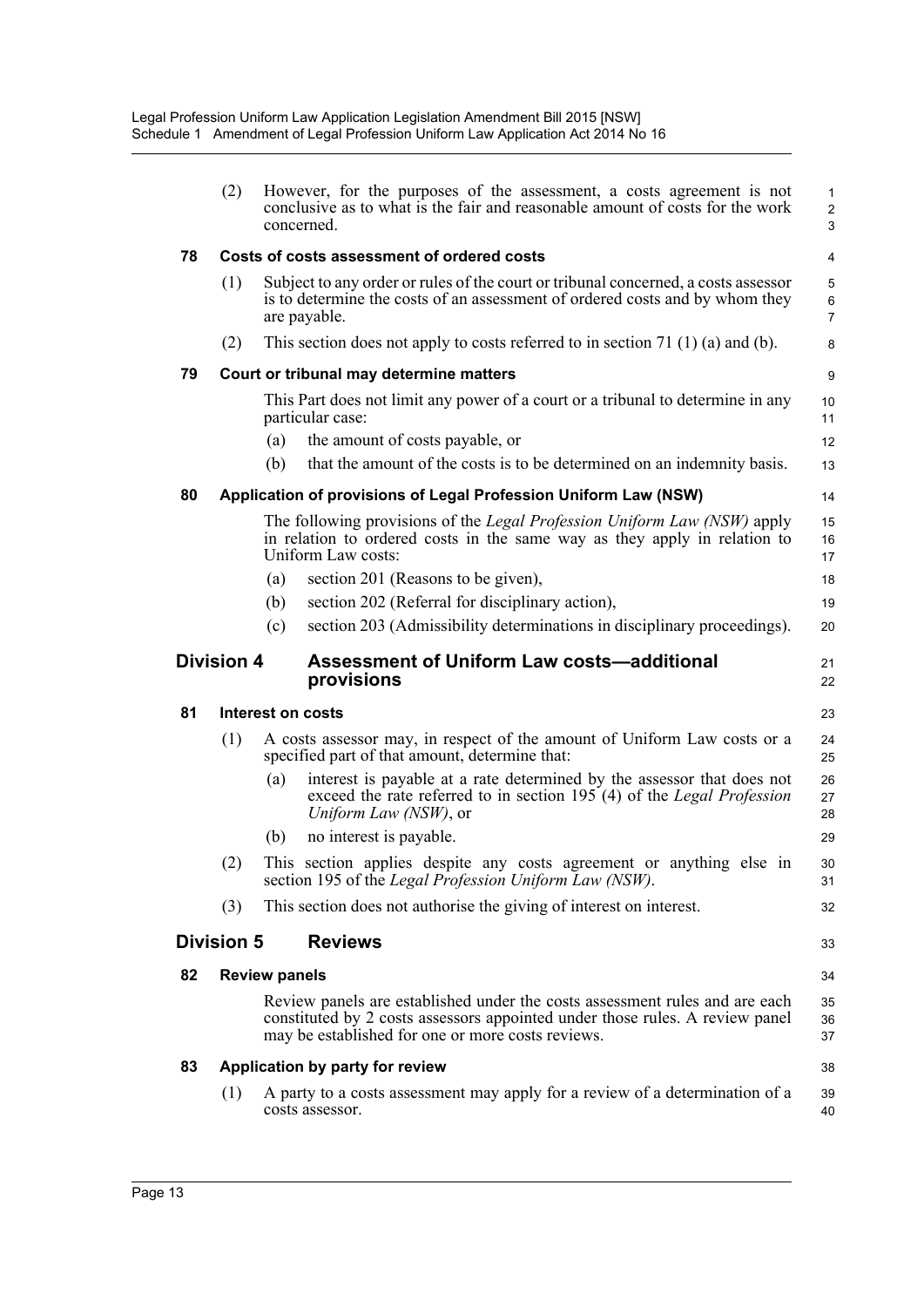|    | (2) | Subject to this section, an application for a review is to be made in accordance<br>with the costs assessment rules.                                                                                                                                                                                                                                         | 1<br>$\overline{\mathbf{c}}$ |
|----|-----|--------------------------------------------------------------------------------------------------------------------------------------------------------------------------------------------------------------------------------------------------------------------------------------------------------------------------------------------------------------|------------------------------|
|    | (3) | An application for a review must:                                                                                                                                                                                                                                                                                                                            | 3                            |
|    |     | be filed with the Manager, Costs Assessment, and<br>(a)                                                                                                                                                                                                                                                                                                      | 4                            |
|    |     | be accompanied by the fee (if any) prescribed by the local regulations,<br>(b)<br>and                                                                                                                                                                                                                                                                        | 5<br>6                       |
|    |     | be served on the other parties to the costs assessment concerned in<br>(c)<br>accordance with the costs assessment rules.                                                                                                                                                                                                                                    | 7<br>8                       |
|    | (4) | The Manager, Costs Assessment may waive or postpone payment of the<br>application fee either wholly or in part if satisfied that the applicant is in such<br>circumstances that payment of the fee would result in serious hardship to the<br>applicant or his or her dependants.                                                                            | 9<br>10<br>11<br>12          |
|    | (5) | The Manager, Costs Assessment may refund the application fee either wholly<br>or in part if satisfied that it is appropriate because the application is not<br>proceeded with.                                                                                                                                                                               | 13<br>14<br>15               |
| 84 |     | Application by Manager, Costs Assessment for review                                                                                                                                                                                                                                                                                                          | 16                           |
|    | (1) | The Manager, Costs Assessment may, within 30 days after the issue of a<br>certificate of determination by a costs assessor, apply for a review of the<br>determination.                                                                                                                                                                                      | 17<br>18<br>19               |
|    | (2) | An application for a review must:                                                                                                                                                                                                                                                                                                                            | 20                           |
|    |     | be made in accordance with the costs assessment rules, and<br>(a)                                                                                                                                                                                                                                                                                            | 21                           |
|    |     | (b)<br>be served on the parties to the proposed review in accordance with the<br>costs assessment rules.                                                                                                                                                                                                                                                     | 22<br>23                     |
| 85 |     | <b>Conduct of reviews</b>                                                                                                                                                                                                                                                                                                                                    | 24                           |
|    | (1) | A review panel may, on an application made under section 83 or 84, review<br>the determination of a costs assessor and may:                                                                                                                                                                                                                                  | 25<br>26                     |
|    |     | affirm the costs assessor's determination, or<br>(a)                                                                                                                                                                                                                                                                                                         | 27                           |
|    |     | set aside the costs assessor's determination and substitute the<br>(b)<br>determination that, in its opinion, should have been made by the costs<br>assessor.                                                                                                                                                                                                | 28<br>29<br>30               |
|    | (2) | The review panel has, in relation to the application for review, all the functions<br>of a costs assessor in relation to the assessment concerned and is to determine<br>the application, subject to this Part and the costs assessment rules, in the<br>manner that a costs assessor would be required to determine an application for<br>costs assessment. | 31<br>32<br>33<br>34<br>35   |
|    | (3) | Without limiting subsection $(2)$ , the review panel is not bound by the rules of<br>evidence and may inform itself on any matter in the manner it thinks fit.                                                                                                                                                                                               | 36<br>37                     |
|    | (4) | If the costs assessors who constitute the review panel are unable to agree on a<br>determination in relation to an application, the panel is to affirm the<br>determination of the costs assessor.                                                                                                                                                           | 38<br>39<br>40               |
| 86 |     | Effect of review on costs assessor's determination                                                                                                                                                                                                                                                                                                           | 41                           |
|    | (1) | If an application is made to a review panel to review a costs assessor's<br>determination under section 83 or 84, the operation of the determination is<br>suspended.                                                                                                                                                                                        | 42<br>43<br>44               |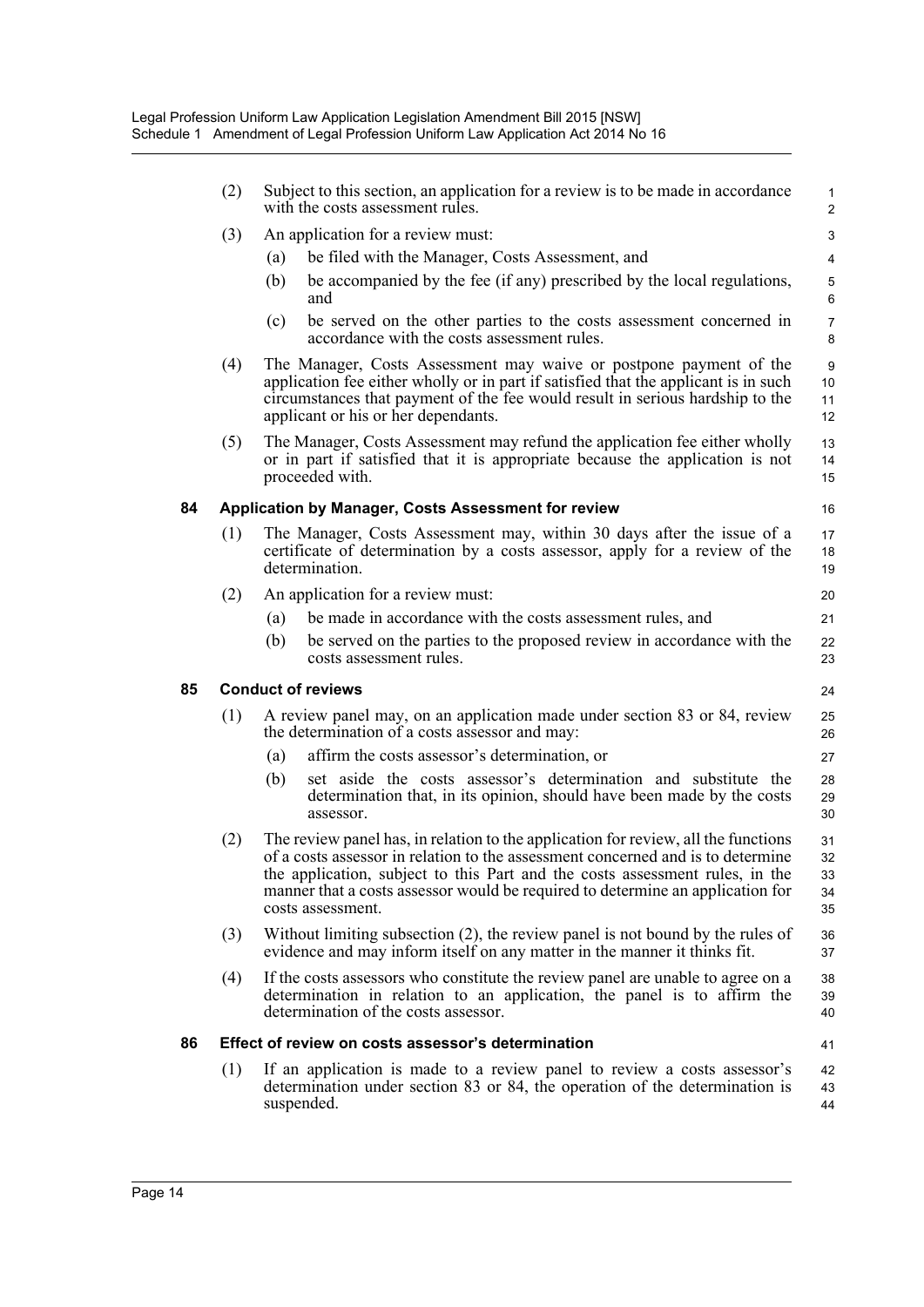|    | (2)               | The review panel may end a suspension:                                                                                                                                                                                                                                                                                        | $\mathbf{1}$                  |
|----|-------------------|-------------------------------------------------------------------------------------------------------------------------------------------------------------------------------------------------------------------------------------------------------------------------------------------------------------------------------|-------------------------------|
|    |                   | if it affirms the determination of the costs assessor, or<br>(a)                                                                                                                                                                                                                                                              | $\overline{\mathbf{c}}$       |
|    |                   | (b)<br>in such other circumstances as it considers appropriate.                                                                                                                                                                                                                                                               | 3                             |
| 87 |                   | Certificate as to review panel's substituted determination of costs to parties                                                                                                                                                                                                                                                | 4                             |
|    | (1)               | If, on review of a costs assessor's determination, a review panel sets aside and<br>substitutes the determination, the panel is to issue a certificate that sets out its<br>determination. The certificate is to include the amounts set out in<br>section 70 (1) (a)–(c).                                                    | 5<br>6<br>$\overline{7}$<br>8 |
|    | (2)               | Section 70 (2)–(6) apply to a certificate issued by a review panel under this<br>section in the same way as they apply to a certificate issued by a costs assessor<br>under section 70.                                                                                                                                       | 9<br>10<br>11                 |
| 88 |                   | Certificate as to determination of costs of review panel                                                                                                                                                                                                                                                                      | 12                            |
|    | (1)               | On a review of a costs assessor's determination, a review panel may separately<br>determine:                                                                                                                                                                                                                                  | 13<br>14                      |
|    |                   | the amount of the costs incurred by the review panel or the Manager,<br>(a)<br>Costs Assessment in the course of the review, and                                                                                                                                                                                              | 15<br>16                      |
|    |                   | the costs related to the remuneration of the costs assessors who<br>(b)<br>constitute the review panel, and                                                                                                                                                                                                                   | 17<br>18                      |
|    |                   | by whom those costs are payable and the extent to which they are so<br>(c)<br>payable.                                                                                                                                                                                                                                        | 19<br>20                      |
|    | (2)               | If the review panel makes such a determination, the panel is to issue a<br>certificate that sets out the determined costs.                                                                                                                                                                                                    | 21<br>22                      |
|    | (3)               | Section 71 (3) applies to a certificate issued by a review panel under this<br>section in the same way as it applies to a certificate issued by a costs assessor<br>under section 71.                                                                                                                                         | 23<br>24<br>25                |
|    | <b>Division 6</b> | <b>Appeals</b>                                                                                                                                                                                                                                                                                                                | 26                            |
| 89 |                   | Appeal to District Court on matters of law and fact                                                                                                                                                                                                                                                                           | 27                            |
|    | (1)               | A party to a costs assessment that has been the subject of a review under this<br>Part may, in accordance with the rules of the District Court, appeal to the Court<br>against a decision of the review panel concerned as to a matter of law.                                                                                | 28<br>29<br>30                |
|    | (2)               | A party to a costs assessment that has been the subject of a review under this<br>Part may, in accordance with the rules of the District Court, seek leave of the<br>Court to appeal to the Court against a decision of the review panel concerned.                                                                           | 31<br>32<br>33                |
|    | (3)               | The District Court has all the functions of the review panel.                                                                                                                                                                                                                                                                 | 34                            |
|    | (4)               | An appeal is to be by way of a rehearing, and fresh evidence or evidence in<br>addition to or in substitution for the evidence before the review panel or costs<br>assessor may, with the leave of the Court, be given on the appeal.                                                                                         | 35<br>36<br>37                |
| 90 |                   | Effect of appeal on review panel decision                                                                                                                                                                                                                                                                                     | 38                            |
|    | (1)               | If an appeal against a decision of a review panel under section 89 or an<br>application for leave under that section in relation to a determination by a costs<br>assessor is pending in the District Court, either the review panel or the District<br>Court may suspend the operation of the determination or the decision. | 39<br>40<br>41<br>42          |
|    | (2)               | The review panel or the District Court may end a suspension made by the<br>review panel. The District Court may end a suspension it made.                                                                                                                                                                                     | 43<br>44                      |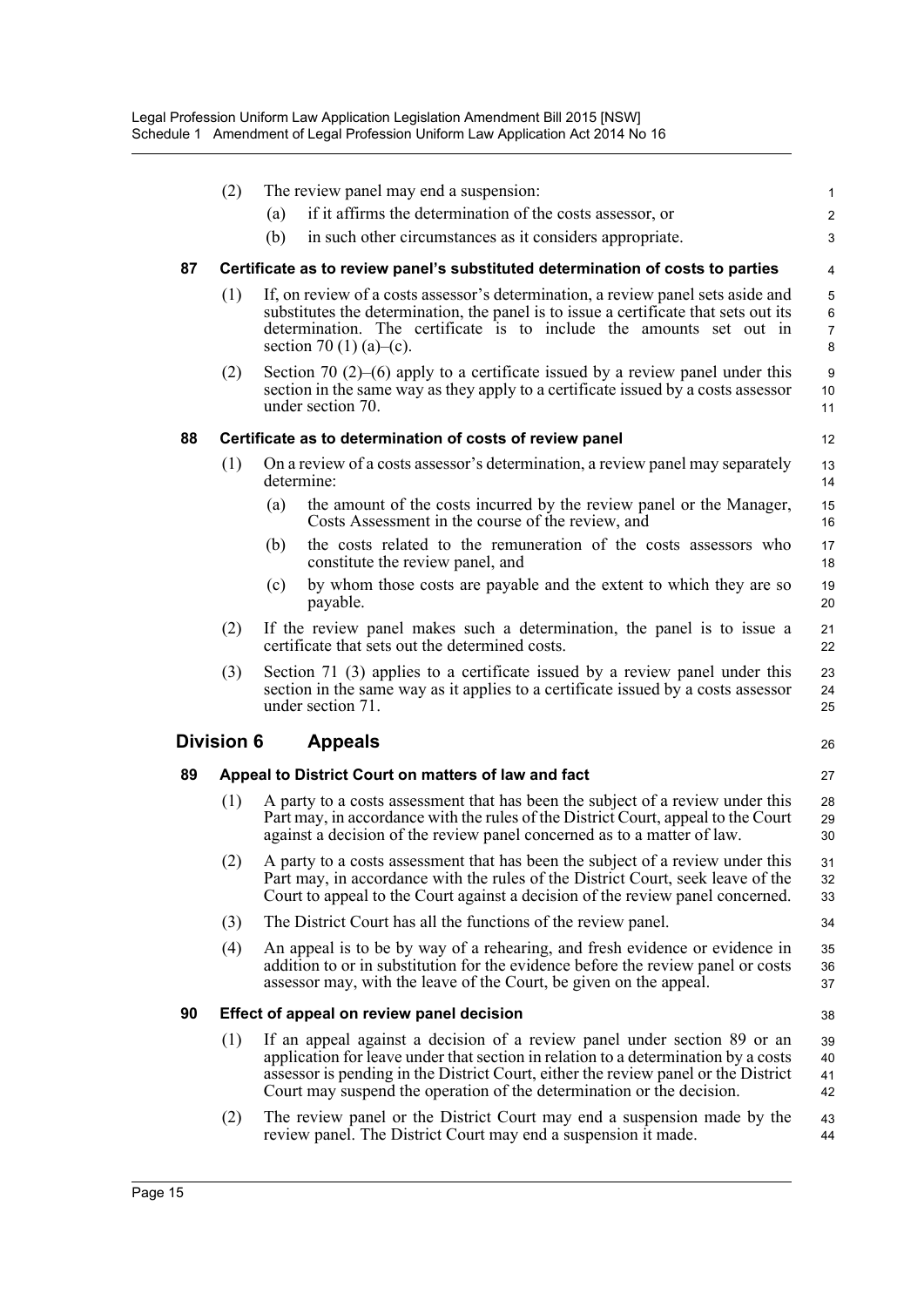|    | (3)               |     | A suspension ends when (as the case may be):                                                                                                                                                                                                                         | $\mathbf{1}$                  |
|----|-------------------|-----|----------------------------------------------------------------------------------------------------------------------------------------------------------------------------------------------------------------------------------------------------------------------|-------------------------------|
|    |                   | (a) | the appeal is determined, or                                                                                                                                                                                                                                         | $\overline{2}$                |
|    |                   | (b) | the application for leave is dismissed, discontinued or struck out or<br>lapses.                                                                                                                                                                                     | 3<br>4                        |
| 91 |                   |     | <b>Notices of appeal</b>                                                                                                                                                                                                                                             | 5                             |
|    |                   |     | The party initiating an appeal or an application for leave to appeal must serve<br>a copy of the initiating process on the Manager, Costs Assessment and every<br>other party to the review from which the appeal is brought or to which the<br>application relates. | 6<br>$\overline{7}$<br>8<br>9 |
|    | <b>Division 7</b> |     | <b>Costs assessment rules</b>                                                                                                                                                                                                                                        | 10                            |
| 92 |                   |     | <b>Costs Assessment Rules Committee</b>                                                                                                                                                                                                                              | 11                            |
|    | (1)               |     | There is to be a Costs Assessment Rules Committee consisting of the<br>following persons appointed by the Chief Justice of New South Wales:                                                                                                                          | 12<br>13                      |
|    |                   | (a) | a Judge of the Supreme Court,                                                                                                                                                                                                                                        | 14                            |
|    |                   | (b) | a Judge of the District Court nominated by the Chief Judge of the<br>District Court,                                                                                                                                                                                 | 15<br>16                      |
|    |                   | (c) | a barrister nominated by the Bar Council,                                                                                                                                                                                                                            | 17                            |
|    |                   | (d) | a solicitor nominated by the Law Society Council,                                                                                                                                                                                                                    | 18                            |
|    |                   | (e) | a person nominated by the NSW Commissioner,                                                                                                                                                                                                                          | 19                            |
|    |                   | (f) | costs assessors chosen by the Chief Justice.                                                                                                                                                                                                                         | 20                            |
|    | (2)               |     | The Committee has any of the functions conferred or imposed on the<br>Committee by or under this or any other Act.                                                                                                                                                   | 21<br>22                      |
|    | (3)               |     | The Committee is to regulate its own proceedings for the calling of meetings<br>and the conduct of its business.                                                                                                                                                     | 23<br>24                      |
|    | (4)               |     | The Manager, Costs Assessment is the Secretary of the Committee.                                                                                                                                                                                                     | 25                            |
|    | (5)               |     | Any amount payable from the Public Purpose Fund under section 53 for the<br>purpose of meeting the costs of the Committee is to be paid to the Treasurer<br>for credit of the Consolidated Fund.                                                                     | 26<br>27<br>28                |
| 93 |                   |     | <b>Costs assessment rules</b>                                                                                                                                                                                                                                        | 29                            |
|    | (1)               |     | The Costs Assessment Rules Committee may make rules (costs assessment<br>rules), not inconsistent with this Act or the Legal Profession Uniform Law<br>(NSW), for or with respect to costs assessments and reviews, including without<br>limitation:                 | 30<br>31<br>32<br>33          |
|    |                   | (a) | the making, timing and processing of applications for costs assessments<br>and reviews, and                                                                                                                                                                          | 34<br>35                      |
|    |                   | (b) | the conduct of costs assessments and reviews, including:                                                                                                                                                                                                             | 36                            |
|    |                   |     | the practice and procedure for costs assessments and reviews, and<br>(i)                                                                                                                                                                                             | 37                            |
|    |                   |     | the appointment of costs assessors to conduct costs assessments,<br>(ii)<br>and                                                                                                                                                                                      | 38<br>39                      |
|    |                   |     | the establishment of review panels and the appointment of costs<br>(iii)<br>assessors to review panels, and                                                                                                                                                          | 40<br>41                      |
|    |                   |     | matters relating to the interests of costs assessors in particular<br>(iv)<br>matters, and                                                                                                                                                                           | 42<br>43                      |
|    |                   |     |                                                                                                                                                                                                                                                                      |                               |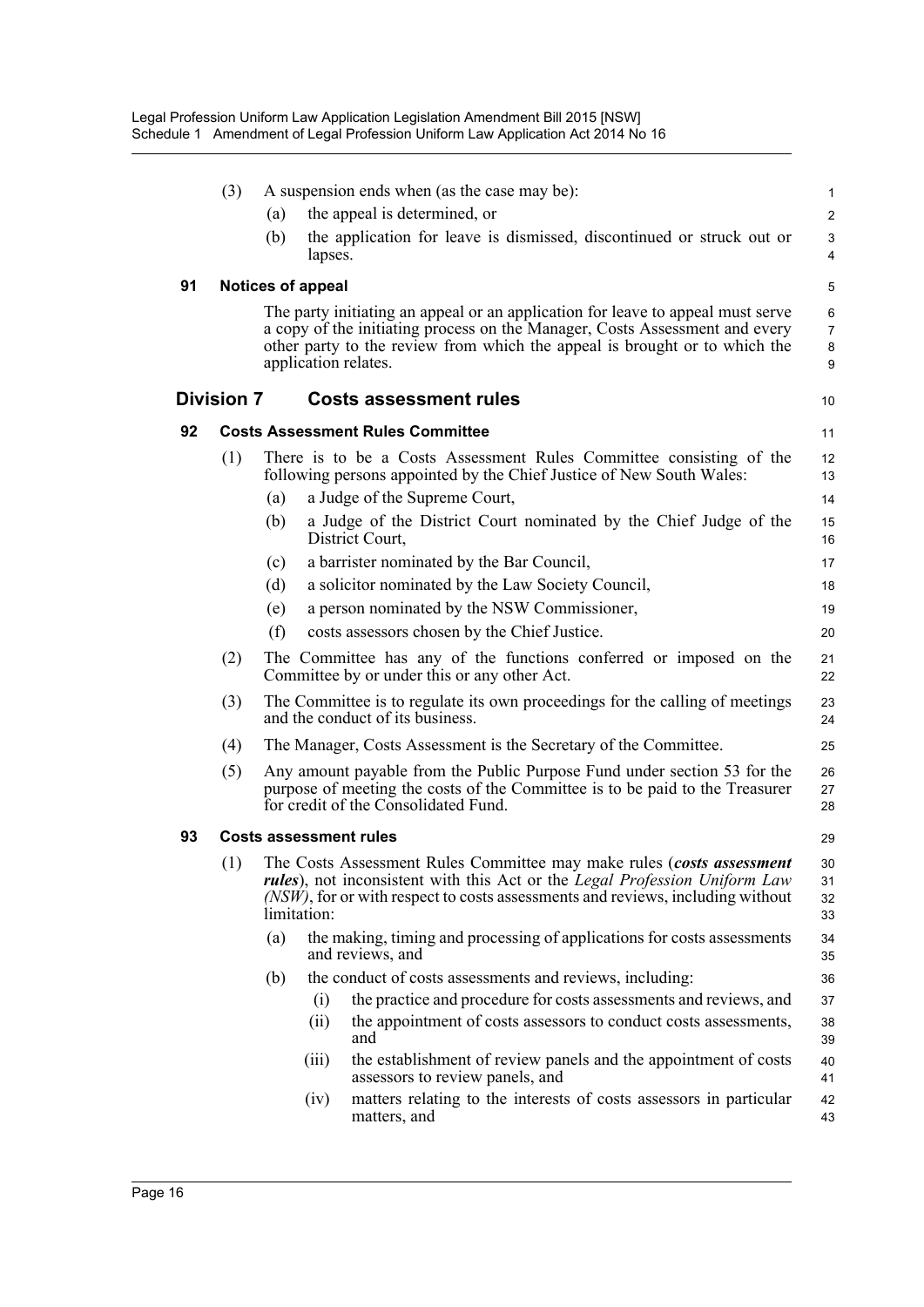|     |                   |     | the determination and payment of the costs of costs assessments<br>(v)<br>and reviews, and                                                                                                                                                                                                                                                                                 | $\mathbf{1}$<br>$\overline{c}$ |
|-----|-------------------|-----|----------------------------------------------------------------------------------------------------------------------------------------------------------------------------------------------------------------------------------------------------------------------------------------------------------------------------------------------------------------------------|--------------------------------|
|     |                   |     | the issue of certificates of determinations, and<br>(vi)                                                                                                                                                                                                                                                                                                                   | 3                              |
|     |                   |     | the giving of reasons for determinations and the provision of<br>(vii)<br>supplementary information to accompany the reasons, and                                                                                                                                                                                                                                          | 4<br>5                         |
|     |                   |     | the suspension of a costs determination in the event of an<br>(viii)<br>application for a costs review, and                                                                                                                                                                                                                                                                | 6<br>$\overline{7}$            |
|     |                   | (c) | requiring a person (including an applicant, the law practice concerned,<br>any other law practice or client, or a costs assessor) to produce<br>documents, to provide information (verified by statutory declaration if<br>the requirement so states), or otherwise to assist in, or co-operate with,<br>the determination or finalisation of an assessment or review, and | 8<br>9<br>10<br>11<br>12       |
|     |                   | (d) | requiring documents produced in response to a requirement referred to<br>in paragraph (c) to be returned or otherwise disposed of within a period<br>specified in or determined in accordance with the rules, and                                                                                                                                                          | 13<br>14<br>15                 |
|     |                   | (e) | the correction of errors in a determination.                                                                                                                                                                                                                                                                                                                               | 16                             |
|     | (2)               |     | A rule may do any of the following:                                                                                                                                                                                                                                                                                                                                        | 17                             |
|     |                   | (a) | apply generally or be limited in its application by reference to specified<br>exceptions or factors,                                                                                                                                                                                                                                                                       | 18<br>19                       |
|     |                   | (b) | apply differently according to different factors of a specified kind,                                                                                                                                                                                                                                                                                                      | 20                             |
|     |                   | (c) | authorise any matter or thing to be from time to time determined,<br>applied or regulated by any specified person or body.                                                                                                                                                                                                                                                 | 21<br>22                       |
|     | (3)               |     | The rules must be published on the NSW legislation website.                                                                                                                                                                                                                                                                                                                | 23                             |
|     | (4)               |     | Sections 40 and 41 of the <i>Interpretation Act 1987</i> apply to the rules in the same<br>way as they apply to a statutory rule.                                                                                                                                                                                                                                          | 24<br>25                       |
|     | (5)               |     | The local regulations prevail over the rules in the event of an inconsistency.                                                                                                                                                                                                                                                                                             | 26                             |
| 93A |                   |     | Compliance with requirements about documents and other matters                                                                                                                                                                                                                                                                                                             | 27                             |
|     | (1)               |     | This section applies to a requirement referred to in section 93 (1) (c) or (d).                                                                                                                                                                                                                                                                                            | 28                             |
|     | (2)               |     | A person who is subject to a requirement to which this section applies must<br>comply with the requirement.                                                                                                                                                                                                                                                                | 29<br>30                       |
|     |                   |     | Maximum penalty: the penalty specified in the costs assessment rules in<br>relation to a contravention of the requirement (not exceeding 50 penalty units).                                                                                                                                                                                                                | 31<br>32                       |
|     | (3)               |     | If a person fails, without reasonable excuse, to comply with a requirement to<br>which this section applies, the costs assessor or review panel may decline to<br>deal with the application or may continue to deal with the application on the<br>basis of the information provided.                                                                                      | 33<br>34<br>35<br>36           |
|     | (4)               |     | A failure by an Australian legal practitioner to comply with a requirement to<br>which this section applies without reasonable excuse is capable of being<br>unsatisfactory professional conduct or professional misconduct.                                                                                                                                               | 37<br>38<br>39                 |
|     | <b>Division 8</b> |     | <b>Miscellaneous</b>                                                                                                                                                                                                                                                                                                                                                       | 40                             |
| 93B |                   |     | <b>Manager, Costs Assessment</b>                                                                                                                                                                                                                                                                                                                                           | 41                             |
|     | (1)               |     | The Chief Justice of New South Wales may appoint a registrar of the Supreme<br>Court as Manager, Costs Assessment.                                                                                                                                                                                                                                                         | 42<br>43                       |
|     | (2)               |     | The Manager, Costs Assessment has the functions conferred on the Manager,<br>Costs Assessment by or under this or any other Act.                                                                                                                                                                                                                                           | 44<br>45                       |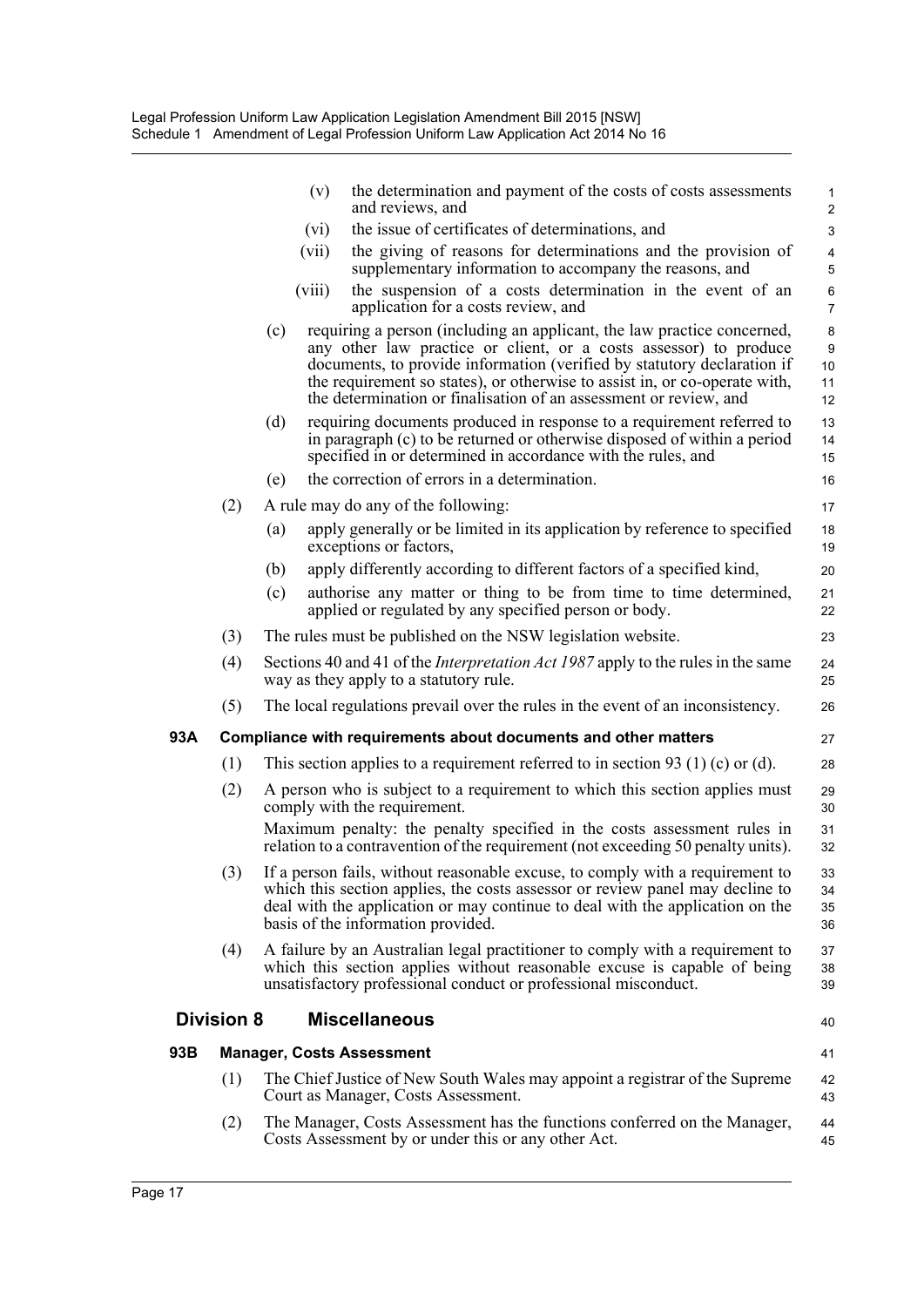|     | (3) |                 | The acts and decisions of the Manager, Costs Assessment are reviewable by<br>the Supreme Court in the same manner as acts and decisions of other registrars<br>are reviewable by the Court.                                                                                                                                                                                                           | $\mathbf{1}$<br>$\overline{c}$<br>$\mathfrak{S}$ |
|-----|-----|-----------------|-------------------------------------------------------------------------------------------------------------------------------------------------------------------------------------------------------------------------------------------------------------------------------------------------------------------------------------------------------------------------------------------------------|--------------------------------------------------|
|     | (4) |                 | Service by the Manager, Costs Assessment of a copy of an application for a<br>costs assessment on relevant parties in accordance with the costs assessment<br>rules is taken to be notification by a costs assessor as required by<br>section 198 (8) of the <i>Legal Profession Uniform Law (NSW)</i> .                                                                                              | 4<br>$\mathbf 5$<br>6<br>$\overline{7}$          |
| 93C |     |                 | <b>Costs assessors</b>                                                                                                                                                                                                                                                                                                                                                                                | 8                                                |
|     | (1) | assessors.      | The Chief Justice of New South Wales may appoint persons to be costs                                                                                                                                                                                                                                                                                                                                  | 9<br>10                                          |
|     | (2) |                 | A costs assessor has the functions that are conferred on the costs assessor by<br>or under this or any other Act or the <i>Legal Profession Uniform Law (NSW)</i> .                                                                                                                                                                                                                                   | 11<br>12                                         |
|     | (3) |                 | For the purpose of determining an application for assessment or exercising any<br>other function as a costs assessor, a costs assessor may determine any anterior<br>or incidental question of fact or law, but not so as to establish an issue estoppel<br>for that question for the purpose of any other proceedings.                                                                               | 13<br>14<br>15<br>16                             |
|     | (4) | assessor.       | A costs assessor is not an officer of the Supreme Court when acting as a costs                                                                                                                                                                                                                                                                                                                        | 17<br>18                                         |
|     | (5) |                 | Proceedings relating to anything done or omitted to be done by the Chief<br>Justice of New South Wales in respect of the appointment or removal of a costs<br>assessor (including terms of appointment and any other incidental matters)<br>may not be instituted against the Chief Justice of New South Wales but may<br>be instituted against "The Manager, Costs Assessment" as nominal defendant. | 19<br>20<br>21<br>22<br>23                       |
|     | (6) |                 | Schedule 6 contains provisions relating to costs assessors.                                                                                                                                                                                                                                                                                                                                           | 24                                               |
| 93D |     | Confidentiality |                                                                                                                                                                                                                                                                                                                                                                                                       | 25                                               |
|     |     |                 | A costs assessor must not disclose any information obtained in connection<br>with the exercise of the costs assessor's functions (including any functions as<br>a member of a review panel) unless the disclosure is made:                                                                                                                                                                            | 26<br>27<br>28                                   |
|     |     | (a)             | in connection with the exercise of those functions or the administration<br>or execution of this Act or the Legal Profession Uniform Law (NSW), or                                                                                                                                                                                                                                                    | 29<br>30                                         |
|     |     | (b)             | for the purposes of any legal proceedings arising out of this Act or the<br>Legal Profession Uniform Law (NSW), or of any report of any such<br>proceedings, or                                                                                                                                                                                                                                       | 31<br>32<br>33                                   |
|     |     |                 | (c) in the case of information relating to an Australian legal practitioner or<br>other person—with the consent of the practitioner or other person, or                                                                                                                                                                                                                                               | 34<br>35                                         |
|     |     | (d)             | with other lawful excuse.                                                                                                                                                                                                                                                                                                                                                                             | 36                                               |
|     |     |                 | Maximum penalty: 20 penalty units.                                                                                                                                                                                                                                                                                                                                                                    | 37                                               |
| 93E |     |                 | Referral of matters for costs assessment under Chapter 5 of the Legal<br><b>Profession Uniform Law (NSW)</b>                                                                                                                                                                                                                                                                                          | 38<br>39                                         |
|     |     |                 | No fee is payable for an application for a costs assessment arranged by the<br>designated local regulatory authority under section 284 of the Legal<br>Profession Uniform Law (NSW).                                                                                                                                                                                                                  | 40<br>41<br>42                                   |
| 93F |     |                 | <b>Protection from liability</b>                                                                                                                                                                                                                                                                                                                                                                      | 43                                               |
|     | (1) |                 | No liability attaches to a relevant person for any act or omission done or<br>omitted in good faith and in the administration of this Part or (without<br>limitation) the exercise or purported exercise of functions under this Part.                                                                                                                                                                | 44<br>45<br>46                                   |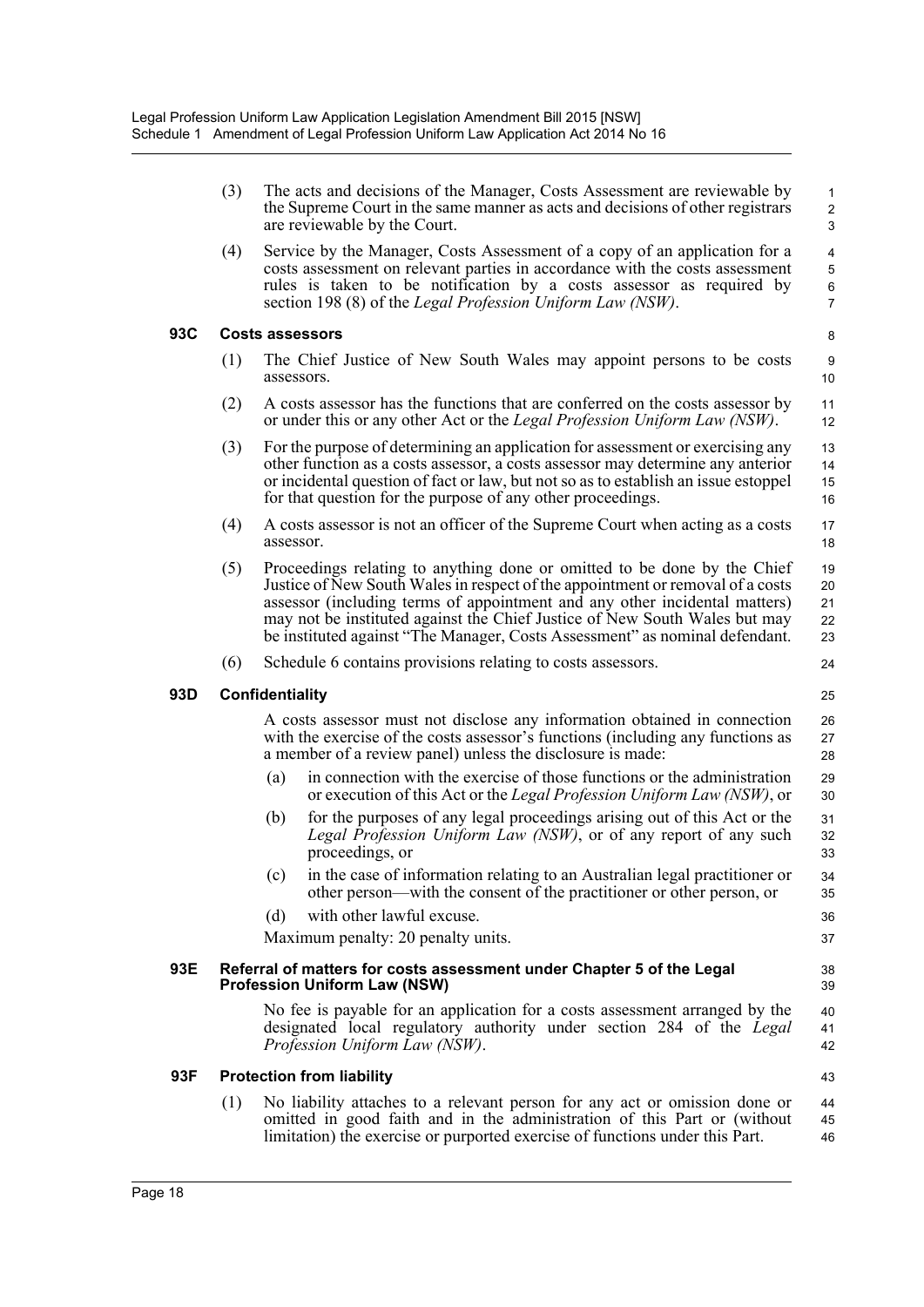|        |         | (2)     |                               | In this section:                                                                                                                                                                                                                                                                                                                                                                           |                          |
|--------|---------|---------|-------------------------------|--------------------------------------------------------------------------------------------------------------------------------------------------------------------------------------------------------------------------------------------------------------------------------------------------------------------------------------------------------------------------------------------|--------------------------|
|        |         |         |                               | <i>relevant person</i> means:                                                                                                                                                                                                                                                                                                                                                              | 1<br>$\overline{c}$      |
|        |         |         | (a)                           | the Chief Justice of New South Wales, or                                                                                                                                                                                                                                                                                                                                                   | 3                        |
|        |         |         | (b)                           | the Manager, Costs Assessment, or                                                                                                                                                                                                                                                                                                                                                          | 4                        |
|        |         |         | (c)                           | a costs assessor (including a costs assessor acting as a member of a                                                                                                                                                                                                                                                                                                                       | $\sqrt{5}$               |
|        |         |         |                               | review panel constituted under this Part).                                                                                                                                                                                                                                                                                                                                                 | $6\phantom{1}6$          |
|        | 93G     |         |                               | <b>Costs of this Part</b>                                                                                                                                                                                                                                                                                                                                                                  | 7                        |
|        |         | (1)     |                               | All costs related to the administration of this Part (other than the costs of the<br>Costs Assessment Rules Committee as referred to in section 92) are to be paid<br>out of money to be provided from a working account established for the<br>Department of Justice by the Treasurer under section 13A of the <i>Public</i><br>Finance and Audit Act 1983 for the purposes of this Part. | 8<br>9<br>10<br>11<br>12 |
|        |         | (2)     |                               | The following amounts received by the Manager, Costs Assessment are to be<br>paid to the credit of that working account:                                                                                                                                                                                                                                                                   | 13<br>14                 |
|        |         |         | (a)                           | an application fee for an assessment,                                                                                                                                                                                                                                                                                                                                                      | 15                       |
|        |         |         | (b)                           | an application fee for a review of an assessment,                                                                                                                                                                                                                                                                                                                                          | 16                       |
|        |         |         | (c)                           | a payment for the costs of a costs assessor,                                                                                                                                                                                                                                                                                                                                               | 17                       |
|        |         |         | (d)                           | a payment for the costs of the Manager, Costs Assessment,                                                                                                                                                                                                                                                                                                                                  | 18                       |
|        |         |         | (e)                           | a payment for the costs of a review of an assessment.                                                                                                                                                                                                                                                                                                                                      | 19                       |
| $[28]$ |         |         |                               | <b>Section 95 Approved insurance policy</b>                                                                                                                                                                                                                                                                                                                                                | 20                       |
|        |         |         | Omit section 95 $(2)$ $(b)$ . |                                                                                                                                                                                                                                                                                                                                                                                            | 21                       |
| $[29]$ |         |         |                               | Section 95 (3A) and (3B)                                                                                                                                                                                                                                                                                                                                                                   | 22                       |
|        |         |         |                               | Insert after section $95(3)$ :                                                                                                                                                                                                                                                                                                                                                             | 23                       |
|        |         | (3A)    |                               | If any terms or conditions imposed by an order are not complied with by the<br>insurer or provider that issued the policy:                                                                                                                                                                                                                                                                 | 24<br>25                 |
|        |         |         | (a)                           | the order may be amended to prohibit or restrict the future issue of<br>policies by the insurer or provider or in any other manner the Attorney<br>General considers appropriate in the circumstances, and                                                                                                                                                                                 | 26<br>27<br>28           |
|        |         |         | (b)                           | the Attorney General may take into account any failure to comply by the<br>insurer or provider when deciding whether to approve future policies<br>issued by that insurer or provider.                                                                                                                                                                                                     | 29<br>30<br>31           |
|        |         | (3B)    |                               | Nothing in subsection (3A) limits any other power of the Attorney General.                                                                                                                                                                                                                                                                                                                 | 32                       |
| [30]   |         |         | Sections 97 and 100           |                                                                                                                                                                                                                                                                                                                                                                                            | 33                       |
|        |         |         | Omit the sections.            |                                                                                                                                                                                                                                                                                                                                                                                            | 34                       |
| $[31]$ | Part 10 |         |                               |                                                                                                                                                                                                                                                                                                                                                                                            | 35                       |
|        |         |         |                               | Omit the Part. Insert instead:                                                                                                                                                                                                                                                                                                                                                             | 36                       |
|        |         | Part 10 |                               | <b>Rights of review</b>                                                                                                                                                                                                                                                                                                                                                                    | 37                       |
|        | 125     |         |                               | Right of review by NCAT about Australian practising certificates and<br><b>Australian registration certificates</b>                                                                                                                                                                                                                                                                        | 38<br>39                 |
|        |         | (1)     |                               | This section deals with a decision of a designated local regulatory authority<br>about an Australian practising certificate or an Australian registration                                                                                                                                                                                                                                  | 40<br>41                 |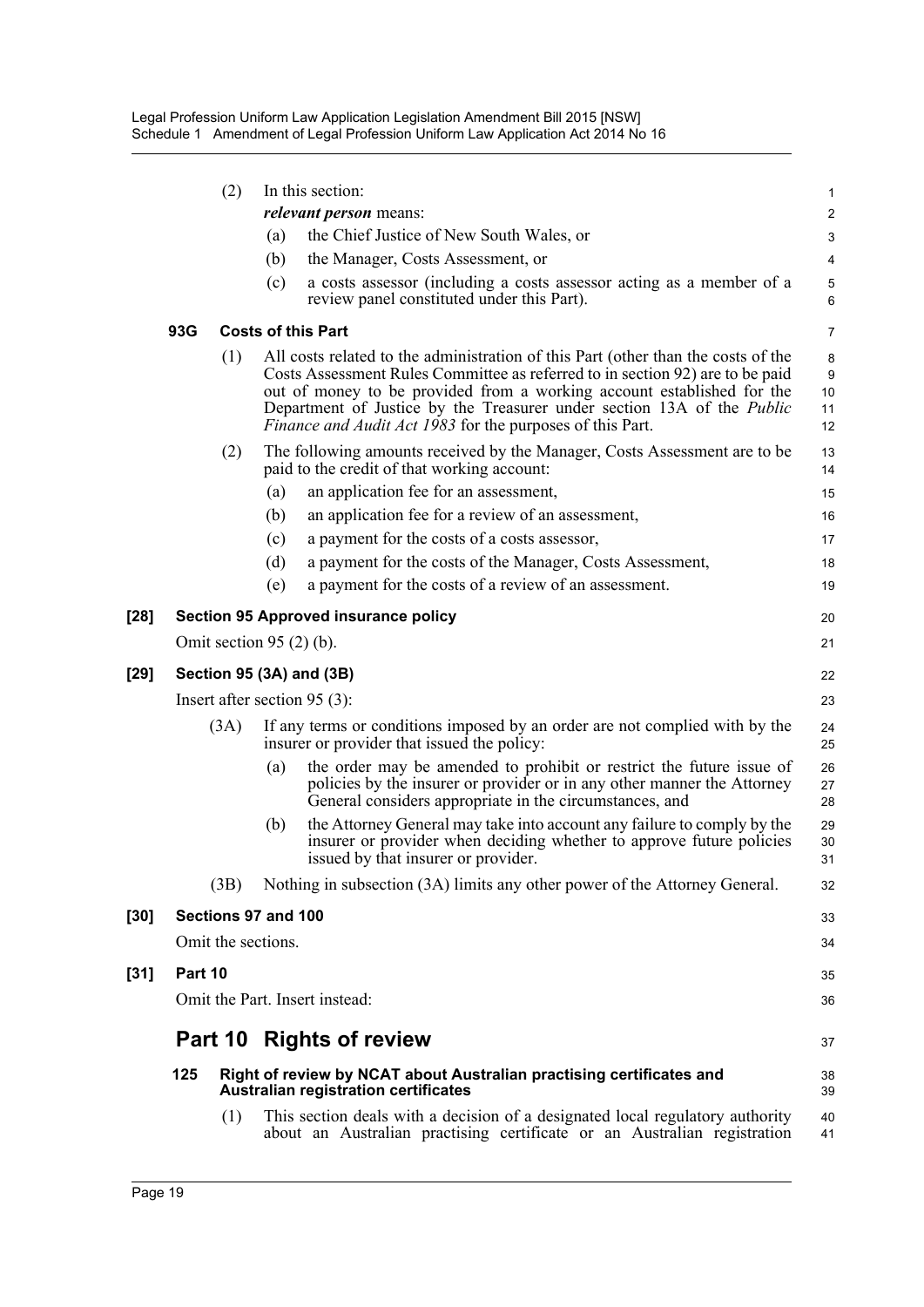|     |                    | $(NSW)$ .          | certificate where proceedings before NCAT as designated tribunal are<br>contemplated by section 100 or 101 of the Legal Profession Uniform Law                                                                                                                                                                                                    | $\mathbf{1}$<br>$\overline{2}$<br>3                               |
|-----|--------------------|--------------------|---------------------------------------------------------------------------------------------------------------------------------------------------------------------------------------------------------------------------------------------------------------------------------------------------------------------------------------------------|-------------------------------------------------------------------|
|     |                    |                    | <b>Note.</b> NCAT is the designated tribunal for the purposes of sections 100 and 101 of the<br>Legal Profession Uniform Law (NSW) in relation to decisions under section 89 or 92 of<br>that Law. The Supreme Court is the designated tribunal for the purposes of<br>sections 100 and 101 for other decisions. See the table to section 11 (3). | $\overline{\mathbf{4}}$<br>$\mathbf 5$<br>$\,6$<br>$\overline{7}$ |
|     | (2)                |                    | The applicant for or the holder of the Australian practising certificate or<br>Australian registration certificate may apply to NCAT for an administrative<br>review under the Administrative Decisions Review Act 1997.                                                                                                                          | 8<br>9<br>10                                                      |
| 126 |                    |                    | Right of review by NCAT about certain determinations of local regulatory<br>authority in consumer and disciplinary matters                                                                                                                                                                                                                        | 11<br>12                                                          |
|     | (1)                |                    | This section deals with proceedings contemplated by section 314 (1) and (2)<br>of the Legal Profession Uniform Law (NSW) in relation to a determination of<br>a local regulatory authority relating to:                                                                                                                                           | 13<br>14<br>15                                                    |
|     |                    | (a)                | a compensation order for more than \$10,000 in a consumer matter, or                                                                                                                                                                                                                                                                              | 16                                                                |
|     |                    | (b)                | a disciplinary matter.                                                                                                                                                                                                                                                                                                                            | 17                                                                |
|     | (2)                |                    | A respondent lawyer or a legal practitioner associate of a respondent law<br>practice may apply to NCAT for an administrative review under the<br><i>Administrative Decisions Review Act 1997</i> of a determination of the<br>designated local regulatory authority under:                                                                       | 18<br>19<br>20<br>21                                              |
|     |                    | (a)                | section 290 of the <i>Legal Profession Uniform Law (NSW)</i> , in relation to<br>a compensation order for more than \$10,000, or                                                                                                                                                                                                                  | 22<br>23                                                          |
|     |                    | (b)                | section 299 of the Legal Profession Uniform Law (NSW).                                                                                                                                                                                                                                                                                            | 24                                                                |
|     |                    |                    |                                                                                                                                                                                                                                                                                                                                                   |                                                                   |
| 127 |                    |                    |                                                                                                                                                                                                                                                                                                                                                   | 25                                                                |
|     |                    |                    | Local regulations may provide rights of review<br>The local regulations may provide that an application may be made to NCAT<br>for an administrative review under the Administrative Decisions Review Act<br>1997 of a specified decision or class of decisions made by a specified person                                                        | 26<br>27<br>28<br>29                                              |
|     |                    | (a)                | or body in the exercise of functions conferred or imposed by or under:<br>this Act or the local regulations, or                                                                                                                                                                                                                                   | 30                                                                |
|     |                    | (b)                | the Legal Profession Uniform Law (NSW), or                                                                                                                                                                                                                                                                                                        | 31                                                                |
|     |                    | (c)                | the Uniform Rules as they apply in this jurisdiction.                                                                                                                                                                                                                                                                                             | 32                                                                |
|     | <b>Section 148</b> |                    |                                                                                                                                                                                                                                                                                                                                                   | 33                                                                |
|     |                    |                    | Omit the section. Insert instead:                                                                                                                                                                                                                                                                                                                 | 34                                                                |
|     |                    |                    |                                                                                                                                                                                                                                                                                                                                                   |                                                                   |
| 148 |                    | <b>Definitions</b> |                                                                                                                                                                                                                                                                                                                                                   | 35                                                                |
|     |                    |                    | In this Part:                                                                                                                                                                                                                                                                                                                                     | 36                                                                |
|     |                    |                    | <i>disciplinary action</i> against a lawyer means any of the following actions taken<br>under a law of this or another jurisdiction, whether or not taken under<br>Chapter 5 of the <i>Legal Profession Uniform Law (NSW)</i> or under provisions of<br>a corresponding law that correspond to that Chapter:                                      | 37<br>38<br>39<br>40                                              |
|     |                    | (a)                | the suspension or cancellation of the Australian practising certificate or<br>Australian registration certificate of the lawyer (other than a suspension<br>or cancellation at the request or with the concurrence of the holder of<br>the certificate that is not connected with a disciplinary matter),                                         | 41<br>42<br>43<br>44                                              |

[32]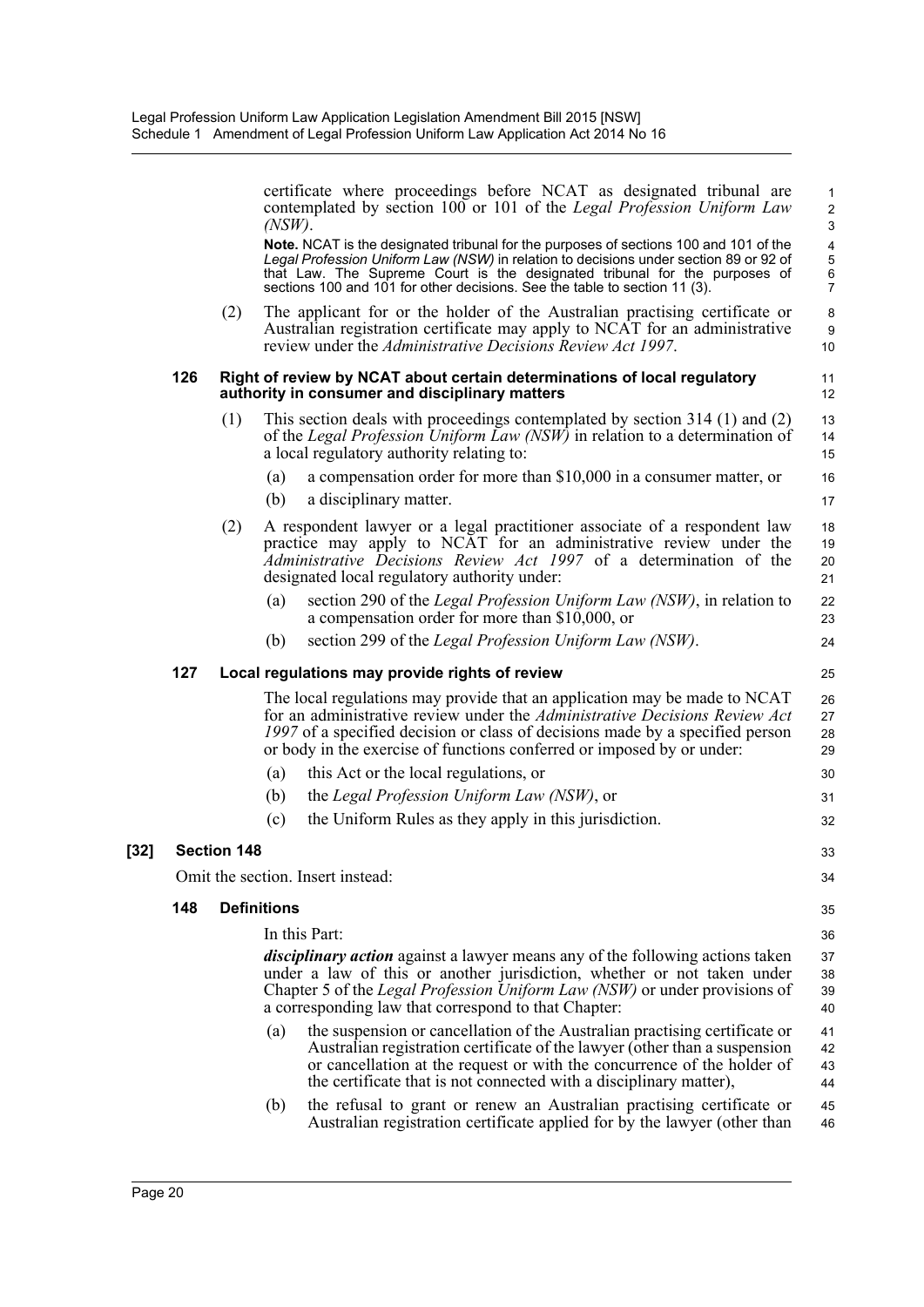|      |      |                           |     | a refusal on the ground that the lawyer is not eligible to apply for the<br>grant or renewal),                                                                                                                                                                                                                                                                                            | 1<br>$\overline{2}$         |
|------|------|---------------------------|-----|-------------------------------------------------------------------------------------------------------------------------------------------------------------------------------------------------------------------------------------------------------------------------------------------------------------------------------------------------------------------------------------------|-----------------------------|
|      |      |                           | (c) | the removal of the name of the lawyer from a roll of Australian lawyers,                                                                                                                                                                                                                                                                                                                  | $\ensuremath{\mathsf{3}}$   |
|      |      |                           | (d) | the making of an order by a court or tribunal, or by another person or<br>body, for or following a finding of unsatisfactory professional conduct<br>or professional misconduct by the lawyer, other than an order<br>cautioning the person,                                                                                                                                              | 4<br>$\sqrt{5}$<br>6<br>7   |
|      |      |                           | (e) | the reprimanding of the lawyer, or the making of a compensation order<br>against the lawyer, by a person or body without a formal finding of<br>unsatisfactory professional conduct or professional misconduct,                                                                                                                                                                           | 8<br>$\boldsymbol{9}$<br>10 |
|      |      |                           | (f) | the appointment of a manager or receiver for a law practice of which the<br>lawyer is a legal practitioner associate, where the associate is specified<br>or referred to in the notice of appointment served on the law practice.                                                                                                                                                         | 11<br>12<br>13              |
|      |      |                           |     | lawyer, when used alone, has the same meaning as it has in Chapter 5 of the<br>Legal Profession Uniform Law (NSW) (see section 261 of that Law).                                                                                                                                                                                                                                          | 14<br>15                    |
| [33] |      |                           |     | <b>Section 152 Register of Disciplinary Action</b>                                                                                                                                                                                                                                                                                                                                        | 16                          |
|      |      |                           |     | Omit "Australian legal practitioners" from section 152 (1) wherever occurring.                                                                                                                                                                                                                                                                                                            | 17                          |
|      |      |                           |     | Insert instead "lawyers".                                                                                                                                                                                                                                                                                                                                                                 | 18                          |
| [34] |      | Section 152 (1) (c)       |     |                                                                                                                                                                                                                                                                                                                                                                                           | 19                          |
|      |      |                           |     | Omit "practitioner". Insert instead "lawyer".                                                                                                                                                                                                                                                                                                                                             | 20                          |
| [35] |      |                           |     | Sections 153 (1) and 155 (1) (a)                                                                                                                                                                                                                                                                                                                                                          | 21                          |
|      |      |                           |     | Omit "an Australian legal practitioner" wherever occurring. Insert instead "a lawyer".                                                                                                                                                                                                                                                                                                    | 22                          |
| [36] |      |                           |     | Sections 165A and 165B                                                                                                                                                                                                                                                                                                                                                                    | 23                          |
|      |      | Insert after section 165: |     |                                                                                                                                                                                                                                                                                                                                                                                           | 24                          |
|      | 165A |                           |     | <b>Proceedings for offences</b>                                                                                                                                                                                                                                                                                                                                                           | 25                          |
|      |      | (1)                       |     | Proceedings for:                                                                                                                                                                                                                                                                                                                                                                          | 26                          |
|      |      |                           | (a) | an offence against this Act or the local regulations, or                                                                                                                                                                                                                                                                                                                                  | 27                          |
|      |      |                           | (b) | an offence referred to in section 451 (1) of the Legal Profession<br>Uniform Law (NSW) against that Law (except an offence against<br>section 148 or 353 of that Law).                                                                                                                                                                                                                    | 28<br>29<br>30              |
|      |      |                           |     | are to be dealt with summarily before the Local Court.                                                                                                                                                                                                                                                                                                                                    | 31                          |
|      |      | (2)                       |     | Chapter 5 of the <i>Criminal Procedure Act 1986</i> (which relates to the summary<br>disposal of certain indictable offences unless an election is made to proceed on<br>indictment) applies to and in respect of an offence under section 148<br>(Deficiency in trust account) or section 353 (Improperly destroying property<br>etc) of the <i>Legal Profession Uniform Law (NSW)</i> . | 32<br>33<br>34<br>35<br>36  |
|      |      | (3)                       |     | Proceedings for an offence may be brought at any time within 12 months after<br>the date of the alleged offence.                                                                                                                                                                                                                                                                          | 37<br>38                    |
|      | 165B |                           |     | Conduct capable of constituting unsatisfactory professional conduct or<br>professional misconduct                                                                                                                                                                                                                                                                                         | 39<br>40                    |
|      |      | (1)                       |     | Without limitation, conduct of a lawyer involving contravention of the local<br>regulations or the costs assessment rules is capable of constituting<br>unsatisfactory professional conduct or professional misconduct, whether or                                                                                                                                                        | 41<br>42<br>43              |

 $[34]$ 

 $[35]$ 

[36]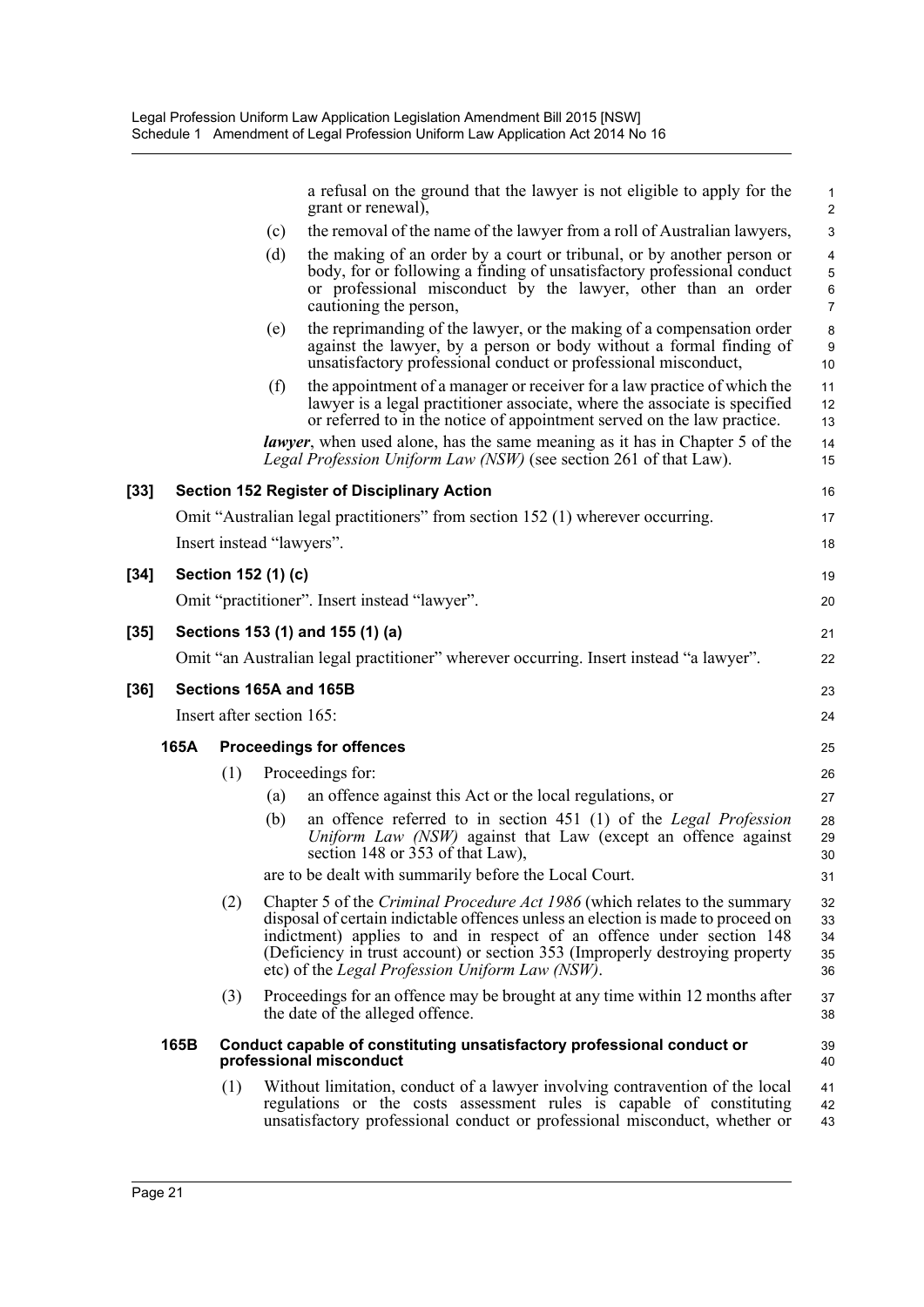|        |                        | not the lawyer has been convicted of an offence in relation to the<br>contravention.                                                                                                                                                                                                                                                                                                 | $\mathbf{1}$<br>$\overline{2}$                   |
|--------|------------------------|--------------------------------------------------------------------------------------------------------------------------------------------------------------------------------------------------------------------------------------------------------------------------------------------------------------------------------------------------------------------------------------|--------------------------------------------------|
|        | (2)                    | In this section, <i>lawyer</i> has the same meaning as it has in Chapter 5 of the <i>Legal</i><br>Profession Uniform Law (NSW) when used alone (see section 261 of that<br>$Law$ ).                                                                                                                                                                                                  | $\ensuremath{\mathsf{3}}$<br>$\overline{4}$<br>5 |
| $[37]$ |                        | <b>Section 166 Local regulations</b>                                                                                                                                                                                                                                                                                                                                                 | 6                                                |
|        |                        | Omit section 166 (1). Insert instead:                                                                                                                                                                                                                                                                                                                                                | 7                                                |
|        | (1)                    | The Governor may make regulations <i>(local regulations)</i> , not inconsistent with<br>this Act or the <i>Legal Profession Uniform Law (NSW)</i> , for or with respect to<br>any matter that by this Act or that Law is required or permitted to be prescribed<br>or that is necessary or convenient to be prescribed for carrying out or giving<br>effect to this Act or that Law. | 8<br>$\boldsymbol{9}$<br>10<br>11<br>12          |
| $[38]$ |                        | Section 166 (2) (a) (ii)                                                                                                                                                                                                                                                                                                                                                             | 13                                               |
|        |                        | Omit "Department of Attorney General and Justice".                                                                                                                                                                                                                                                                                                                                   | 14                                               |
|        |                        | Insert instead "Department of Justice".                                                                                                                                                                                                                                                                                                                                              | 15                                               |
| $[39]$ | Section 166 (2) (d)    |                                                                                                                                                                                                                                                                                                                                                                                      | 16                                               |
|        |                        | Insert at the end of section 166 $(2)$ (c):                                                                                                                                                                                                                                                                                                                                          | 17                                               |
|        |                        | , and                                                                                                                                                                                                                                                                                                                                                                                | 18                                               |
|        |                        | prohibiting, regulating or otherwise providing for the receiving or<br>(d)<br>holding of money by or on behalf of a barrister, on account of legal costs<br>for legal services, in advance of the provision by the barrister of the<br>legal services.                                                                                                                               | 19<br>20<br>21<br>22                             |
| $[40]$ | <b>Section 166 (4)</b> |                                                                                                                                                                                                                                                                                                                                                                                      | 23                                               |
|        |                        | Omit section 166 (4) and (5). Insert instead:                                                                                                                                                                                                                                                                                                                                        | 24                                               |
|        | (4)                    | The local regulations may make provision for or with respect to any matters<br>for or with respect to which costs assessment rules may be made.                                                                                                                                                                                                                                      | 25<br>26                                         |
| $[41]$ |                        | Schedule 8 Mortgage practices and managed investment schemes---provisions<br>relating to old mortgages                                                                                                                                                                                                                                                                               | 27<br>28                                         |
|        | Omit the Schedule.     |                                                                                                                                                                                                                                                                                                                                                                                      | 29                                               |
| $[42]$ |                        | Schedule 9 Savings, transitional and other provisions                                                                                                                                                                                                                                                                                                                                | 30                                               |
|        | clause $1(4)$ .        | Insert "or Schedule 4 to the <i>Legal Profession Uniform Law (NSW)</i> " after "Schedule" in                                                                                                                                                                                                                                                                                         | 31<br>32                                         |
| $[43]$ | <b>Schedule 9</b>      |                                                                                                                                                                                                                                                                                                                                                                                      | 33                                               |
|        | Insert after Part 2:   |                                                                                                                                                                                                                                                                                                                                                                                      | 34                                               |
|        | Part 3                 | Provisions consequent on enactment of Legal<br><b>Profession Uniform Law Application Legislation</b><br><b>Amendment Act 2015</b>                                                                                                                                                                                                                                                    | 35<br>36<br>37                                   |
|        | 7                      | <b>Definition</b>                                                                                                                                                                                                                                                                                                                                                                    | 38                                               |
|        |                        | In this Part:                                                                                                                                                                                                                                                                                                                                                                        | 39                                               |
|        |                        | repealed Act means the Legal Profession Act 2004.                                                                                                                                                                                                                                                                                                                                    | 40                                               |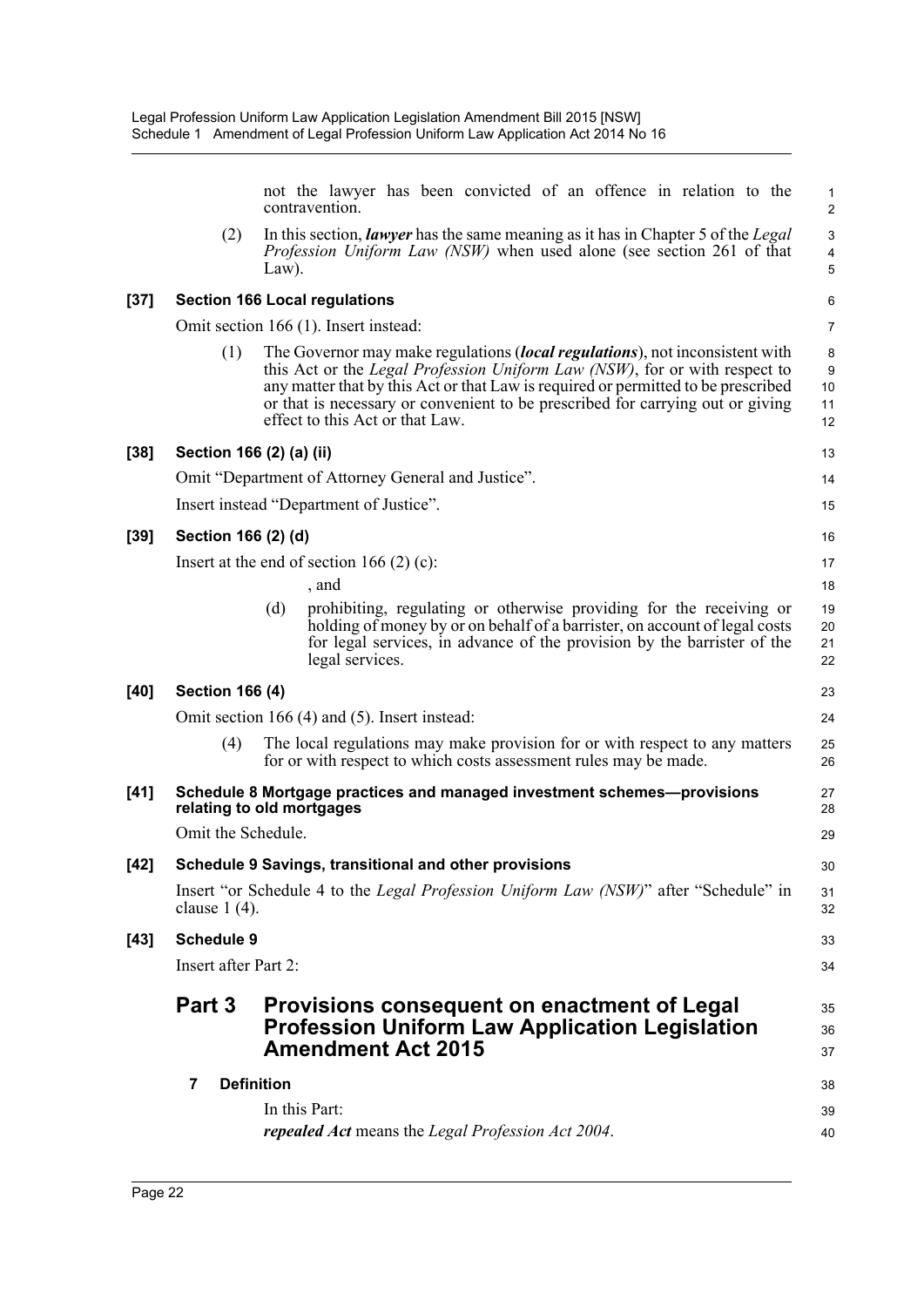|        | 8  |     | <b>Working account for costs of Part 7</b>                                                                                                                                                                                                              | $\mathbf{1}$                                                  |
|--------|----|-----|---------------------------------------------------------------------------------------------------------------------------------------------------------------------------------------------------------------------------------------------------------|---------------------------------------------------------------|
|        |    |     | The working account referred to in section 400 of the repealed Act<br>immediately before the commencement of this clause is taken to be the<br>working account established for the Department of Justice, as referred to in<br>section 93G of this Act. | $\overline{2}$<br>$\mathsf 3$<br>$\overline{\mathbf{4}}$<br>5 |
|        | 9  |     | <b>Manager, Costs Assessment</b>                                                                                                                                                                                                                        | $6\phantom{1}6$                                               |
|        |    |     | The registrar of the Supreme Court who was Manager, Costs Assessment<br>immediately before the commencement of this clause is taken to have been<br>appointed as Manager, Costs Assessment on that commencement.                                        | $\overline{7}$<br>8<br>9                                      |
|        | 10 |     | Mortgage practices and managed investment schemes-transitional<br>arrangements                                                                                                                                                                          | 10<br>11                                                      |
|        |    | (1) | Section 135 (2) of the repealed Act continues to apply to an incorporated legal<br>practice (and to any related body corporate).                                                                                                                        | 12<br>13                                                      |
|        |    | (2) | Part 3.5 of, and Schedule 8 to, the repealed Act continue to apply in respect of<br>mortgages that were entered into before the repeal of that Act and to matters<br>connected with managed investment schemes as referred to in those<br>provisions.   | 14<br>15<br>16<br>17                                          |
|        |    | (3) | Section 258 of the Legal Profession Uniform Law as set out in Schedule 1 to<br>the Legal Profession Uniform Law Application Act 2014 of Victoria does not<br>apply as a law of this jurisdiction.                                                       | 18<br>19<br>20                                                |
|        |    | (4) | Subclauses $(1)$ , $(2)$ and $(3)$ cease to have effect on 1 July 2018.                                                                                                                                                                                 | 21                                                            |
|        |    | (5) | A reference in Schedule 8 to the repealed Act to the Fidelity Fund is taken to<br>be a reference to the fidelity fund within the meaning of the Legal Profession<br>Uniform Law (NSW).                                                                  | 22<br>23<br>24                                                |
|        |    | (6) | Without limiting any other provision of this Schedule, the local regulations<br>may modify the operation of this clause.                                                                                                                                | 25<br>26                                                      |
| $[44]$ |    |     | <b>Schedule 10 Amendments</b>                                                                                                                                                                                                                           | 27                                                            |
|        |    |     | Omit Schedule 10.1.<br>Note. Schedule 10.1 contains an uncommenced amendment to the Interpretation Act 1987.<br>See now Schedule 2.24 to this Act.                                                                                                      | 28<br>29<br>30                                                |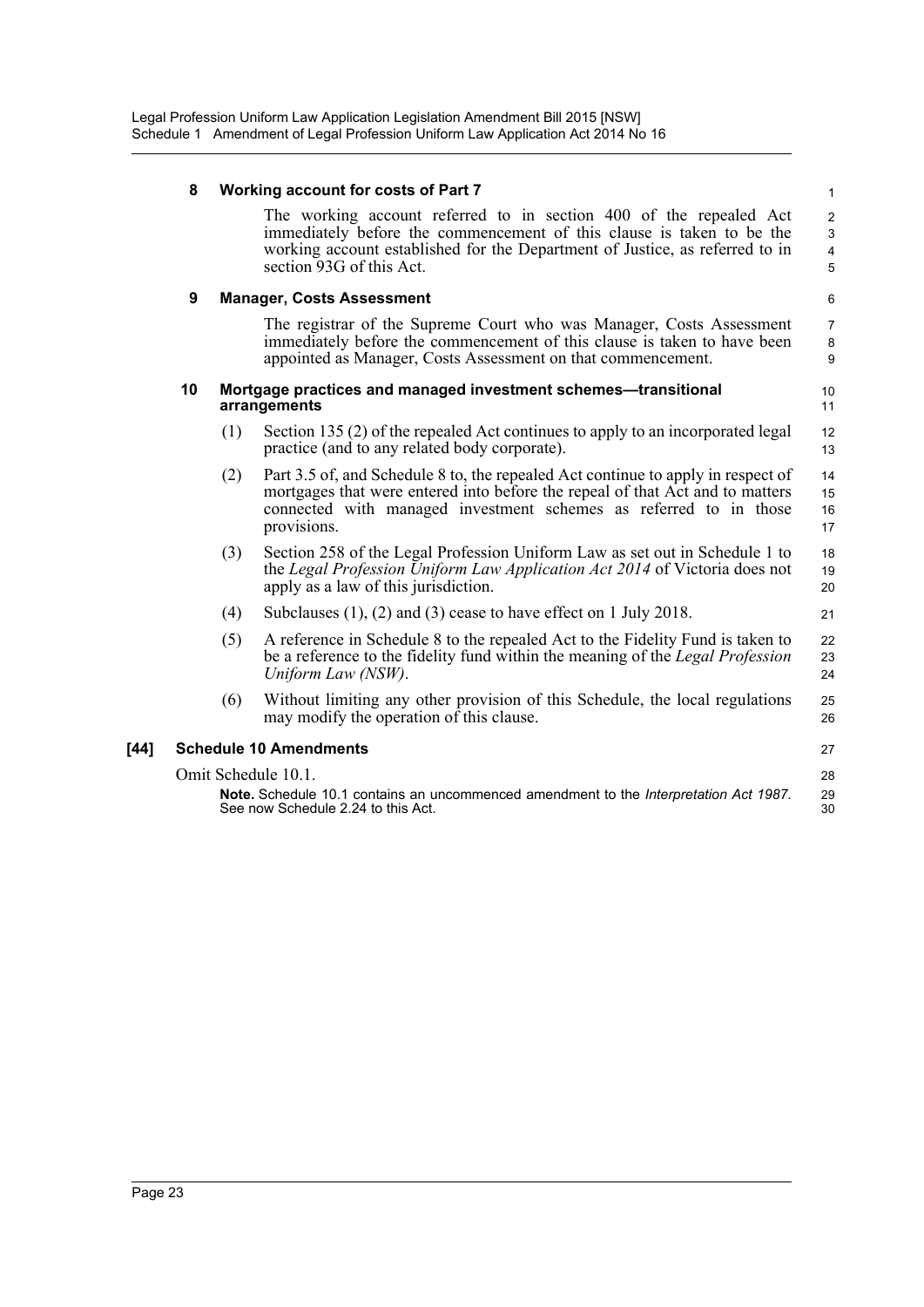<span id="page-28-0"></span>

|       | <b>Schedule 2</b>                                      |            | <b>Amendment of other legislation</b>                                                                                                                                                                                                                                                                                                                                | $\mathbf{1}$                                |
|-------|--------------------------------------------------------|------------|----------------------------------------------------------------------------------------------------------------------------------------------------------------------------------------------------------------------------------------------------------------------------------------------------------------------------------------------------------------------|---------------------------------------------|
| 2.1   |                                                        |            | Civil and Administrative Tribunal Act 2013 No 2                                                                                                                                                                                                                                                                                                                      | $\overline{2}$                              |
| [1]   | <b>Section 60 Costs</b>                                | (b)        | Omit section 60 (4) (b). Insert instead:<br>order costs to be assessed on the basis set out in the legal costs<br>legislation (as defined in section 3A of the Legal Profession Uniform<br>Law Application Act 2014) or on any other basis.                                                                                                                          | 3<br>4<br>$\sqrt{5}$<br>6<br>$\overline{7}$ |
| [2]   |                                                        |            | Section 89 Protection of representatives, witnesses and staff members<br>Omit "Legal Profession Act 2004" from the definition of <b>barrister</b> in section 89 (4).<br>Insert instead "Legal Profession Uniform Law (NSW)".                                                                                                                                         | 8<br>9<br>10                                |
| $[3]$ |                                                        |            | Schedule 1 Savings, transitional and other provisions<br>Insert at the end of the Schedule (with appropriate Part and clause numbering):                                                                                                                                                                                                                             | 11<br>12                                    |
|       | <b>Part</b>                                            |            | <b>Provision consequent on enactment of Legal</b><br><b>Profession Uniform Law Application Legislation</b><br><b>Amendment Act 2015</b>                                                                                                                                                                                                                              | 13<br>14<br>15                              |
|       |                                                        | (a)<br>(b) | References to Legal Profession Uniform Law (NSW)<br>A reference in this Act (where relevant) to:<br>the Legal Profession Uniform Law (NSW) includes a reference to the<br>Legal Profession Act 2004, and<br>a provision of the <i>Legal Profession Uniform Law (NSW)</i> includes a<br>reference to the corresponding provision of the Legal Profession Act<br>2004. | 16<br>17<br>18<br>19<br>20<br>21<br>22      |
| [4]   | 22 (1) and 29 (1) (e) and (4) (a)                      |            | Schedule 5, clauses 4, 15 (definitions of "barrister" and "solicitor"), 16, 17 (1), 18, 20,<br>Omit "Legal Profession Act 2004" wherever occurring.<br>Insert instead "Legal Profession Uniform Law (NSW)".                                                                                                                                                          | 23<br>24<br>25<br>26                        |
| [5]   | Schedule 5, clause 15<br>$2014$ ".                     |            | Omit "Part 7.3 of the <i>Legal Profession Act 2004</i> " from the definition of <i>Commissioner</i> .<br>Insert instead "Division 2 of Part 3 of the Legal Profession Uniform Law Application Act                                                                                                                                                                    | 27<br>28<br>29<br>30                        |
| [6]   | Schedule 5, clause 15                                  |            | Omit "Chapter 4 of the Legal Profession Act 2004" from the definition of complaint.<br>Insert instead "Chapter 5 of the Legal Profession Uniform Law (NSW)".                                                                                                                                                                                                         | 31<br>32<br>33                              |
| $[7]$ | Schedule 5, clause 15<br>Insert in alphabetical order: |            | <i>respondent lawyer</i> means the lawyer (within the meaning it has when used<br>alone in Chapter 5 of the <i>Legal Profession Uniform Law (NSW)</i> ) who is the<br>subject of a complaint.                                                                                                                                                                        | 34<br>35<br>36<br>37<br>38                  |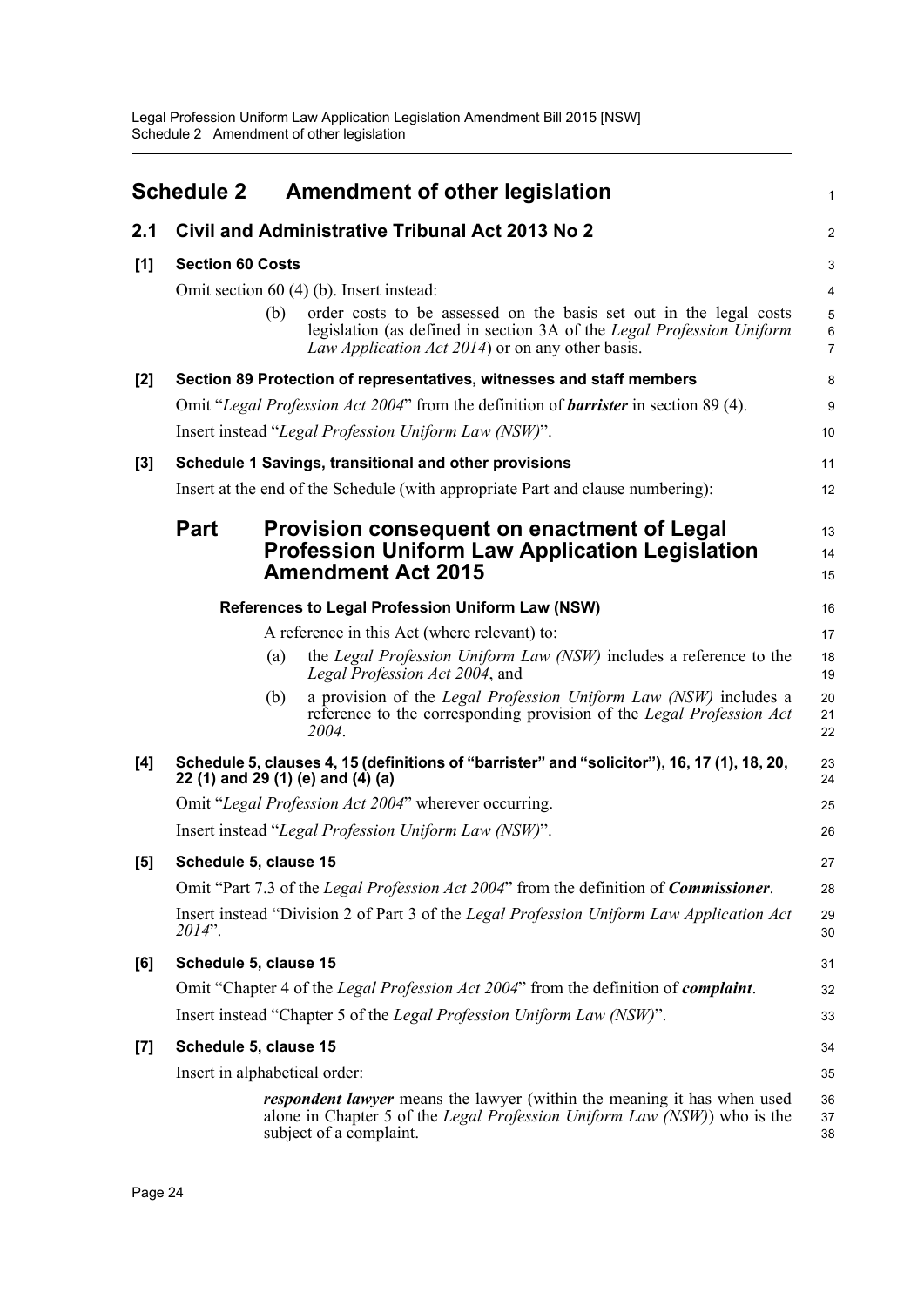| [8]    |                                     |     | Schedule 5, clause 18 (1) (c)                                                                                                                                                                                                                                                            | $\mathbf{1}$                |  |
|--------|-------------------------------------|-----|------------------------------------------------------------------------------------------------------------------------------------------------------------------------------------------------------------------------------------------------------------------------------------------|-----------------------------|--|
|        |                                     |     | Omit "an Australian lawyer". Insert instead "a respondent lawyer".                                                                                                                                                                                                                       | $\overline{2}$              |  |
| [9]    | Schedule 5, clause 19               |     |                                                                                                                                                                                                                                                                                          | 3                           |  |
|        |                                     |     | Omit "Chapter 4 of the Legal Profession Act 2004".                                                                                                                                                                                                                                       | 4                           |  |
|        |                                     |     | Insert instead "Chapter 5 of the Legal Profession Uniform Law (NSW)".                                                                                                                                                                                                                    | $\mathbf 5$                 |  |
| $[10]$ | Schedule 5, clause 21               |     |                                                                                                                                                                                                                                                                                          | 6                           |  |
|        | Omit clause 21 (1). Insert instead: |     |                                                                                                                                                                                                                                                                                          |                             |  |
|        | (1)                                 |     | The following persons are entitled to appear at a hearing conducted by the<br>Tribunal for the exercise of a Division function for the purposes of the Legal<br>Profession Uniform Law (NSW):                                                                                            | 8<br>$\boldsymbol{9}$<br>10 |  |
|        |                                     | (a) | in the case of an application for an administrative review of a decision<br>made in relation to an Australian practising certificate or an Australian<br>registration certificate—the applicant,                                                                                         | 11<br>12<br>13              |  |
|        |                                     | (b) | in the case of a complaint—the respondent lawyer,                                                                                                                                                                                                                                        | 14                          |  |
|        |                                     | (c) | in the case of a complaint against a barrister-the Council of the Bar<br>Association,                                                                                                                                                                                                    | 15<br>16                    |  |
|        |                                     | (d) | in the case of a complaint against a solicitor—the Council of the Law<br>Society,                                                                                                                                                                                                        | 17<br>18                    |  |
|        |                                     | (e) | in the case of a complaint where the respondent lawyer is neither a<br>barrister nor a solicitor—either or both of the Councils,                                                                                                                                                         | 19<br>20                    |  |
|        |                                     | (f) | the Commissioner,                                                                                                                                                                                                                                                                        | 21                          |  |
|        |                                     | (g) | the Attorney General.                                                                                                                                                                                                                                                                    | 22                          |  |
| [11]   |                                     |     | Schedule 5, clause 21 (2) (b)                                                                                                                                                                                                                                                            | 23                          |  |
|        |                                     |     | Omit the paragraph. Insert instead:                                                                                                                                                                                                                                                      | 24                          |  |
|        |                                     | (b) | without limiting paragraph (a), those aspects of the hearing that relate to<br>a review of a decision to make an order under section 299<br>regulatory<br>authority-unsatisfactory<br>(Determination)<br>by<br>local<br>professional conduct) of the Legal Profession Uniform Law (NSW), | 25<br>26<br>27<br>28        |  |
| $[12]$ | Schedule 5, clause 21 (6)           |     |                                                                                                                                                                                                                                                                                          | 29                          |  |
|        | Omit the subclause.                 |     |                                                                                                                                                                                                                                                                                          | 30                          |  |
| $[13]$ |                                     |     | Schedule 5, clause 22 (3) (a)                                                                                                                                                                                                                                                            | 31                          |  |
|        |                                     |     | Omit "Part 4.8 of the Legal Profession Act 2004".                                                                                                                                                                                                                                        | 32                          |  |
|        |                                     |     | Insert instead "Part 11 of the Legal Profession Uniform Law Application Act 2014".                                                                                                                                                                                                       | 33                          |  |
| $[14]$ | Schedule 5, clause 23               |     |                                                                                                                                                                                                                                                                                          | 34                          |  |
|        | occurring.                          |     | Omit "an Australian legal practitioner" and "an Australian legal practitioner's" wherever                                                                                                                                                                                                | 35<br>36                    |  |
|        |                                     |     | Insert instead "a respondent lawyer" and "a respondent lawyer's" respectively.                                                                                                                                                                                                           | 37                          |  |
| $[15]$ |                                     |     | Schedule 5, clause 23 (2) and (3)                                                                                                                                                                                                                                                        | 38                          |  |
|        |                                     |     | Omit "the practitioner" wherever occurring. Insert instead "the lawyer".                                                                                                                                                                                                                 | 39                          |  |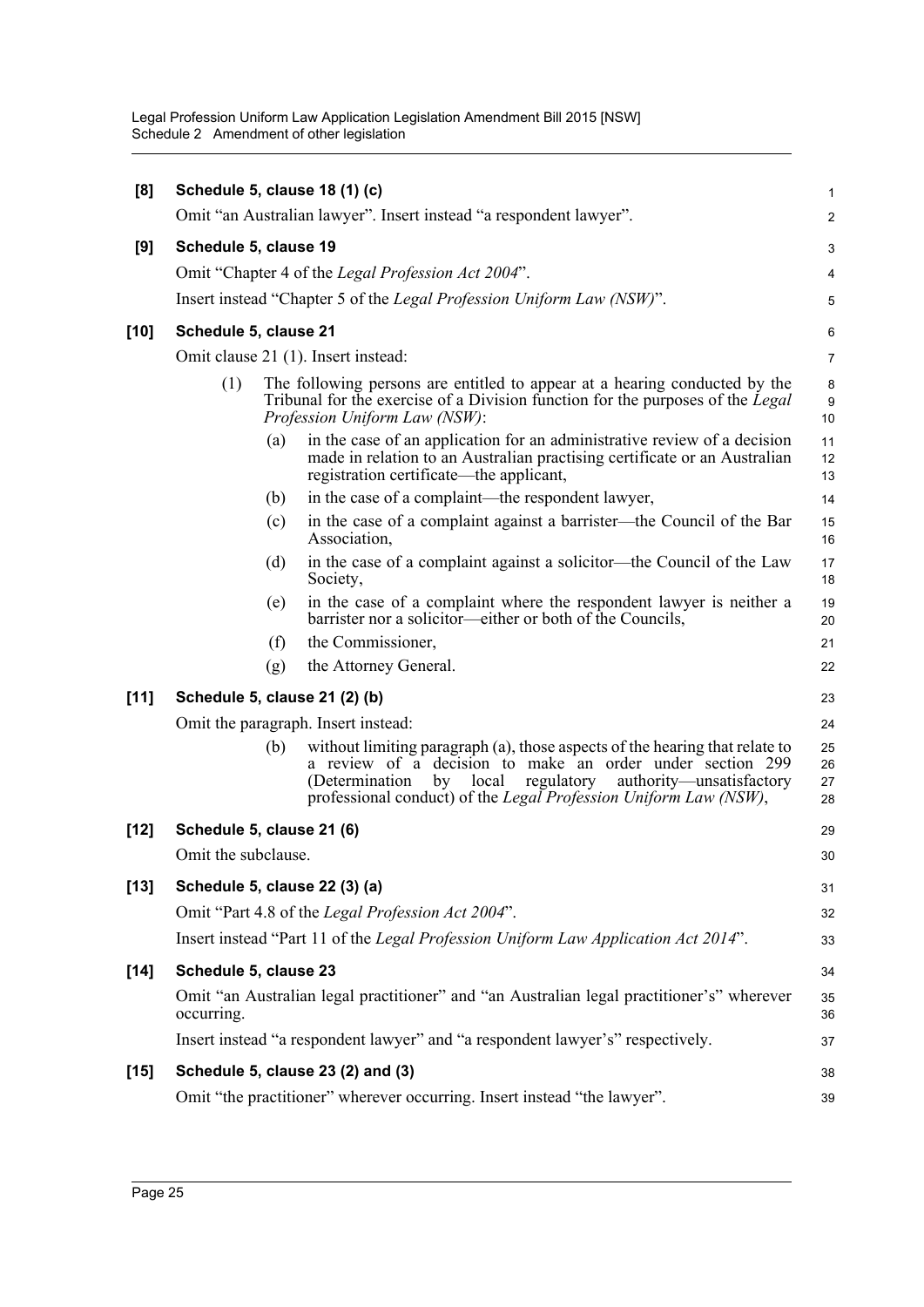| $[16]$ |            | Schedule 5, clause 23 (3)                                                                                                                                                                                                                                                                                                                                                                                                                                 | 1                                |
|--------|------------|-----------------------------------------------------------------------------------------------------------------------------------------------------------------------------------------------------------------------------------------------------------------------------------------------------------------------------------------------------------------------------------------------------------------------------------------------------------|----------------------------------|
|        |            | Omit "Legal Profession Act 2004".                                                                                                                                                                                                                                                                                                                                                                                                                         | 2                                |
|        |            | Insert instead "Legal Profession Uniform Law Application Act 2014".                                                                                                                                                                                                                                                                                                                                                                                       | 3                                |
| $[17]$ |            | Schedule 5, clause 23 (5)                                                                                                                                                                                                                                                                                                                                                                                                                                 | 4                                |
|        |            | Omit "the Australian legal practitioner". Insert instead "the respondent lawyer".                                                                                                                                                                                                                                                                                                                                                                         | 5                                |
| $[18]$ |            | Schedule 5, clause 23 (6)                                                                                                                                                                                                                                                                                                                                                                                                                                 | 6                                |
|        |            | Omit "Part 3.2 of the Legal Profession Act 2004".                                                                                                                                                                                                                                                                                                                                                                                                         | 7                                |
|        |            | Insert instead "the legal costs legislation (as defined in section 3A of the Legal Profession<br>Uniform Law Application Act 2014)".                                                                                                                                                                                                                                                                                                                      | 8<br>9                           |
| $[19]$ |            | Schedule 5, clause 28                                                                                                                                                                                                                                                                                                                                                                                                                                     | 10                               |
|        |            | Omit "Legal Profession Act 2004 concerning an Australian lawyer or former Australian<br>lawyer" from clause $28(1)(d)$ .                                                                                                                                                                                                                                                                                                                                  | 11<br>12                         |
|        |            | Insert instead "Legal Profession Uniform Law (NSW) concerning a lawyer (within the<br>meaning it has when used alone in Chapter 5 of that Law)".                                                                                                                                                                                                                                                                                                          | 13<br>14                         |
| $[20]$ |            | Schedule 5, clause 29 (3) (a)                                                                                                                                                                                                                                                                                                                                                                                                                             | 15                               |
|        |            | Omit "section 385 (2) of the Legal Profession Act 2004".                                                                                                                                                                                                                                                                                                                                                                                                  | 16                               |
|        |            | Insert instead "section 89 (2) of the Legal Profession Uniform Law Application Act 2014".                                                                                                                                                                                                                                                                                                                                                                 | 17                               |
| $[21]$ |            | Schedule 7 Examples of procedural rule-making powers                                                                                                                                                                                                                                                                                                                                                                                                      | 18                               |
|        |            | Omit "Part 3.2 of the Legal Profession Act 2004" from item 20.                                                                                                                                                                                                                                                                                                                                                                                            | 19                               |
|        |            | Insert instead "the legal costs legislation (as defined in section 3A of the Legal Profession<br>Uniform Law Application Act 2014)".                                                                                                                                                                                                                                                                                                                      | 20<br>21                         |
| 2.2    |            | Civil Liability Act 2002 No 22                                                                                                                                                                                                                                                                                                                                                                                                                            | 22                               |
| $[1]$  |            | Section 26 Offer of structured settlement-legal costs                                                                                                                                                                                                                                                                                                                                                                                                     | 23                               |
|        |            | Omit "Section 340 of the <i>Legal Profession Act 2004</i> " from section 26 (1).                                                                                                                                                                                                                                                                                                                                                                          | 24                               |
|        | Act 2014". | Insert instead "Clause 5 of Schedule 1 to the Legal Profession Uniform Law Application                                                                                                                                                                                                                                                                                                                                                                    | 25<br>26                         |
| $[2]$  |            | <b>Section 26T Exception for legal costs</b>                                                                                                                                                                                                                                                                                                                                                                                                              | 27                               |
|        |            | Omit "Legal Profession Act 1987 or the Legal Profession Act 2004" from section 26T (3).                                                                                                                                                                                                                                                                                                                                                                   | 28                               |
|        |            | Insert instead "legal profession legislation (as defined in section 3A of the Legal Profession<br>Uniform Law Application Act 2014)".                                                                                                                                                                                                                                                                                                                     | 29<br>30                         |
| $[3]$  |            | Section 26U Maximum legal costs of eligible claims                                                                                                                                                                                                                                                                                                                                                                                                        | 31                               |
|        |            | Omit section 26U (3) and (4). Insert instead:                                                                                                                                                                                                                                                                                                                                                                                                             | 32                               |
|        | (3)        | Schedule 1 (Maximum costs in personal injury damages matters) to the <i>Legal</i><br>Profession Uniform Law Application Act 2014 applies in respect of the<br>maximum costs for legal services provided to a plaintiff in connection with a<br>victim claim that is eligible to be satisfied from a victim trust fund as if<br>subsections $(1)$ and $(2)$ of this section were substituted for subclauses $(1)$<br>and (2) of clause 2 of that Schedule. | 33<br>34<br>35<br>36<br>37<br>38 |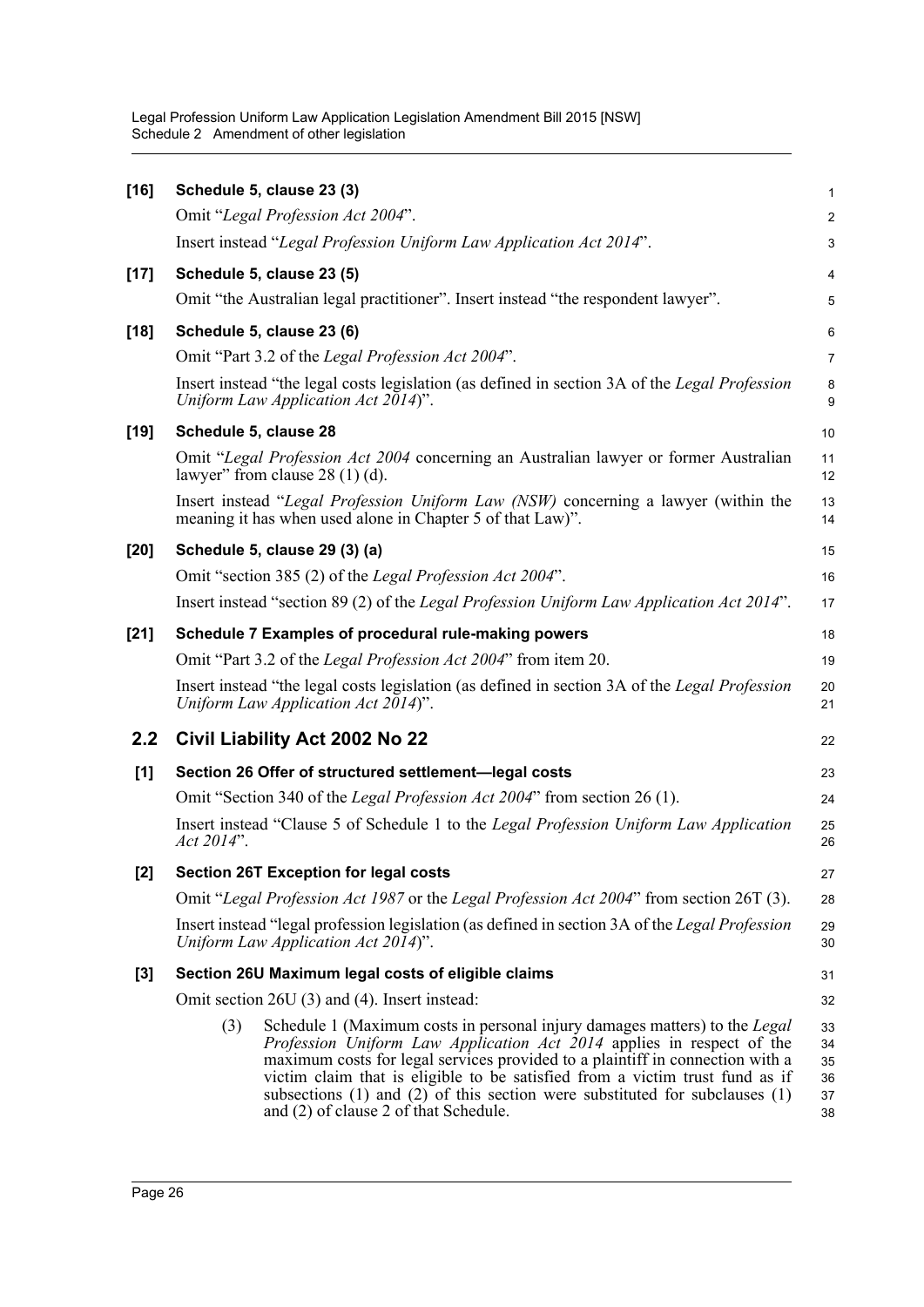| 2.3   |     |                              |       | Civil Procedure Act 2005 No 28                                                                                                                                                                                                                                                                                         | 1                                            |
|-------|-----|------------------------------|-------|------------------------------------------------------------------------------------------------------------------------------------------------------------------------------------------------------------------------------------------------------------------------------------------------------------------------|----------------------------------------------|
| [1]   |     | <b>Section 3 Definitions</b> |       |                                                                                                                                                                                                                                                                                                                        | $\overline{c}$                               |
|       |     |                              |       | Omit the definition of <i>ordinary basis</i> from section $3(1)$ . Insert instead:                                                                                                                                                                                                                                     | 3                                            |
|       |     |                              | 2014. | <i>ordinary basis</i> , in relation to the assessment of legal costs that a court has<br>ordered to be paid, means the basis of assessing costs in accordance with<br>Division 3 of Part 7 of the Legal Profession Uniform Law Application Act                                                                         | 4<br>$\sqrt{5}$<br>$\,6\,$<br>$\overline{7}$ |
| [2]   |     |                              |       | <b>Section 9 Uniform rules</b>                                                                                                                                                                                                                                                                                         | 8                                            |
|       |     |                              |       | Omit section 9 (5). Insert instead:                                                                                                                                                                                                                                                                                    | 9                                            |
|       |     | (5)                          |       | This section does not give power to make rules with respect to:                                                                                                                                                                                                                                                        | 10                                           |
|       |     |                              | (a)   | any matter relating to costs that is regulated by the legal profession<br>legislation (as defined in section 3A of the Legal Profession Uniform<br>Law Application Act 2014), or                                                                                                                                       | 11<br>12<br>13                               |
|       |     |                              | (b)   | any matter for which Admission Rules may be made under the Legal<br>Profession Uniform Law (NSW).                                                                                                                                                                                                                      | 14<br>15                                     |
| $[3]$ |     |                              |       | Section 99 Liability of legal practitioner for unnecessary costs                                                                                                                                                                                                                                                       | 16                                           |
|       |     |                              |       | Omit "Part 3.2 of the <i>Legal Profession Act 2004</i> " from section 99 (3).                                                                                                                                                                                                                                          | 17                                           |
|       |     |                              |       | Insert instead "Part 7 of the Legal Profession Uniform Law Application Act 2014".                                                                                                                                                                                                                                      | 18                                           |
| 2.4   |     |                              |       | <b>Commercial Arbitration Act 2010 No 61</b>                                                                                                                                                                                                                                                                           | 19                                           |
| [1]   |     |                              |       | <b>Section 24A Representation</b>                                                                                                                                                                                                                                                                                      | 20                                           |
|       |     |                              |       | Omit section 24A (2). Insert instead:                                                                                                                                                                                                                                                                                  | 21                                           |
|       |     | (2)                          |       | A person who is not an Australian legal practitioner does not commit an<br>offence under or breach the provisions of the Legal Profession Uniform Law<br>(NSW) or any other Act or law merely by representing a party in arbitral<br>proceedings in this State.                                                        | 22<br>23<br>24<br>25                         |
| [2]   |     | <b>Section 33B Costs</b>     |       |                                                                                                                                                                                                                                                                                                                        | 26                                           |
|       |     |                              |       | Omit "assessed in the Court having jurisdiction under section 34 to hear applications setting<br>aside the award" from section $33\overline{B}(5)$ .                                                                                                                                                                   | 27<br>28                                     |
|       |     |                              |       | Insert instead "assessed in accordance with section 33C".                                                                                                                                                                                                                                                              | 29                                           |
| $[3]$ |     | <b>Section 33C</b>           |       |                                                                                                                                                                                                                                                                                                                        | 30                                           |
|       |     |                              |       | Omit the section. Insert instead:                                                                                                                                                                                                                                                                                      | 31                                           |
|       | 33C |                              |       | Application of legal costs legislation                                                                                                                                                                                                                                                                                 | 32                                           |
|       |     | (1)                          |       | For the purposes of section $33B(5)$ , the costs of an arbitration are to be<br>assessed in accordance with the legal costs legislation (as defined in<br>section 3A of the Legal Profession Uniform Law Application Act 2014).                                                                                        | 33<br>34<br>35                               |
|       |     | (2)                          |       | The legal costs legislation applies accordingly with any necessary<br>modifications. Part 7 of the Legal Profession Uniform Law Application Act<br>2014 so applies as if the costs of the arbitration were ordered costs as defined<br>in that Part.<br>Note. There is no equivalent to this section in the Model Law. | 36<br>37<br>38<br>39<br>40                   |
|       |     |                              |       |                                                                                                                                                                                                                                                                                                                        |                                              |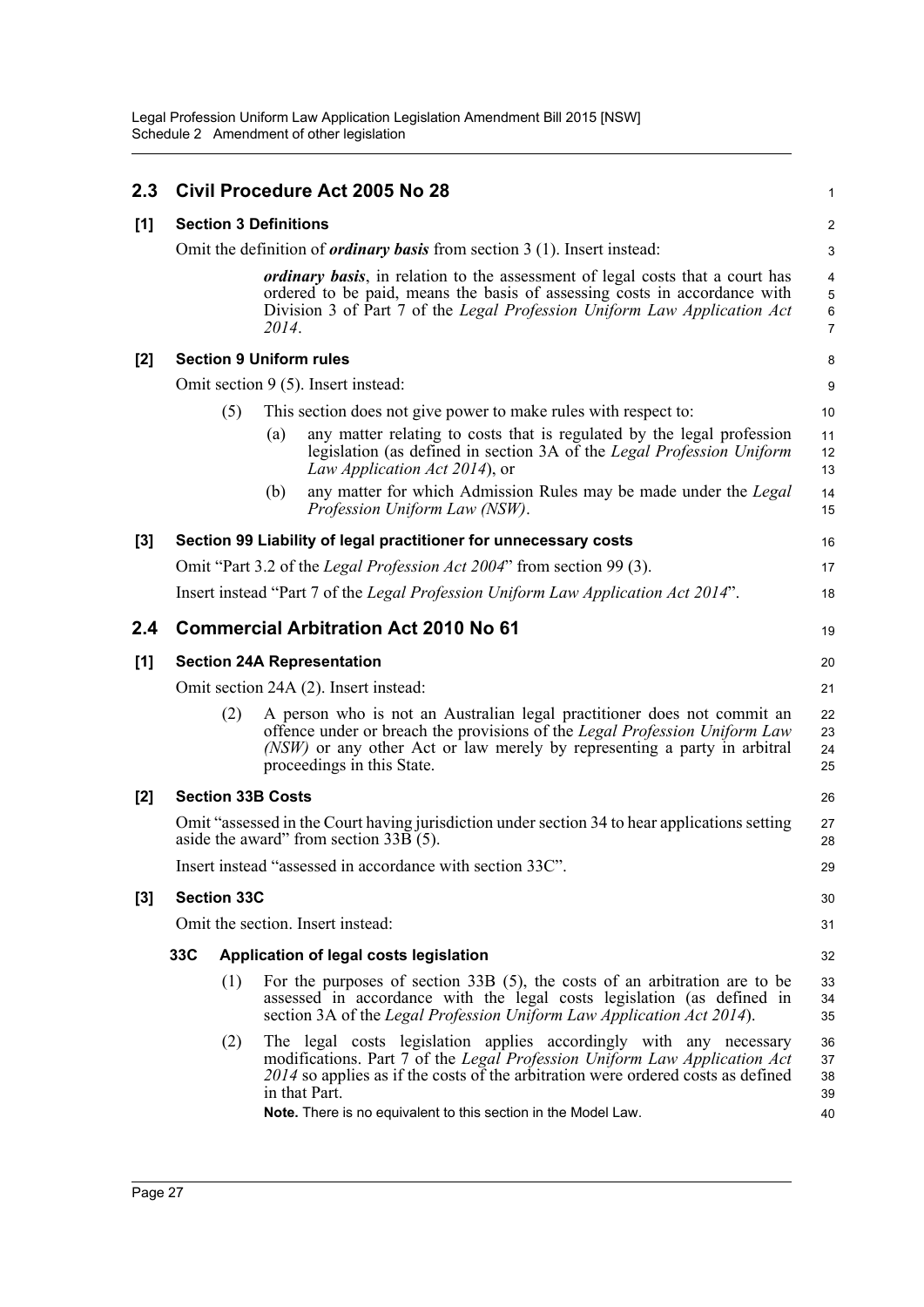| 2.5 | <b>Consumer Claims Act 1998 No 162</b>                                                                                                                                                                                                                                                  |                                                                                                                                                                                                                     | 1                       |  |  |  |  |
|-----|-----------------------------------------------------------------------------------------------------------------------------------------------------------------------------------------------------------------------------------------------------------------------------------------|---------------------------------------------------------------------------------------------------------------------------------------------------------------------------------------------------------------------|-------------------------|--|--|--|--|
|     |                                                                                                                                                                                                                                                                                         | Section 7 Jurisdiction in respect of consumer claims                                                                                                                                                                | $\overline{\mathbf{c}}$ |  |  |  |  |
|     |                                                                                                                                                                                                                                                                                         | Omit "Part 3.2 of the Legal Profession Act 2004" from section 7(5).                                                                                                                                                 | 3                       |  |  |  |  |
|     | Uniform Law Application Act 2014)".                                                                                                                                                                                                                                                     | Insert instead "the legal costs legislation (as defined in section 3A of the Legal Profession                                                                                                                       | 4<br>5                  |  |  |  |  |
| 2.6 |                                                                                                                                                                                                                                                                                         | <b>Conveyancers Licensing Act 2003 No 3</b>                                                                                                                                                                         | 6                       |  |  |  |  |
| [1] | Sections 4 (4), 7 (1) and 27 (5)                                                                                                                                                                                                                                                        |                                                                                                                                                                                                                     | 7                       |  |  |  |  |
|     |                                                                                                                                                                                                                                                                                         | Omit "Part 2.2 of the Legal Profession Act 2004" wherever occurring.                                                                                                                                                | 8                       |  |  |  |  |
|     |                                                                                                                                                                                                                                                                                         | Insert instead "Part 2.1 of the Legal Profession Uniform Law (NSW)".                                                                                                                                                | 9                       |  |  |  |  |
| [2] | <b>Section 10 Disqualified persons</b>                                                                                                                                                                                                                                                  |                                                                                                                                                                                                                     | 10                      |  |  |  |  |
|     |                                                                                                                                                                                                                                                                                         | Omit "Division 3 of Part 2.2 of the <i>Legal Profession Act 2004</i> " from section 10 (1) (p).                                                                                                                     | 11                      |  |  |  |  |
|     |                                                                                                                                                                                                                                                                                         | Insert instead "Division 1 of Part 3.9 of the Legal Profession Uniform Law (NSW)".                                                                                                                                  | 12                      |  |  |  |  |
| 2.7 |                                                                                                                                                                                                                                                                                         | <b>Conveyancers Licensing Regulation 2006</b>                                                                                                                                                                       | 13                      |  |  |  |  |
| [1] |                                                                                                                                                                                                                                                                                         | Clause 6 Professional indemnity insurance: section 15                                                                                                                                                               | 14                      |  |  |  |  |
|     | Omit clause 6 (3). Insert instead:                                                                                                                                                                                                                                                      |                                                                                                                                                                                                                     |                         |  |  |  |  |
|     | (3)<br>In this clause, <i>complying law practice</i> means a law practice within the<br>16<br>meaning of the <i>Legal Profession Uniform Law (NSW)</i> that complies with the<br>17<br>relevant requirements of Part 4.4 (Professional indemnity insurance) of that<br>18<br>Law.<br>19 |                                                                                                                                                                                                                     |                         |  |  |  |  |
| [2] |                                                                                                                                                                                                                                                                                         | Clause 7 Section 20 exemptions—person in charge at place of business                                                                                                                                                | 20                      |  |  |  |  |
|     | Insert at the end of clause $7(1)(d)(iii)$ :                                                                                                                                                                                                                                            |                                                                                                                                                                                                                     | 21                      |  |  |  |  |
|     |                                                                                                                                                                                                                                                                                         | and                                                                                                                                                                                                                 | 22                      |  |  |  |  |
|     | (iv)                                                                                                                                                                                                                                                                                    | the relevant provisions of the Legal Profession Uniform Law<br>(NSW) or the Legal Profession Uniform Law Application Act<br>2014 (or both), and the relevant provisions of the rules and<br>regulations under them, | 23<br>24<br>25<br>26    |  |  |  |  |
| 2.8 | Conveyancing Act 1919 No 6                                                                                                                                                                                                                                                              |                                                                                                                                                                                                                     |                         |  |  |  |  |
|     |                                                                                                                                                                                                                                                                                         | Sections 66P (1) and 66Z (1)                                                                                                                                                                                        |                         |  |  |  |  |
|     | Omit "Legal Profession Act 2004" wherever occurring.                                                                                                                                                                                                                                    |                                                                                                                                                                                                                     |                         |  |  |  |  |
|     |                                                                                                                                                                                                                                                                                         | Insert instead "Legal Profession Uniform Law (NSW)".                                                                                                                                                                | 30                      |  |  |  |  |
| 2.9 |                                                                                                                                                                                                                                                                                         | Crimes (Domestic and Personal Violence) Act 2007 No 80                                                                                                                                                              | 31                      |  |  |  |  |
|     | Section 86 Rules in application proceedings                                                                                                                                                                                                                                             |                                                                                                                                                                                                                     | 32                      |  |  |  |  |
|     |                                                                                                                                                                                                                                                                                         | Omit "Part 3.2 of the Legal Profession Act 2004" from section 86 (3).                                                                                                                                               | 33                      |  |  |  |  |
|     | Uniform Law Application Act 2014)".                                                                                                                                                                                                                                                     | Insert instead "the legal costs legislation (as defined in section 3A of the Legal Profession                                                                                                                       | 34<br>35                |  |  |  |  |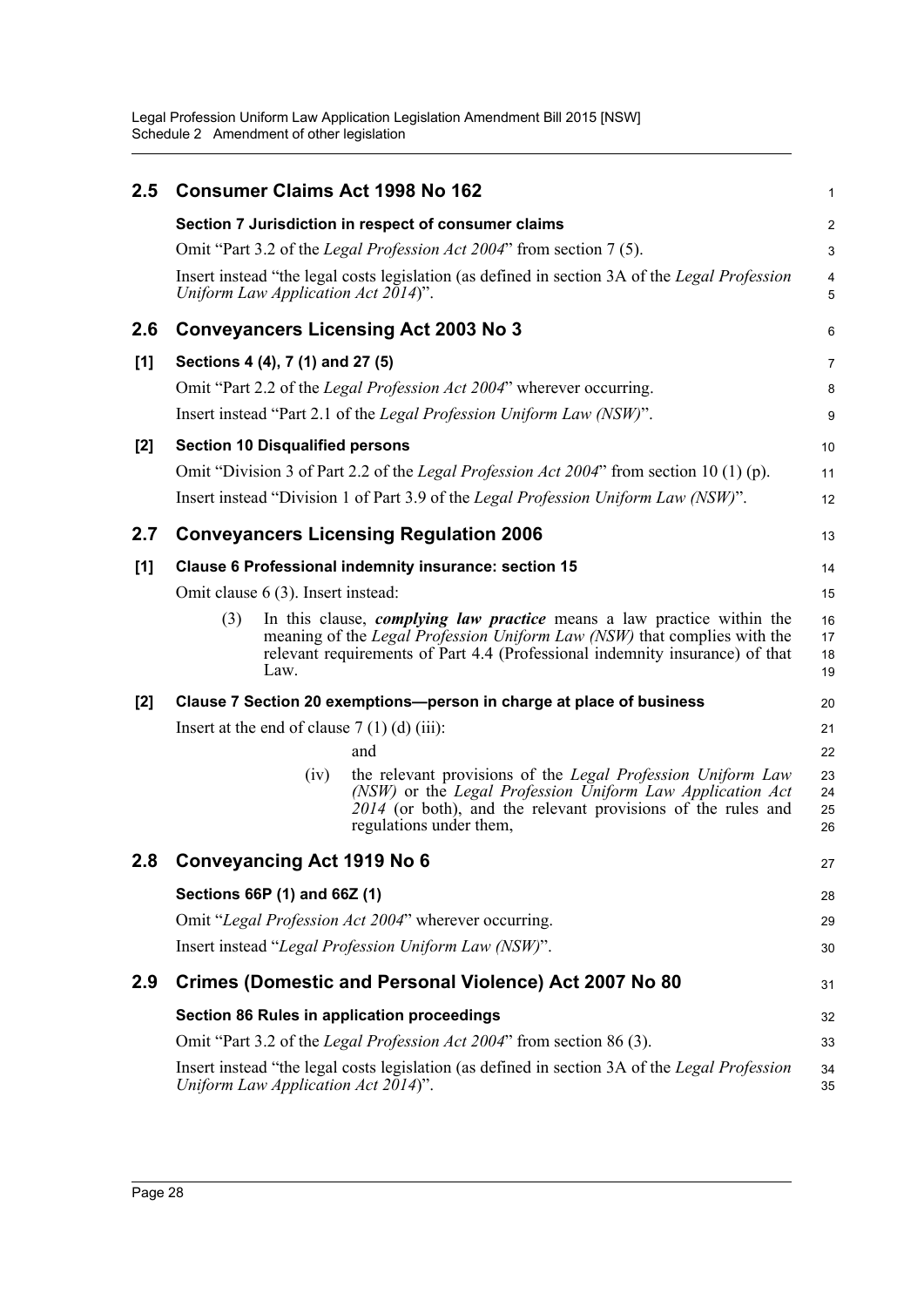|       | 2.10 Criminal Assets Recovery Act 1990 No 23                                                                                                                          | 1              |
|-------|-----------------------------------------------------------------------------------------------------------------------------------------------------------------------|----------------|
| $[1]$ | Section 10B Contents and effect of restraining orders                                                                                                                 | 2              |
|       | Omit "Part 3.2 of the Legal Profession Act 2004" from section 10B (3B).                                                                                               | 3              |
|       | Insert instead "Part 7 of the Legal Profession Uniform Law Application Act 2014".                                                                                     | 4              |
| $[2]$ | Section 16B Maximum legal expenses that can be met from restrained property                                                                                           | 5              |
|       | Omit "Legal Profession Act 2004" from section 16B (3).                                                                                                                | 6              |
|       | Insert instead "Legal Profession Uniform Law Application Act 2014".                                                                                                   | 7              |
|       | 2.11 Criminal Procedure Act 1986 No 209                                                                                                                               | 8              |
| $[1]$ | Sections 149F (5) and 247X (4)                                                                                                                                        | 9              |
|       | Omit "legal profession rules made under Part 7.5 of the Legal Profession Act 2004"<br>wherever occurring.                                                             | 10<br>11       |
|       | Insert instead "Uniform Rules made under Part 9.2 of the Legal Profession Uniform Law<br>$(NSW)$ ".                                                                   | 12<br>13       |
| [2]   | <b>Section 257G Calculation of costs</b>                                                                                                                              | 14             |
|       | Omit "Division 11 of Part 3.2 of the Legal Profession Act 2004" from section 257G (b).                                                                                | 15             |
|       | Insert instead "the legal costs legislation (as defined in section 3A of the Legal Profession<br>Uniform Law Application Act $2014$ ".                                | 16<br>17       |
| $[3]$ | Schedule 1 Indictable offences triable summarily                                                                                                                      | 18             |
|       | Omit item 25 of Table 1. Insert instead:                                                                                                                              | 19             |
|       | <b>Legal Profession Uniform Law (NSW)</b><br>25                                                                                                                       | 20             |
|       | An offence under section 148 (Deficiency in trust account) or section 353<br>(Improperly destroying property etc.) of the Legal Profession Uniform Law<br>$(NSW)$ .   | 21<br>22<br>23 |
|       | 2.12 Defamation Act 2005 No 77                                                                                                                                        | 24             |
| [1]   | Schedule 1 Additional publications to which absolute privilege applies                                                                                                | 25             |
|       | Omit "Chapter 4 of the Legal Profession Act 2004" wherever occurring in clause 18 (a)<br>and $(b)$ .                                                                  | 26<br>27       |
|       | Insert instead "Chapter 5 of the Legal Profession Uniform Law (NSW)".                                                                                                 | 28             |
| $[2]$ | Schedule 1, clause 18                                                                                                                                                 | 29             |
|       | Omit "Chapter 2 or Part 7.3 of the <i>Legal Profession Act 2004</i> " from clause 18 (c)                                                                              | 30             |
|       | Insert instead "Chapter 2 or 3 of the <i>Legal Profession Uniform Law (NSW)</i> or Division 2 of<br>Part 3 of the Legal Profession Uniform Law Application Act 2014". | 31<br>32       |
| $[3]$ | Schedule 2 Additional kinds of public documents                                                                                                                       | 33             |
|       | Omit "Chapter 4 of the Legal Profession Act 2004" from clause 2.                                                                                                      | 34             |
|       | Insert instead "Chapter 5 of the Legal Profession Uniform Law (NSW)".                                                                                                 | 35             |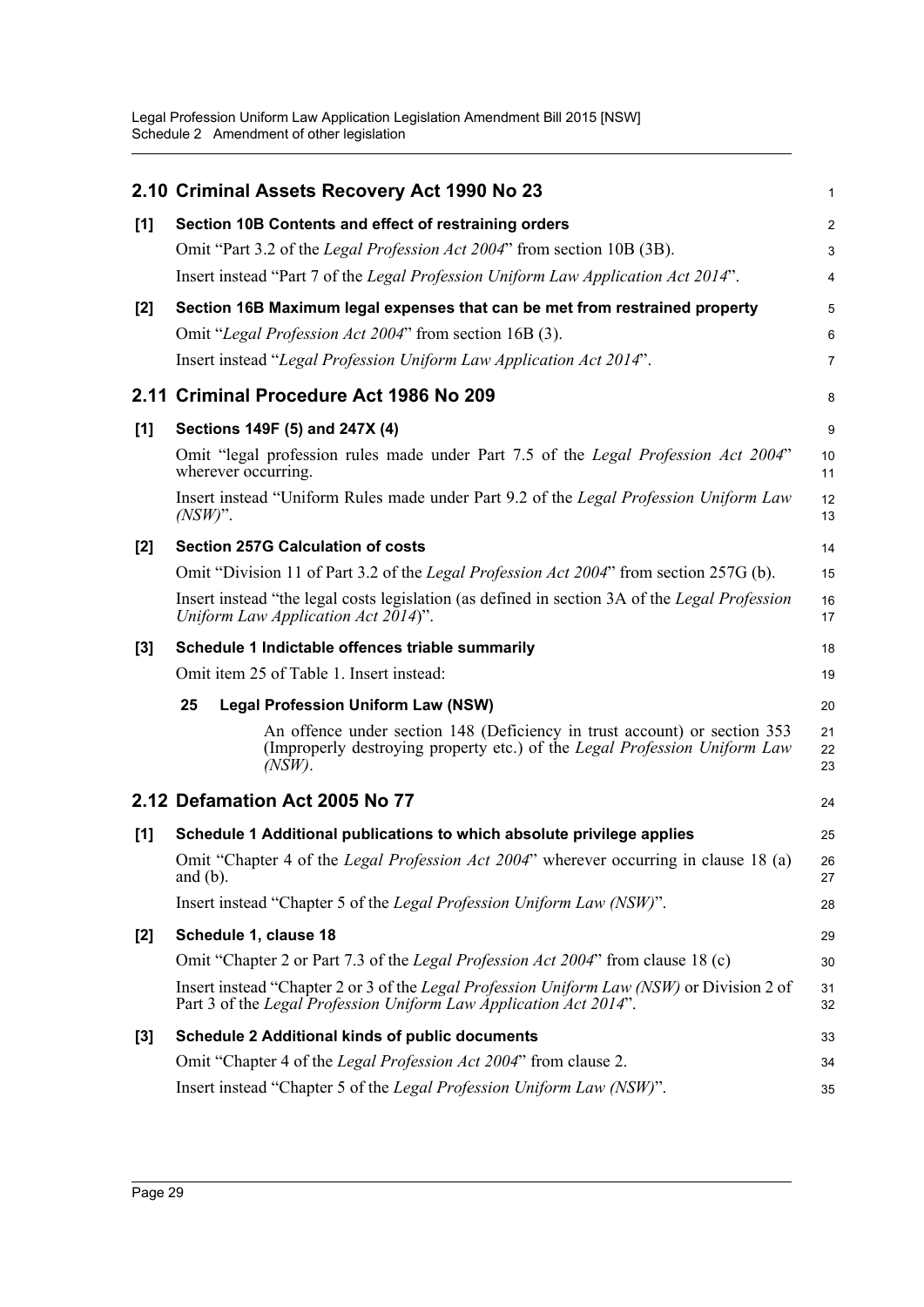| [4]   | Schedule 3 Additional proceedings of public concern                                                                                                                          | 1              |
|-------|------------------------------------------------------------------------------------------------------------------------------------------------------------------------------|----------------|
|       | Omit "Chapter 4 of the Legal Profession Act 2004" from clause 8.                                                                                                             | $\overline{2}$ |
|       | Insert instead "Chapter 5 of the Legal Profession Uniform Law (NSW)".                                                                                                        | 3              |
|       | 2.13 District Court Act 1973 No 9                                                                                                                                            | 4              |
| [1]   | <b>Section 18B Composition of the Rule Committee</b>                                                                                                                         | 5              |
|       | Omit "Legal Profession Act 2004" wherever occurring in section 18B (9).                                                                                                      | 6              |
|       | Insert instead "Legal Profession Uniform Law (NSW)".                                                                                                                         | 7              |
| $[2]$ | Sections 138 (2), 142 (2), 142F (2) and 161 (6)                                                                                                                              | 8              |
|       | Omit "Part 3.2 of the Legal Profession Act 2004" wherever occurring.                                                                                                         | 9              |
|       | Insert instead "the legal costs legislation (as defined in section 3A of the Legal Profession<br>Uniform Law Application Act 2014)".                                         | 10<br>11       |
|       | 2.14 Dust Diseases Tribunal Act 1989 No 63                                                                                                                                   | 12             |
| [1]   | <b>Section 3 Definitions</b>                                                                                                                                                 | 13             |
|       | Omit "Legal Profession Act 2004" wherever occurring in section 3 (1).                                                                                                        | 14             |
|       | Insert instead "Legal Profession Uniform Law (NSW)".                                                                                                                         | 15             |
| $[2]$ | Section 32H Regulations to promote claims resolution                                                                                                                         | 16             |
|       | Omit "or the Legal Profession Act 2004" from section 32H (2) (h).                                                                                                            | 17             |
|       | Insert instead ", the Legal Profession Act 2004 or the legal profession legislation (as defined<br>in section 3A of the Legal Profession Uniform Law Application Act 2014)". | 18<br>19       |
| $[3]$ | <b>Section 33 Rules</b>                                                                                                                                                      | 20             |
|       | Omit "Division 11 of Part 3.2 of the Legal Profession Act 2004" from section 33 (6).                                                                                         | 21             |
|       | Insert instead "the legal costs legislation (as defined in section 3A of the Legal Profession<br>Uniform Law Application Act 2014)".                                         | 22<br>23       |
|       | 2.15 Duties Act 1997 No 123                                                                                                                                                  | 24             |
|       | <b>Section 65 Exemptions from duty</b>                                                                                                                                       | 25             |
|       | Omit "Legal Profession Act 2004" wherever occurring in section 65 (5).                                                                                                       | 26             |
|       | Insert instead "Legal Profession Uniform Law (NSW)".                                                                                                                         | 27             |
|       | 2.16 Electronic Transactions Act 2000 No 8                                                                                                                                   | 28             |
|       | Schedule 1 Courts-electronic case management systems                                                                                                                         | 29             |
|       | Omit "Division 11 of Part 3.2 of the Legal Profession Act 2004" from clause 17.                                                                                              | 30             |
|       | Insert instead "the legal costs legislation (as defined in section 3A of the Legal Profession<br>Uniform Law Application Act 2014)".                                         | 31<br>32       |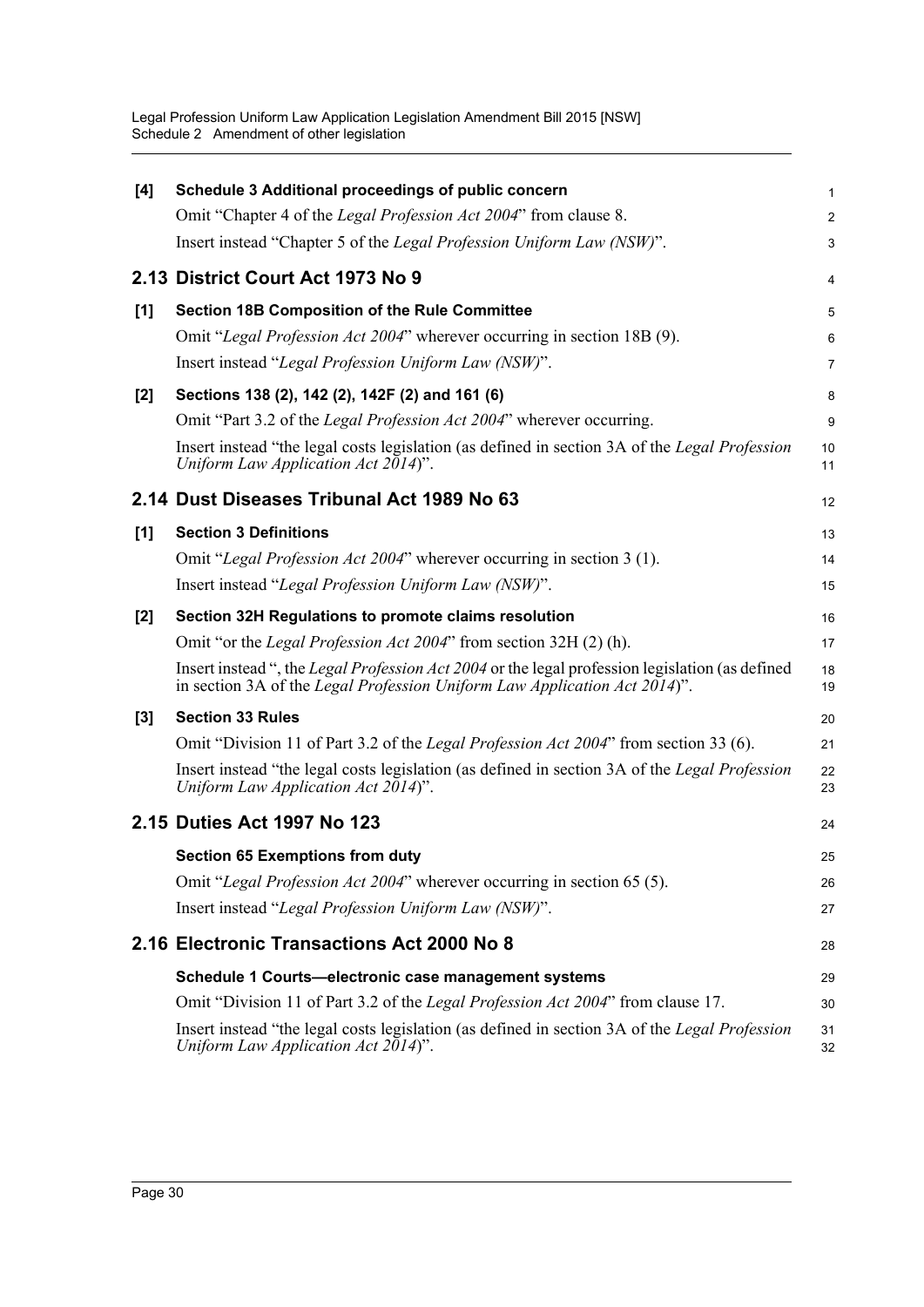|       | 2.17 Evidence Act 1995 No 25                                                                                                                                                   | 1                       |
|-------|--------------------------------------------------------------------------------------------------------------------------------------------------------------------------------|-------------------------|
| [1]   | <b>Section 117 Definitions</b>                                                                                                                                                 | $\overline{\mathbf{c}}$ |
|       | Omit the definition of <i>lawyer</i> from section 117(1). Insert instead:                                                                                                      | 3                       |
|       | <i>lawyer</i> means an Australian lawyer, a foreign lawyer, or an employee or agent<br>of either of them.                                                                      | 4<br>5                  |
| [2]   | <b>Dictionary</b>                                                                                                                                                              | 6                       |
|       | Omit "Legal Profession Act 2004" wherever occurring in the definitions of Australian<br>lawyer, Australian legal practitioner and Australian practising certificate in Part 1. | 7<br>8                  |
|       | Insert instead "Legal Profession Uniform Law (NSW)".                                                                                                                           | 9                       |
| $[3]$ | Dictionary, Part 1                                                                                                                                                             | 10                      |
|       | Omit the definitions of <i>Australian-registered foreign lawyer</i> and <i>overseas-registered</i><br>foreign lawyer.                                                          | 11<br>12                |
| [4]   | Dictionary, Part 1                                                                                                                                                             | 13                      |
|       | Insert in alphabetical order:                                                                                                                                                  | 14                      |
|       | <b>foreign lawyer</b> has the meaning it has in the Legal Profession Uniform Law<br>$(NSW)$ .                                                                                  | 15<br>16                |
|       | 2.18 Evidence (Audio and Audio Visual Links) Act 1998 No 105                                                                                                                   | 17                      |
|       | <b>Section 11 Counsel entitled to practise</b>                                                                                                                                 | 18                      |
|       | Omit section 11 $(2)$ .                                                                                                                                                        | 19                      |
|       | 2.19 Fair Trading Act 1987 No 68                                                                                                                                               | 20                      |
|       | Section 88A Relationship with certain provisions of other Acts                                                                                                                 | 21                      |
|       | Omit "bill within the meaning of Part 3.2 of the Legal Profession Act 2004" from<br>section $88A(2)$ .                                                                         | 22<br>23                |
|       | Insert instead "bill of costs referred to in Part 4.3 of the Legal Profession Uniform Law<br>$(NSW)$ (see section 187 of that Law)".                                           | 24<br>25                |
|       | 2.20 Health Practitioner Regulation (Adoption of National Law) Act 2009<br><b>No 86</b>                                                                                        | 26<br>27                |
|       | Schedule 1 Modification of Health Practitioner Regulation National Law                                                                                                         | 28                      |
|       | Omit "Legal Profession Act 2004" from Schedule 1 [13].                                                                                                                         | 29                      |
|       | Insert instead "Legal Profession Uniform Law (NSW)".                                                                                                                           | 30                      |
|       | 2.21 Independent Commission Against Corruption Act 1988 No 35                                                                                                                  | 31                      |
|       | <b>Section 109 Protection from liability</b>                                                                                                                                   | 32                      |
|       | Omit "Legal Profession Act 2004" from section 109 (3).                                                                                                                         | 33                      |
|       | Insert instead "Legal Profession Uniform Law (NSW)".                                                                                                                           | 34                      |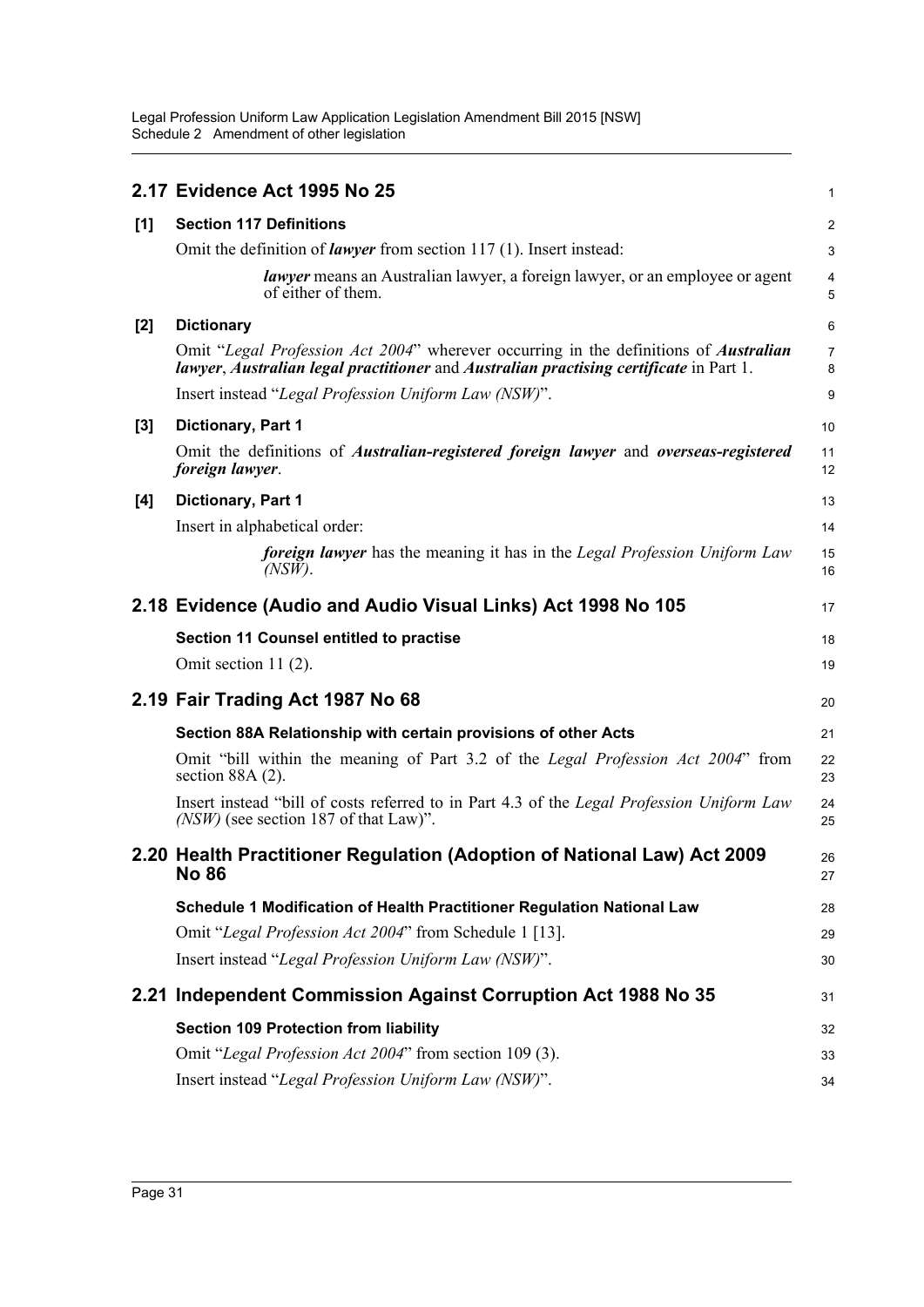|                              |     | 2.22 Industrial Relations Act 1996 No 17                                                                                                                                         | 1                   |
|------------------------------|-----|----------------------------------------------------------------------------------------------------------------------------------------------------------------------------------|---------------------|
| <b>Section 181 Costs</b>     |     |                                                                                                                                                                                  | 2                   |
|                              |     | Omit "Division 11 of Part 3.2 of the <i>Legal Profession Act 2004</i> " from section 181 (1) (d).                                                                                | 3                   |
|                              |     | Insert instead "the legal costs legislation (as defined in section 3A of the Legal Profession<br>Uniform Law Application Act 2014)".                                             | $\overline{4}$<br>5 |
|                              |     | 2.23 Insurance Act 1902 No 49                                                                                                                                                    | 6                   |
| <b>Section 21 Exemption</b>  |     |                                                                                                                                                                                  | 7                   |
|                              |     | Omit "or section 406 of the <i>Legal Profession Act 2004</i> " from section 21 (2) (c).                                                                                          | 8                   |
|                              |     | Insert instead ", Part 4.4 of the Legal Profession Uniform Law (NSW) or Part 8 of the Legal<br>Profession Uniform Law Application Act 2014".                                     | 9<br>10             |
|                              |     | 2.24 Interpretation Act 1987 No 15                                                                                                                                               | 11                  |
|                              |     | Section 21 Meanings of commonly used words and expressions                                                                                                                       | 12                  |
| section 21 $(1)$ .           |     | Omit the definitions of <i>Australian lawyer</i> and <i>Australian legal practitioner</i> from                                                                                   | 13<br>14            |
| Insert instead:              |     |                                                                                                                                                                                  | 15                  |
|                              |     | <i>Australian lawyer</i> means a person admitted to the Australian legal profession.                                                                                             | 16                  |
|                              |     | <b>Australian legal practitioner</b> means an Australian lawyer who holds a current<br>Australian practising certificate.                                                        | 17<br>18            |
|                              |     | 2.25 Land and Environment Court Act 1979 No 204                                                                                                                                  | 19                  |
| <b>Section 74 Rules</b>      |     |                                                                                                                                                                                  | 20                  |
|                              |     | Omit section 74 (6). Insert instead:                                                                                                                                             | 21                  |
| (6)                          |     | This section does not give power to make rules with respect to:                                                                                                                  | 22                  |
|                              | (a) | any matter relating to costs that is regulated by the legal profession<br>legislation (as defined in section 3A of the Legal Profession Uniform<br>Law Application Act 2014), or | 23<br>24<br>25      |
|                              | (b) | any matter for which Admission Rules may be made under the Legal<br>Profession Uniform Law (NSW).                                                                                | 26<br>27            |
|                              |     | 2.26 Law and Justice Foundation Act 2000 No 97                                                                                                                                   | 28                  |
| <b>Section 3 Definitions</b> |     |                                                                                                                                                                                  | 29                  |
|                              |     | Omit the definition of <i>Public Purpose Fund</i> . Insert instead:                                                                                                              | 30                  |
|                              |     | <b>Public Purpose Fund</b> means the fund maintained under section 48 of the<br>Legal Profession Uniform Law Application Act 2014.                                               | 31<br>32            |
|                              |     | 2.27 Law Enforcement (Powers and Responsibilities) Act 2002 No 103                                                                                                               | 33                  |
|                              |     | <b>Schedule 2 Search warrants under other Acts</b>                                                                                                                               | 34                  |
|                              |     | Omit "Legal Profession Act 2004".                                                                                                                                                | 35                  |
|                              |     | Insert instead "Legal profession legislation (as defined in section 3A of the Legal<br>Profession Uniform Law Application Act 2014)".                                            | 36<br>37            |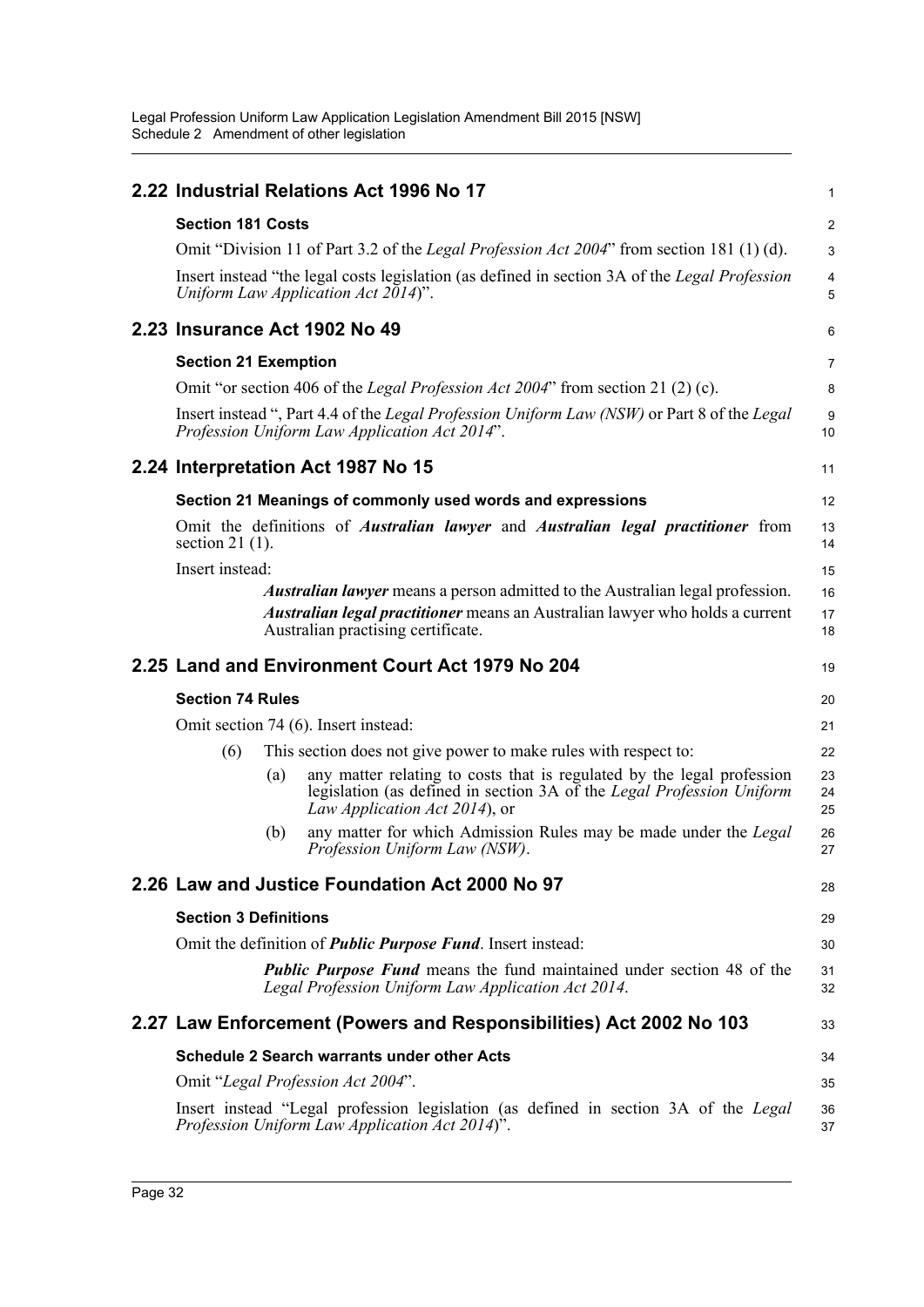|       | 2.28 Legal Aid Commission Act 1979 No 78                                                                                             | 1              |
|-------|--------------------------------------------------------------------------------------------------------------------------------------|----------------|
| [1]   | <b>Section 4 Definitions</b>                                                                                                         | $\overline{c}$ |
|       | Omit the definition of <i>practising certificate</i> from section $4(1)$ .                                                           | 3              |
| $[2]$ | Sections 23A, 24, 28 and 64A                                                                                                         | 4              |
|       | Omit "practising certificate" wherever occurring.                                                                                    | 5              |
|       | Insert instead "Australian practising certificate".                                                                                  | 6              |
| $[3]$ | Section 25 Solicitor-client relationship                                                                                             | 7              |
|       | Omit "Legal Profession Act 2004" from section 25 (4) (c).                                                                            | 8              |
|       | Insert instead "Legal Profession Uniform Law (NSW)".                                                                                 | 9              |
| [4]   | <b>Section 52B Audits</b>                                                                                                            | 10             |
|       | Omit "Chapter 4 of the Legal Profession Act 2004" from section 52B (9).                                                              | 11             |
|       | Insert instead "Chapter 5 of the Legal Profession Uniform Law (NSW)".                                                                | 12             |
| [5]   | <b>Section 63 Payments into Fund</b>                                                                                                 | 13             |
|       | Omit "Division 7 of Part 3.1 of the Legal Profession Act 2004" from section 63 (1) (a).                                              | 14             |
|       | Insert instead "section 48 of the <i>Legal Profession Uniform Law Application Act 2014</i> ".                                        | 15             |
| [6]   | <b>Section 64A Trust account</b>                                                                                                     | 16             |
|       | Omit "Part 3.1 of the Legal Profession Act 2004" from section 64A (4).                                                               | 17             |
|       | Insert instead "Part 4.2 of the Legal Profession Uniform Law (NSW)".                                                                 | 18             |
|       | 2.29 Local Court Act 2007 No 93                                                                                                      | 19             |
| [1]   | <b>Section 25 Local Court Rule Committee</b>                                                                                         | 20             |
|       | Omit "admitted to the legal profession under the Legal Profession Act 2004" from<br>section 25 (4) (c).                              | 21<br>22       |
|       | Insert instead "who is an Australian lawyer".                                                                                        | 23             |
| $[2]$ | Sections 42 (2) and 69 (2)                                                                                                           | 24             |
|       | Omit "Division 11 of Part 3.2 of the <i>Legal Profession Act 2004</i> " wherever occurring                                           | 25             |
|       | Insert instead "the legal costs legislation (as defined in section 3A of the Legal Profession<br>Uniform Law Application Act 2014)". | 26<br>27       |
| $[3]$ | Section 71 Rules in application proceedings                                                                                          | 28             |
|       | Omit "Part 3.2 of the Legal Profession Act 2004" from section 71 (3).                                                                | 29             |
|       | Insert instead "the legal costs legislation (as defined in section 3A of the Legal Profession<br>Uniform Law Application Act 2014)". | 30<br>31       |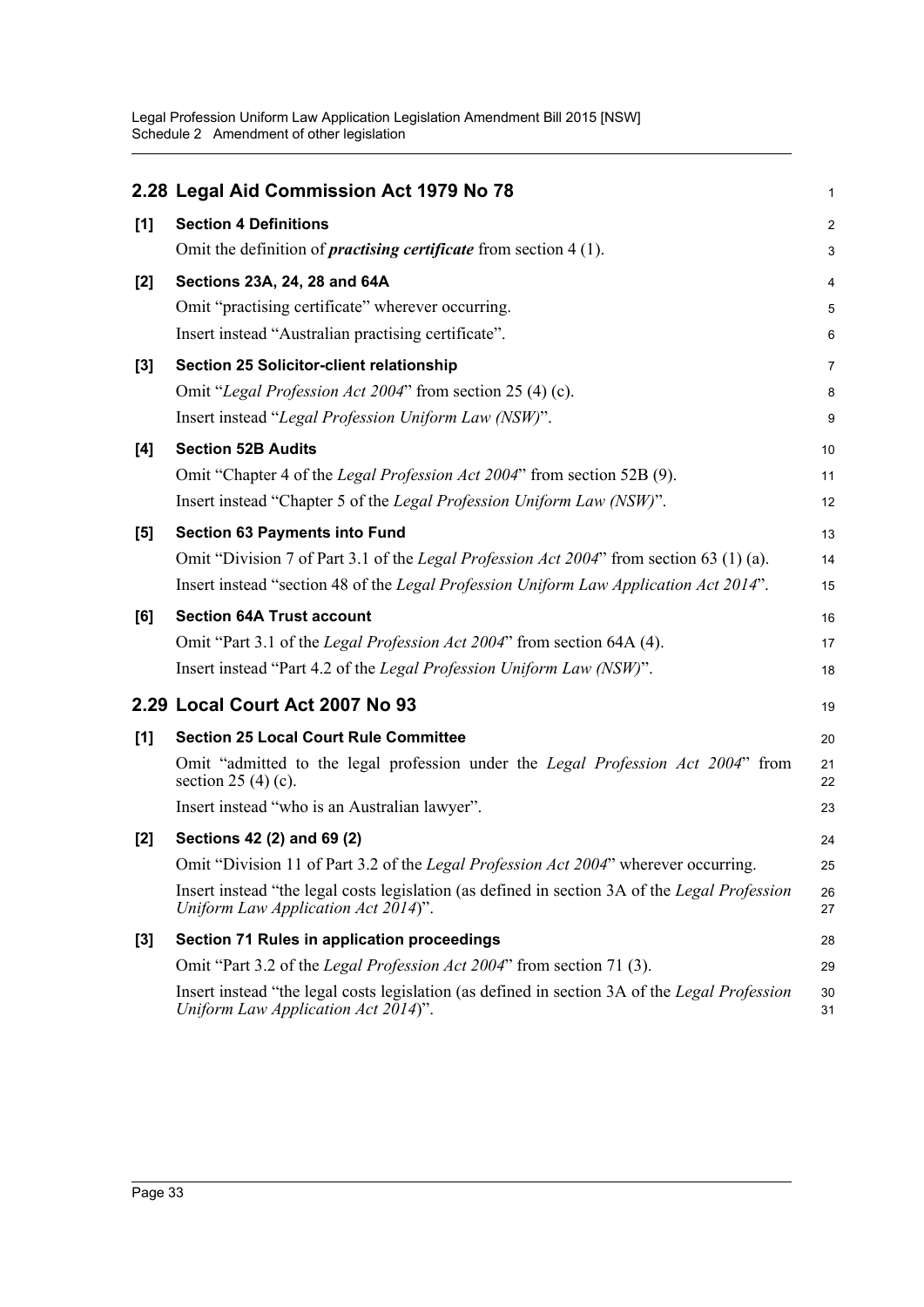|       |                           | 2.30 Motor Accidents Compensation Act 1999 No 41                                                                                                                                                                                                                                                                                                                                                                      | 1                                |
|-------|---------------------------|-----------------------------------------------------------------------------------------------------------------------------------------------------------------------------------------------------------------------------------------------------------------------------------------------------------------------------------------------------------------------------------------------------------------------|----------------------------------|
| [1]   |                           | Section 94A Claims assessor may assess costs                                                                                                                                                                                                                                                                                                                                                                          | $\overline{c}$                   |
|       | section 94A $(3)$ $(d)$ . | Omit "matters set out in section 363 of the <i>Legal Profession Act 2004</i> " from                                                                                                                                                                                                                                                                                                                                   | 3<br>4                           |
|       | Uniform Law (NSW)".       | Insert instead "principles and matters referred to in section 200 of the Legal Profession                                                                                                                                                                                                                                                                                                                             | 5<br>6                           |
| [2]   | Section 94A (4)           |                                                                                                                                                                                                                                                                                                                                                                                                                       | $\overline{7}$                   |
|       |                           | Omit "section 384 or 385 of the <i>Legal Profession Act 2004</i> if the assessment were a<br>determination made by a costs assessor under Part 3.2 of that Act".                                                                                                                                                                                                                                                      | 8<br>9                           |
|       |                           | Insert instead "section 89 of the <i>Legal Profession Uniform Law Application Act 2014</i> if the<br>assessment were a decision of a costs assessor under Part 7 of that Act".                                                                                                                                                                                                                                        | 10<br>11                         |
| $[3]$ |                           | Section 121 Regulation of advertising and other marketing of services                                                                                                                                                                                                                                                                                                                                                 | 12                               |
|       |                           | Omit "Legal Profession Act 2014" from section 121 (2).                                                                                                                                                                                                                                                                                                                                                                | 13                               |
|       |                           | Insert instead "Legal Profession Uniform Law Application Act 2014".                                                                                                                                                                                                                                                                                                                                                   | 14                               |
| [4]   |                           | <b>Section 147 Definitions</b>                                                                                                                                                                                                                                                                                                                                                                                        | 15                               |
|       |                           | Omit section $147(2)$ and the note at the end of the section.                                                                                                                                                                                                                                                                                                                                                         | 16                               |
|       | Insert instead:           |                                                                                                                                                                                                                                                                                                                                                                                                                       | 17                               |
|       | (2)                       | Except as provided by this Chapter, expressions used in this Chapter have the<br>same meaning as they have when used in relation to legal costs in the legal<br>profession legislation (as defined in section 3A of the Legal Profession<br>Uniform Law Application Act 2014).                                                                                                                                        | 18<br>19<br>20<br>21             |
|       |                           | Note. Under the Legal Profession Uniform Law (NSW), the expression legal costs<br>includes amounts payable to a law practice for legal services as well as other items that<br>may be charged (such as disbursements) but does not include interest.                                                                                                                                                                  | 22<br>23<br>24                   |
| [5]   | practitioners             | Section 149 Regulations fixing maximum costs recoverable by Australian legal                                                                                                                                                                                                                                                                                                                                          | 25<br>26                         |
|       |                           | Omit section 149 (4). Insert instead:                                                                                                                                                                                                                                                                                                                                                                                 | 27                               |
|       | (4)                       | This section and any regulations under this section prevail to the extent of any<br>inconsistency with the legal costs legislation (as defined in section 3A of the<br>Legal Profession Uniform Law Application Act 2014). An assessment under<br>that legislation of any costs in respect of which provision is made by a<br>regulation under this section is to be made so as to give effect to that<br>regulation. | 28<br>29<br>30<br>31<br>32<br>33 |
| [6]   |                           | Section 153 Other matters relating to costs                                                                                                                                                                                                                                                                                                                                                                           | 34                               |
|       |                           | Omit "Legal Profession Act 2004" from section 153 (3).                                                                                                                                                                                                                                                                                                                                                                | 35                               |
|       |                           | Insert instead "Legal Profession Uniform Law Application Act 2014".                                                                                                                                                                                                                                                                                                                                                   | 36                               |
| 2.31  |                           | Motor Accidents (Lifetime Care and Support) Act 2006 No 16                                                                                                                                                                                                                                                                                                                                                            | 37                               |
| $[1]$ |                           | Section 18 No legal costs payable by Authority                                                                                                                                                                                                                                                                                                                                                                        | 38                               |
|       |                           | Omit "Legal Profession Act 2004" from section 18 (2).                                                                                                                                                                                                                                                                                                                                                                 | 39                               |
|       |                           | Insert instead "Legal Profession Uniform Law (NSW)".                                                                                                                                                                                                                                                                                                                                                                  | 40                               |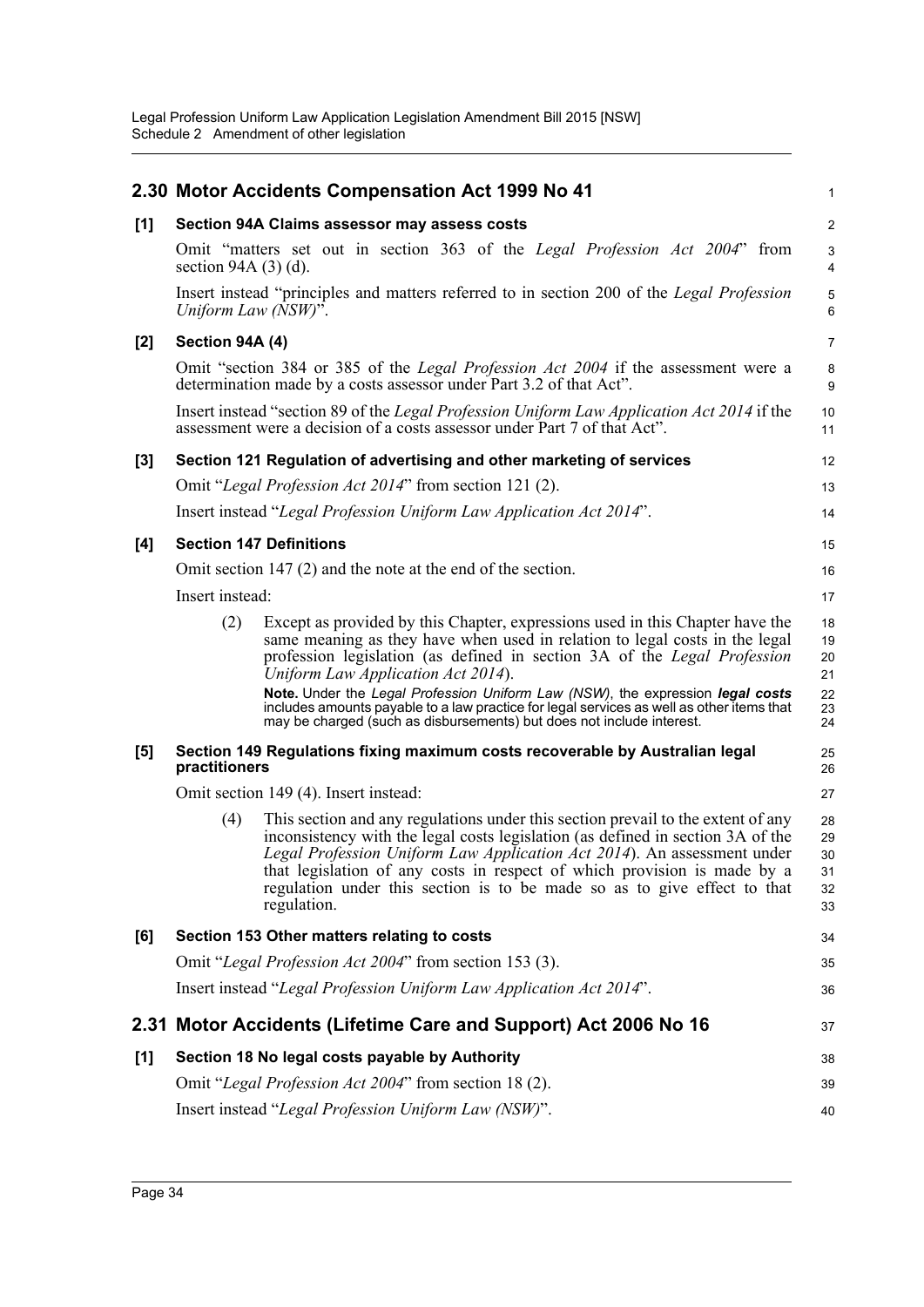| [2]   |                              | <b>Section 21 Legal costs</b>                                                                                                                                                                                                                                                                                                                                                                                         | 1                          |
|-------|------------------------------|-----------------------------------------------------------------------------------------------------------------------------------------------------------------------------------------------------------------------------------------------------------------------------------------------------------------------------------------------------------------------------------------------------------------------|----------------------------|
|       |                              | Omit section 21 (6). Insert instead:                                                                                                                                                                                                                                                                                                                                                                                  | $\overline{\mathbf{c}}$    |
|       | (6)                          | This section and any regulations under this section prevail to the extent of any<br>inconsistency with the legal costs legislation (as defined in section 3A of the<br>Legal Profession Uniform Law Application Act 2014). An assessment under<br>that legislation of any costs in respect of which provision is made by a<br>regulation under this section is to be made so as to give effect to that<br>regulation. | 3<br>4<br>5<br>6<br>7<br>8 |
| $[3]$ | <b>Section 21 (7)</b>        |                                                                                                                                                                                                                                                                                                                                                                                                                       | 9                          |
|       |                              | Omit "Legal Profession Act 2004". Insert instead "Legal Profession Uniform Law (NSW)".                                                                                                                                                                                                                                                                                                                                | 10                         |
| [4]   |                              | Section 29 No legal costs payable for assessment or review                                                                                                                                                                                                                                                                                                                                                            | 11                         |
|       |                              | Omit "Legal Profession Act 2004" from section 29 (2).                                                                                                                                                                                                                                                                                                                                                                 | 12                         |
|       |                              | Insert instead "Legal Profession Uniform Law (NSW)".                                                                                                                                                                                                                                                                                                                                                                  | 13                         |
|       |                              | 2.32 Ombudsman Act 1974 No 68                                                                                                                                                                                                                                                                                                                                                                                         | 14                         |
|       |                              | Schedule 1 Excluded conduct of public authorities                                                                                                                                                                                                                                                                                                                                                                     | 15                         |
|       |                              | Omit "Chapter 4 or 6 of the Legal Profession Act 2004" from item 26.                                                                                                                                                                                                                                                                                                                                                  | 16                         |
|       |                              | Insert instead "Chapter 5 or 7 of the Legal Profession Uniform Law (NSW)".                                                                                                                                                                                                                                                                                                                                            | 17                         |
|       |                              | 2.33 Police Integrity Commission Act 1996 No 28                                                                                                                                                                                                                                                                                                                                                                       | 18                         |
| [1]   |                              | Section 65 Legal Profession Act 2004                                                                                                                                                                                                                                                                                                                                                                                  | 19                         |
|       | Omit the section.            |                                                                                                                                                                                                                                                                                                                                                                                                                       | 20                         |
| [2]   |                              | <b>Section 137 Protection from liability</b>                                                                                                                                                                                                                                                                                                                                                                          | 21                         |
|       |                              | Omit "Legal Profession Act 2004" from section 137 (6).                                                                                                                                                                                                                                                                                                                                                                | 22                         |
|       |                              | Insert instead "Legal Profession Uniform Law (NSW)".                                                                                                                                                                                                                                                                                                                                                                  | 23                         |
|       |                              | 2.34 Powers of Attorney Act 2003 No 53                                                                                                                                                                                                                                                                                                                                                                                | 24                         |
| [1]   | <b>Territories</b>           | Section 25 Recognition of enduring powers of attorney made in other States and                                                                                                                                                                                                                                                                                                                                        | 25<br>26                   |
|       |                              | Omit "a qualified interstate legal practitioner" from section 25 (4).                                                                                                                                                                                                                                                                                                                                                 | 27                         |
|       |                              | Insert instead "an Australian legal practitioner".                                                                                                                                                                                                                                                                                                                                                                    | 28                         |
| [2]   | <b>Section 25 (5)</b>        |                                                                                                                                                                                                                                                                                                                                                                                                                       | 29                         |
|       |                              | Omit the definition of <i>qualified interstate legal practitioner</i> .                                                                                                                                                                                                                                                                                                                                               | 30                         |
|       |                              | 2.35 Public Defenders Act 1995 No 28                                                                                                                                                                                                                                                                                                                                                                                  | 31                         |
|       | <b>Section 3 Definitions</b> |                                                                                                                                                                                                                                                                                                                                                                                                                       | 32                         |
|       |                              | Omit "community legal centre within the meaning of section 48H of the Legal Profession<br>Act 1987" from the definition of community legal centre.                                                                                                                                                                                                                                                                    | 33<br>34                   |
|       | Uniform Law (NSW)".          | Insert instead "community legal service within the meaning of the Legal Profession                                                                                                                                                                                                                                                                                                                                    | 35<br>36                   |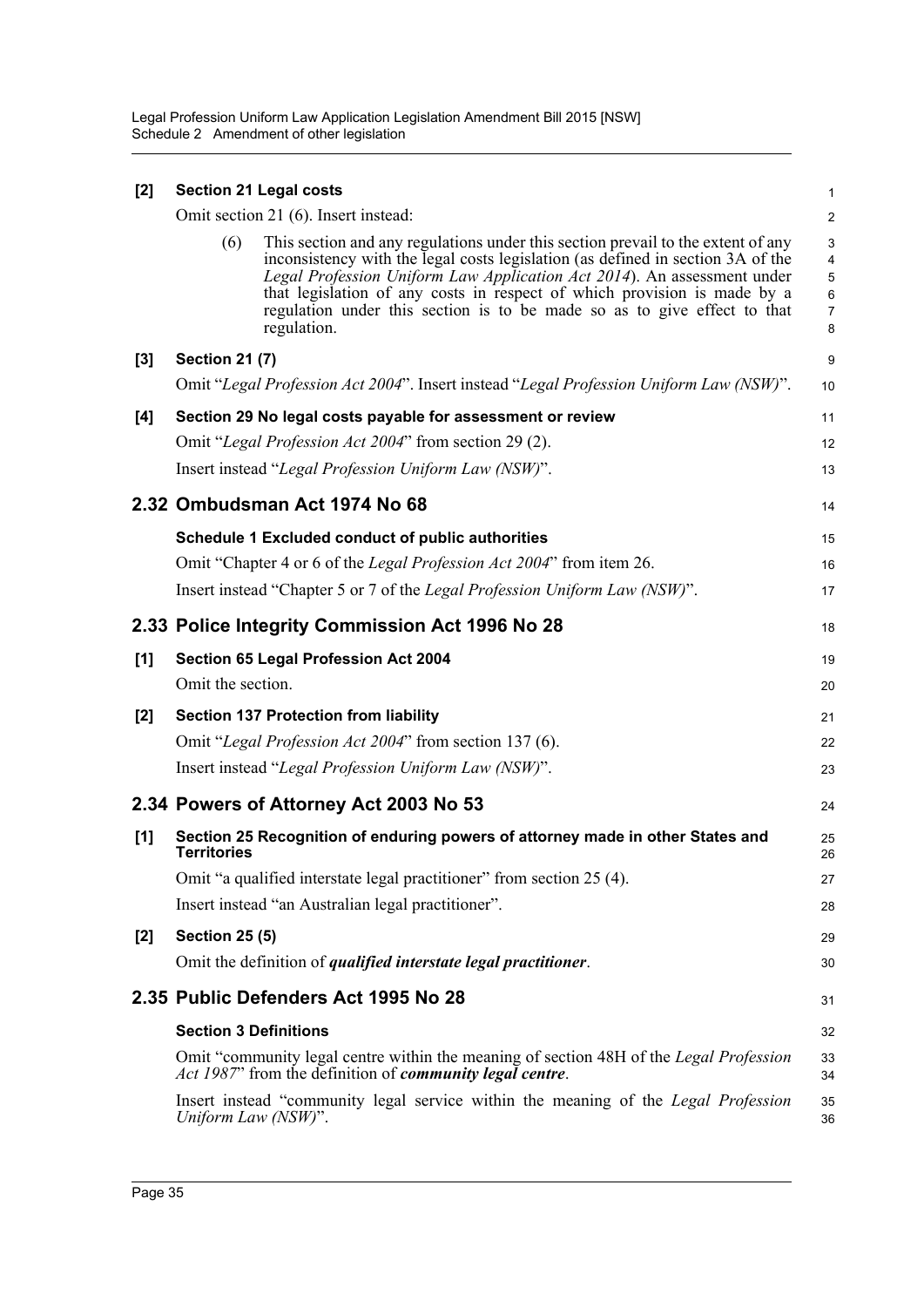|       | 2.36 Public Finance and Audit Act 1983 No 152                                        | $\mathbf{1}$            |
|-------|--------------------------------------------------------------------------------------|-------------------------|
|       | <b>Schedule 2 Statutory bodies</b>                                                   | $\overline{\mathbf{c}}$ |
|       | Omit "Legal Profession Act 2004".                                                    | 3                       |
|       | Insert instead "Legal Profession Uniform Law Application Act 2014".                  | 4                       |
|       | 2.37 Real Property Act 1900 No 25                                                    | 5                       |
|       | Section 133 Subrogation of rights to claim compensation                              | 6                       |
|       | Omit "Legal Profession Act 2004" from section 133 (5).                               | 7                       |
|       | Insert instead "Legal Profession Uniform Law (NSW)".                                 | 8                       |
|       | 2.38 Retirement Villages Act 1999 No 81                                              | 9                       |
| [1]   | <b>Section 4 Definitions</b>                                                         | 10                      |
|       | Omit the definition of <i>legal practitioner</i> from section $4(1)$ .               | 11                      |
| [2]   | Section 23 Deposits to be kept in trust                                              | 12                      |
|       | Omit "a legal practitioner's" from section 23 (3) (a).                               | 13                      |
|       | Insert instead "an Australian legal practitioner's".                                 | 14                      |
| $[3]$ | Sections 28 (2) and (3), 29 (2) (a), 191 (1) (b) and 192 (3) (b)                     | 15                      |
|       | Omit "a legal practitioner" wherever occurring.                                      | 16                      |
|       | Insert instead "an Australian legal practitioner".                                   | 17                      |
| [4]   | <b>Section 28 (3)</b>                                                                | 18                      |
|       | Omit "that legal practitioner". Insert instead "that Australian legal practitioner". | 19                      |
| [5]   | Sections 29 (2) (b) (i) and 30 (1)                                                   | 20                      |
|       | Omit "the legal practitioner" wherever occurring.                                    | 21                      |
|       | Insert instead "the Australian legal practitioner".                                  | 22                      |
|       | 2.39 Strata Schemes Management Act 1996 No 138                                       | 23                      |
|       | Section 230A Disclosure of matters relating to legal costs                           | 24                      |
|       | Omit "Division 3 of Part 3.2 of the Legal Profession Act 2004".                      | 25                      |
|       | Insert instead "Division 3 of Part 4.3 of the Legal Profession Uniform Law (NSW)".   | 26                      |
|       | 2.40 Succession Act 2006 No 80                                                       | 27                      |
| $[1]$ | Section 98 Mediation, orders with consent and costs                                  | 28                      |
|       | Omit "Legal Profession Act 2004" from section 98 (5).                                | 29                      |
|       | Insert instead "Legal Profession Uniform Law (NSW)".                                 | 30                      |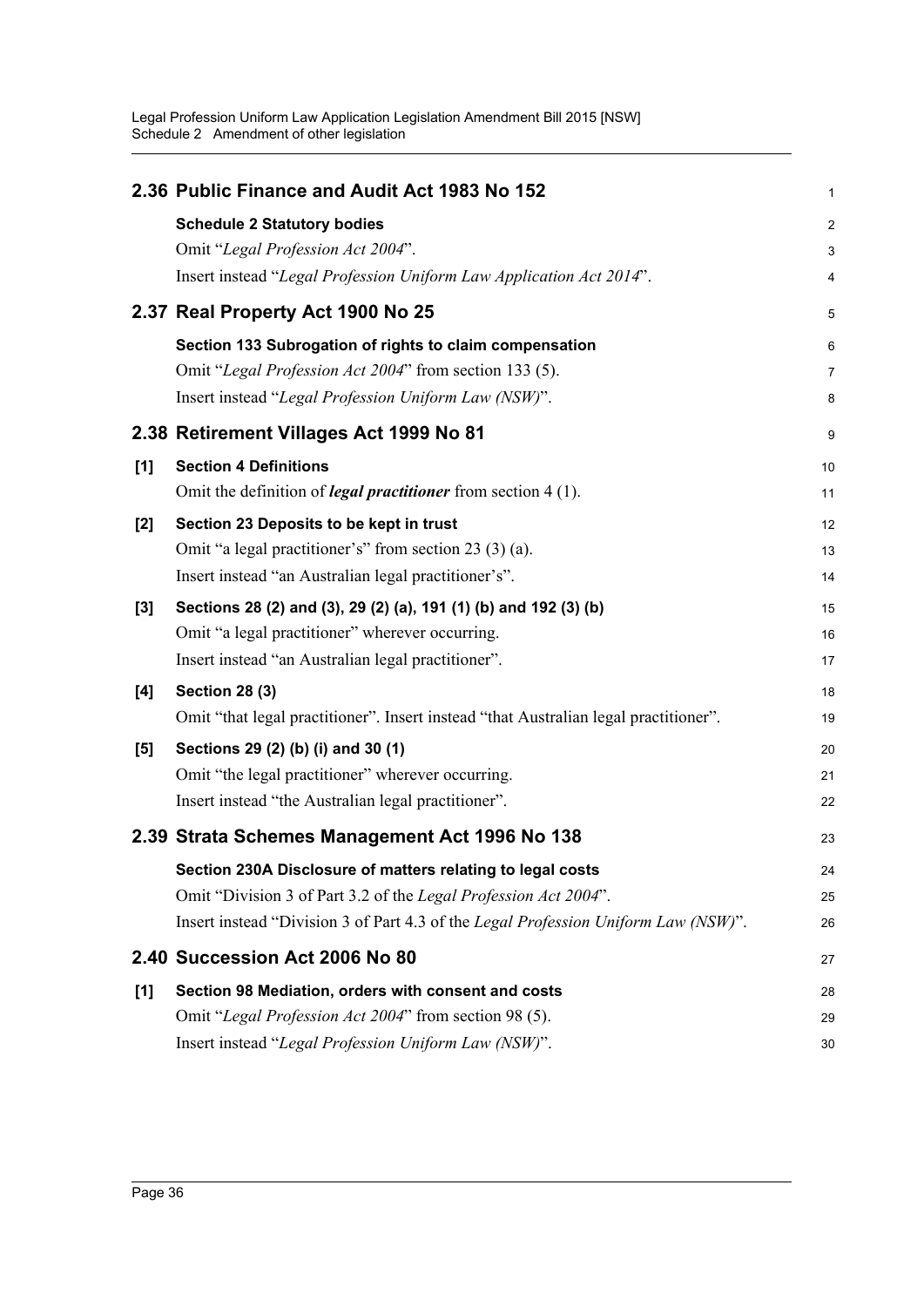| $[2]$ | <b>Section 99 Costs</b>                                                           |                                          |                                                                                                                                                                                                                                                                                                                                                                                                        | $\mathbf{1}$                                      |
|-------|-----------------------------------------------------------------------------------|------------------------------------------|--------------------------------------------------------------------------------------------------------------------------------------------------------------------------------------------------------------------------------------------------------------------------------------------------------------------------------------------------------------------------------------------------------|---------------------------------------------------|
|       |                                                                                   | Omit section 99 (3). Insert instead:     |                                                                                                                                                                                                                                                                                                                                                                                                        | $\overline{c}$                                    |
|       | (3)                                                                               | regulation.                              | This section and any regulations under this section prevail to the extent of any<br>inconsistency with the legal costs legislation (as defined in section 3A of the<br>Legal Profession Uniform Law Application Act 2014). An assessment under<br>that legislation of any costs in respect of which provision is made by a<br>regulation under this section is to be made so as to give effect to that | 3<br>4<br>$\mathbf 5$<br>6<br>$\overline{7}$<br>8 |
| $[3]$ | <b>Section 99 (4)</b>                                                             |                                          |                                                                                                                                                                                                                                                                                                                                                                                                        | 9                                                 |
|       |                                                                                   |                                          | Omit "Legal Profession Act 2004". Insert instead "Legal Profession Uniform Law (NSW)".                                                                                                                                                                                                                                                                                                                 | 10                                                |
|       |                                                                                   |                                          | 2.41 Supreme Court Act 1970 No 52                                                                                                                                                                                                                                                                                                                                                                      | 11                                                |
| [1]   |                                                                                   |                                          | Section 48 Assignment to the Court of Appeal                                                                                                                                                                                                                                                                                                                                                           | 12                                                |
|       |                                                                                   | <i>tribunal</i> in section 48 $(1)$ (a). | Omit "Legal Profession Act 2004" from subparagraph (viii) of the definition of specified                                                                                                                                                                                                                                                                                                               | 13<br>14                                          |
|       |                                                                                   |                                          | Insert instead "Legal Profession Uniform Law (NSW)".                                                                                                                                                                                                                                                                                                                                                   | 15                                                |
| [2]   |                                                                                   | <b>Section 123 Rule Committee</b>        |                                                                                                                                                                                                                                                                                                                                                                                                        | 16                                                |
|       |                                                                                   |                                          | Omit "Legal Profession Act 2004" wherever occurring in section 123 (2A).                                                                                                                                                                                                                                                                                                                               | 17                                                |
|       | Insert instead "Legal Profession Uniform Law (NSW)".                              |                                          |                                                                                                                                                                                                                                                                                                                                                                                                        | 18                                                |
| $[3]$ | Section 124 Rule-making power                                                     |                                          |                                                                                                                                                                                                                                                                                                                                                                                                        | 19                                                |
|       |                                                                                   | Omit section 124 (9). Insert instead:    |                                                                                                                                                                                                                                                                                                                                                                                                        | 20                                                |
|       | (9)                                                                               | Law $(NSW)$ .                            | This section does not give power to make rules with respect to any matter for<br>which Admission Rules may be made under the Legal Profession Uniform                                                                                                                                                                                                                                                  | 21<br>22<br>23                                    |
| [4]   | <b>Section 124 (10)</b>                                                           |                                          |                                                                                                                                                                                                                                                                                                                                                                                                        | 24                                                |
|       | Omit "Part 3.2 of the Legal Profession Act 2004".                                 |                                          |                                                                                                                                                                                                                                                                                                                                                                                                        | 25                                                |
|       |                                                                                   |                                          | Insert instead "the legal costs legislation (as defined in section 3A of the Legal Profession<br>Uniform Law Application Act $2014$ ".                                                                                                                                                                                                                                                                 | 26<br>27                                          |
|       |                                                                                   |                                          | 2.42 Taxation Administration Act 1996 No 97                                                                                                                                                                                                                                                                                                                                                            | 28                                                |
|       | Section 82 Permitted disclosures-to particular persons                            |                                          |                                                                                                                                                                                                                                                                                                                                                                                                        | 29                                                |
|       |                                                                                   |                                          | Omit section 82 (k) (viii). Insert instead:                                                                                                                                                                                                                                                                                                                                                            | 30                                                |
|       |                                                                                   | (viii)                                   | the Legal Services Commissioner, a member of the Law Society<br>Council, an external examiner appointed under section 155 of the<br>Legal Profession Uniform Law (NSW) or an external investigator<br>appointed under section 162 of that Law,                                                                                                                                                         | 31<br>32<br>33<br>34                              |
|       |                                                                                   |                                          | 2.43 Unclaimed Money Act 1995 No 75                                                                                                                                                                                                                                                                                                                                                                    | 35                                                |
| [1]   | Sections 12 (1A) (a) and 32 (4) (a)                                               |                                          |                                                                                                                                                                                                                                                                                                                                                                                                        | 36                                                |
|       | Omit "section 266 of the Legal Profession Act 2004" wherever occurring.           |                                          |                                                                                                                                                                                                                                                                                                                                                                                                        | 37                                                |
|       | Insert instead "section 14 of Legal Profession Uniform Law Application Act 2014". |                                          |                                                                                                                                                                                                                                                                                                                                                                                                        |                                                   |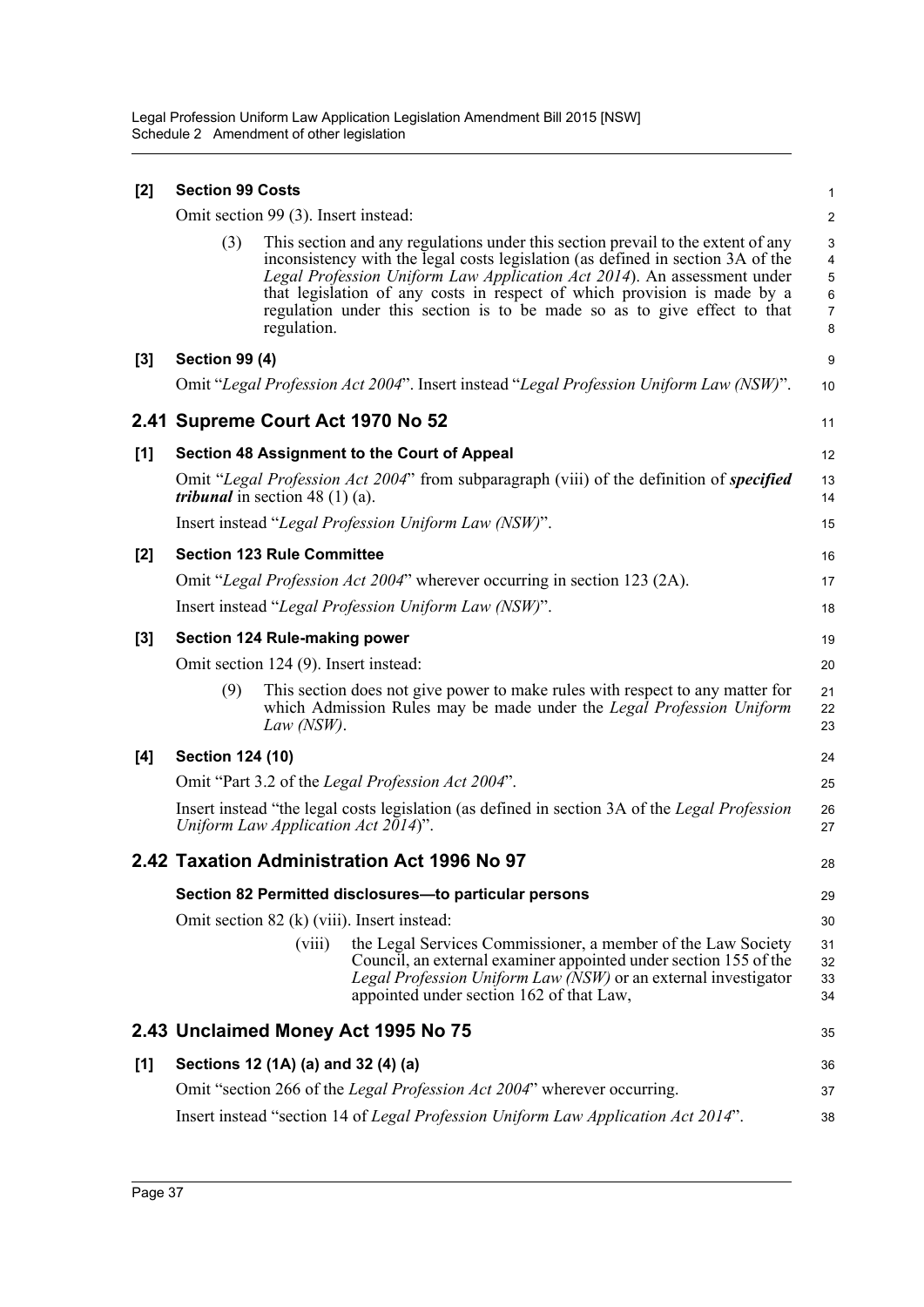| [2]   | Section 32 Chief Commissioner may process unclaimed money claims under other<br>Acts                                                                                                        | 1<br>$\overline{\mathbf{c}}$ |  |
|-------|---------------------------------------------------------------------------------------------------------------------------------------------------------------------------------------------|------------------------------|--|
|       | Omit "Legal Profession Act 2004" from section 32 (3).                                                                                                                                       | 3                            |  |
|       | Insert instead "Legal Profession Uniform Law Application Act 2014".                                                                                                                         | 4                            |  |
|       | 2.44 Uniform Civil Procedure Rules 2005                                                                                                                                                     | 5                            |  |
| [1]   | Rule 1.3 References to barristers and solicitors                                                                                                                                            | 6                            |  |
|       | Omit "Legal Profession Act 2004" from the note to rule 1.3 (1).                                                                                                                             | 7                            |  |
|       | Insert instead "Legal Profession Uniform Law (NSW)".                                                                                                                                        | 8                            |  |
| $[2]$ | Rule 4.2 Documents to be filed to contain certain information                                                                                                                               | 9                            |  |
|       | Omit "section 347 (Restrictions on commencing proceedings without reasonable prospects<br>of success) of the <i>Legal Profession Act 2004</i> " from rule 4.2 (3A).                         | 10<br>11                     |  |
|       | Insert instead "clause 4 (Restrictions on commencing proceedings without reasonable<br>prospects of success) of Schedule 2 to the Legal Profession Uniform Law Application Act<br>$2014$ ". | 12<br>13<br>14               |  |
| $[3]$ | Rule 6.12 Relief claimed                                                                                                                                                                    | 15                           |  |
|       | Omit "section 329 (1) (c) of the <i>Legal Profession Act 2004</i> " wherever occurring in<br>rule $6.12(3)$ and $(4)$ .                                                                     | 16<br>17                     |  |
|       | Insert instead "section 59 (1) (d) of the Legal Profession Uniform Law Application Act<br>$2014$ ".                                                                                         | 18<br>19                     |  |
| [4]   | Rule 6.17 Payment towards liquidated claim stays proceedings on claim                                                                                                                       | 20                           |  |
|       | Omit "Legal Profession Act 2004" from rule 6.17 (2) (b).                                                                                                                                    | 21                           |  |
|       | Insert instead "Legal Profession Uniform Law Application Act 2014".                                                                                                                         | 22                           |  |
| [5]   | Rules 16.4 (3) (e) (i), 16.5 (2) (d) (i), 16.6 (2) (e) (i) and 16.7 (2) (c) (i)                                                                                                             | 23                           |  |
|       | Omit "section 329 of the Legal Profession Act 2004" wherever occurring.                                                                                                                     | 24                           |  |
|       | Insert instead "section 59 of the Legal Profession Uniform Law Application Act 2014".                                                                                                       | 25                           |  |
| [6]   | Rule 36.10 Filing of cost assessors' certificates                                                                                                                                           |                              |  |
|       | Omit "Division 11 of Part 3.2 of the Legal Profession Act 2004" from the note to rule 36.10.                                                                                                | 27                           |  |
|       | Insert instead "the legal costs legislation (as defined in section 3A of the Legal Profession<br>Uniform Law Application Act 2014)".                                                        | 28<br>29                     |  |
| $[7]$ | Rule 39.3 Affidavit in support of application for writ of execution                                                                                                                         |                              |  |
|       | Omit "section 329 (1) (c) of the Legal Profession Act 2004" from the note to rule 39.3 (2).                                                                                                 |                              |  |
|       | Insert instead "section 59 (1) (d) of the Legal Profession Uniform Law Application Act<br>$2014$ ".                                                                                         |                              |  |
| [8]   | Rule 39.3 (4) (c) (i) and (ii)                                                                                                                                                              | 34                           |  |
|       | Omit the subparagraphs. Insert instead:                                                                                                                                                     | 35                           |  |
|       | is not subject to any suspension under section 86 of the <i>Legal</i><br>(i)<br>Profession Uniform Law Application Act 2014 that has not been<br>ended under that section, and              | 36<br>37<br>38               |  |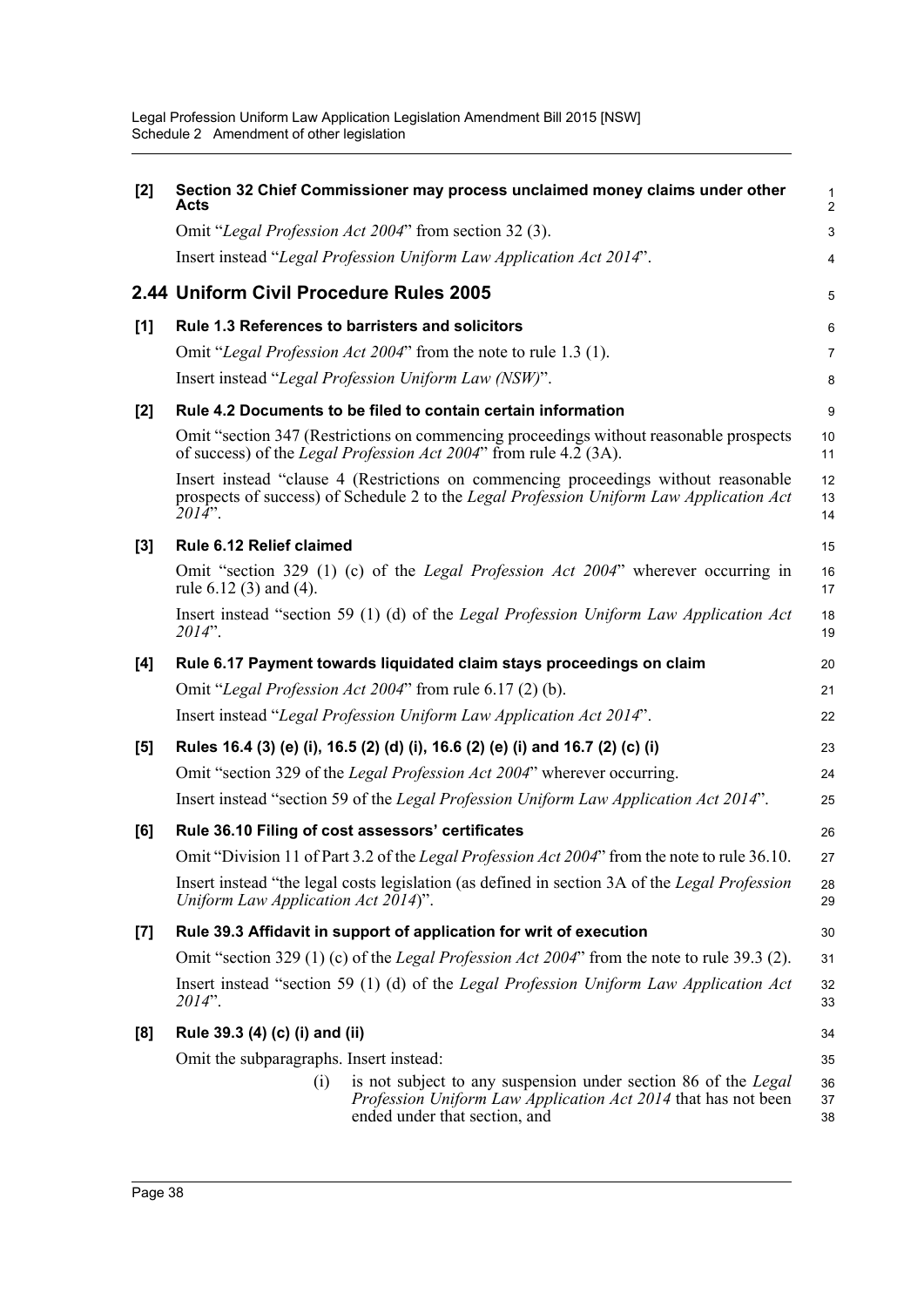| (i)                                                             | is not subject to any suspension under section 90 of the <i>Legal</i><br>Profession Uniform Law Application Act 2014 that has not been<br>ended under that section.     | 1<br>$\overline{\mathbf{c}}$<br>3                                                                                                                                                                                                                                                                                                                                                                                                                                                                                                                                                                                                                                                                                                                                                                                                                                                                                                                                                                                                                                                                                                                                                                                                                                                                                                                                                          |
|-----------------------------------------------------------------|-------------------------------------------------------------------------------------------------------------------------------------------------------------------------|--------------------------------------------------------------------------------------------------------------------------------------------------------------------------------------------------------------------------------------------------------------------------------------------------------------------------------------------------------------------------------------------------------------------------------------------------------------------------------------------------------------------------------------------------------------------------------------------------------------------------------------------------------------------------------------------------------------------------------------------------------------------------------------------------------------------------------------------------------------------------------------------------------------------------------------------------------------------------------------------------------------------------------------------------------------------------------------------------------------------------------------------------------------------------------------------------------------------------------------------------------------------------------------------------------------------------------------------------------------------------------------------|
|                                                                 |                                                                                                                                                                         | 4                                                                                                                                                                                                                                                                                                                                                                                                                                                                                                                                                                                                                                                                                                                                                                                                                                                                                                                                                                                                                                                                                                                                                                                                                                                                                                                                                                                          |
|                                                                 |                                                                                                                                                                         | 5                                                                                                                                                                                                                                                                                                                                                                                                                                                                                                                                                                                                                                                                                                                                                                                                                                                                                                                                                                                                                                                                                                                                                                                                                                                                                                                                                                                          |
| (i)                                                             | is not subject to any suspension under section 86 of the Legal<br>Profession Uniform Law Application Act 2014 that has not been<br>ended under that section, and        | 6<br>$\overline{7}$<br>8                                                                                                                                                                                                                                                                                                                                                                                                                                                                                                                                                                                                                                                                                                                                                                                                                                                                                                                                                                                                                                                                                                                                                                                                                                                                                                                                                                   |
| (11)                                                            | is not subject to any suspension under section 90 of the <i>Legal</i><br>Profession Uniform Law Application Act 2014 that has not been<br>ended under that section.     | 9<br>10<br>11                                                                                                                                                                                                                                                                                                                                                                                                                                                                                                                                                                                                                                                                                                                                                                                                                                                                                                                                                                                                                                                                                                                                                                                                                                                                                                                                                                              |
|                                                                 |                                                                                                                                                                         | 12                                                                                                                                                                                                                                                                                                                                                                                                                                                                                                                                                                                                                                                                                                                                                                                                                                                                                                                                                                                                                                                                                                                                                                                                                                                                                                                                                                                         |
|                                                                 |                                                                                                                                                                         | 13                                                                                                                                                                                                                                                                                                                                                                                                                                                                                                                                                                                                                                                                                                                                                                                                                                                                                                                                                                                                                                                                                                                                                                                                                                                                                                                                                                                         |
| (i)                                                             | is not subject to any suspension under section 86 of the Legal<br>Profession Uniform Law Application Act 2014 that has not been<br>ended under that section, and        | 14<br>15<br>16                                                                                                                                                                                                                                                                                                                                                                                                                                                                                                                                                                                                                                                                                                                                                                                                                                                                                                                                                                                                                                                                                                                                                                                                                                                                                                                                                                             |
| (11)                                                            | is not subject to any suspension under section 90 of the <i>Legal</i><br>Profession Uniform Law Application Act 2014 that has not been<br>ended under that section, and | 17<br>18<br>19                                                                                                                                                                                                                                                                                                                                                                                                                                                                                                                                                                                                                                                                                                                                                                                                                                                                                                                                                                                                                                                                                                                                                                                                                                                                                                                                                                             |
|                                                                 |                                                                                                                                                                         | 20                                                                                                                                                                                                                                                                                                                                                                                                                                                                                                                                                                                                                                                                                                                                                                                                                                                                                                                                                                                                                                                                                                                                                                                                                                                                                                                                                                                         |
|                                                                 |                                                                                                                                                                         | 21                                                                                                                                                                                                                                                                                                                                                                                                                                                                                                                                                                                                                                                                                                                                                                                                                                                                                                                                                                                                                                                                                                                                                                                                                                                                                                                                                                                         |
| (d)                                                             |                                                                                                                                                                         | 22<br>23                                                                                                                                                                                                                                                                                                                                                                                                                                                                                                                                                                                                                                                                                                                                                                                                                                                                                                                                                                                                                                                                                                                                                                                                                                                                                                                                                                                   |
| <b>Dictionary</b>                                               |                                                                                                                                                                         | 24                                                                                                                                                                                                                                                                                                                                                                                                                                                                                                                                                                                                                                                                                                                                                                                                                                                                                                                                                                                                                                                                                                                                                                                                                                                                                                                                                                                         |
|                                                                 |                                                                                                                                                                         | 25                                                                                                                                                                                                                                                                                                                                                                                                                                                                                                                                                                                                                                                                                                                                                                                                                                                                                                                                                                                                                                                                                                                                                                                                                                                                                                                                                                                         |
| Insert instead:                                                 |                                                                                                                                                                         | 26                                                                                                                                                                                                                                                                                                                                                                                                                                                                                                                                                                                                                                                                                                                                                                                                                                                                                                                                                                                                                                                                                                                                                                                                                                                                                                                                                                                         |
|                                                                 |                                                                                                                                                                         | 27<br>28                                                                                                                                                                                                                                                                                                                                                                                                                                                                                                                                                                                                                                                                                                                                                                                                                                                                                                                                                                                                                                                                                                                                                                                                                                                                                                                                                                                   |
| Dictionary, definition of "unrestricted practising certificate" |                                                                                                                                                                         |                                                                                                                                                                                                                                                                                                                                                                                                                                                                                                                                                                                                                                                                                                                                                                                                                                                                                                                                                                                                                                                                                                                                                                                                                                                                                                                                                                                            |
|                                                                 |                                                                                                                                                                         | 30                                                                                                                                                                                                                                                                                                                                                                                                                                                                                                                                                                                                                                                                                                                                                                                                                                                                                                                                                                                                                                                                                                                                                                                                                                                                                                                                                                                         |
|                                                                 |                                                                                                                                                                         | 31<br>32<br>33<br>34                                                                                                                                                                                                                                                                                                                                                                                                                                                                                                                                                                                                                                                                                                                                                                                                                                                                                                                                                                                                                                                                                                                                                                                                                                                                                                                                                                       |
|                                                                 |                                                                                                                                                                         | 35                                                                                                                                                                                                                                                                                                                                                                                                                                                                                                                                                                                                                                                                                                                                                                                                                                                                                                                                                                                                                                                                                                                                                                                                                                                                                                                                                                                         |
| Part 16                                                         |                                                                                                                                                                         | 36                                                                                                                                                                                                                                                                                                                                                                                                                                                                                                                                                                                                                                                                                                                                                                                                                                                                                                                                                                                                                                                                                                                                                                                                                                                                                                                                                                                         |
|                                                                 |                                                                                                                                                                         | 37                                                                                                                                                                                                                                                                                                                                                                                                                                                                                                                                                                                                                                                                                                                                                                                                                                                                                                                                                                                                                                                                                                                                                                                                                                                                                                                                                                                         |
|                                                                 |                                                                                                                                                                         | 38                                                                                                                                                                                                                                                                                                                                                                                                                                                                                                                                                                                                                                                                                                                                                                                                                                                                                                                                                                                                                                                                                                                                                                                                                                                                                                                                                                                         |
|                                                                 |                                                                                                                                                                         | 39<br>40                                                                                                                                                                                                                                                                                                                                                                                                                                                                                                                                                                                                                                                                                                                                                                                                                                                                                                                                                                                                                                                                                                                                                                                                                                                                                                                                                                                   |
|                                                                 |                                                                                                                                                                         | Rule 39.35 Affidavit in support of application for garnishee order<br>Omit rule $39.35(2)(c)(i)$ and (ii). Insert instead:<br>Rule 39.45 Affidavit in support of application for charging order<br>Omit rule $39.45$ (2) (b) (i) and (ii). Insert instead:<br>Schedule 11 Provisions regarding procedure in certain lists in the District Court<br>Omit clause 46 (3) (d). Insert instead:<br>the legal profession legislation (as defined in section 3A of the Legal<br>Profession Uniform Law Application Act 2014).<br>Omit the definition of <i>costs assessor's certificate</i> and the note to that definition.<br>costs assessor's certificate means a certificate issued under Part 7 of the Legal<br>Profession Uniform Law Application Act 2014.<br>Omit the definition. Insert instead:<br><i>unrestricted practising certificate</i> means an Australian practising certificate<br>that is not subject to any condition under the law of any State or Territory<br>requiring the holder to engage in supervised legal practice or restricting the<br>holder to practise as or in the manner of a barrister.<br>2.45 Workers Compensation Regulation 2010<br>Omit "legal services and" from the heading.<br>Part 16, Division 1, note<br>Omit "Lawyer means a legal practitioner and, as provided below, includes solicitor<br>corporations and incorporated legal practices.". |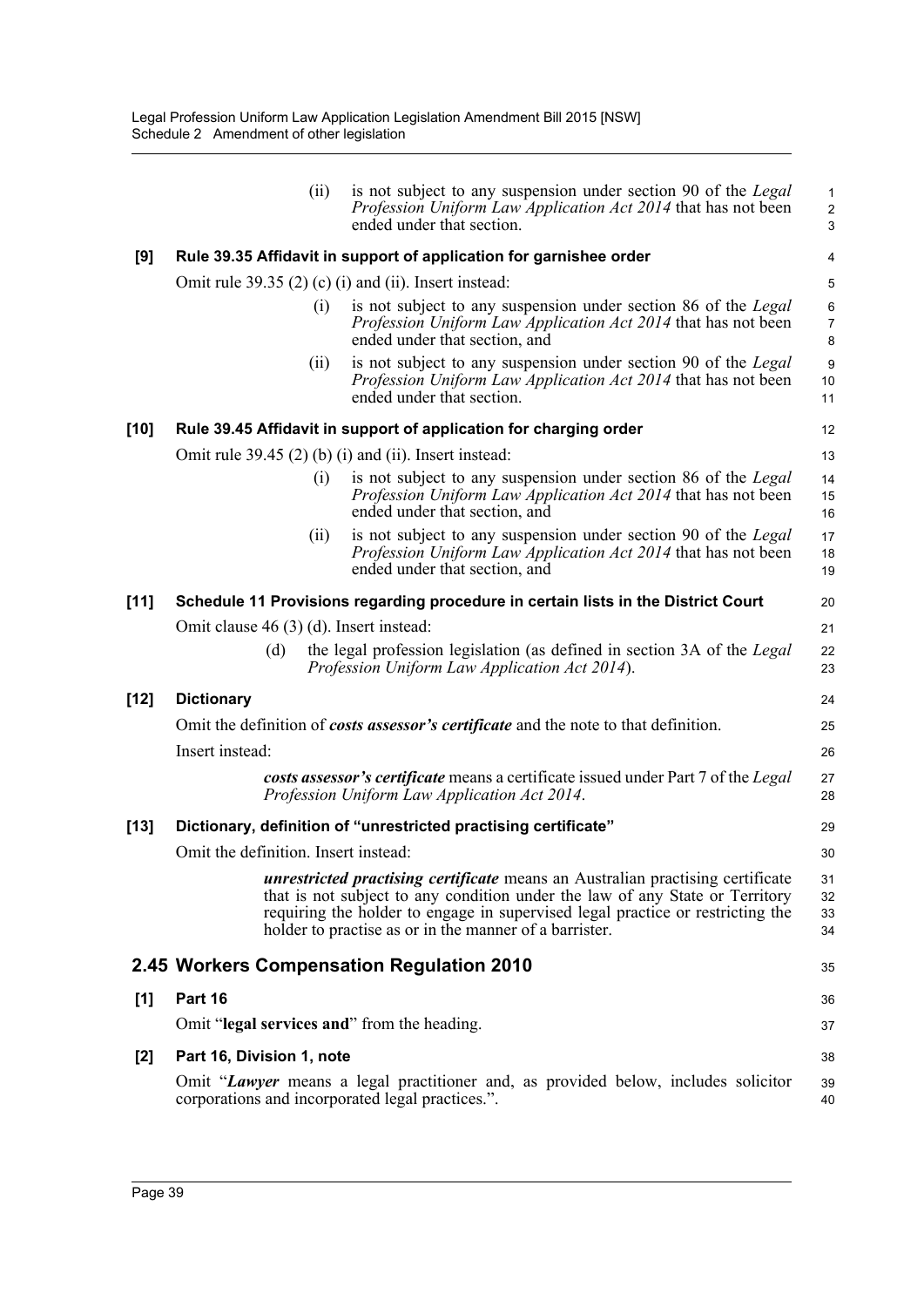| $[3]$  | <b>Clause 78 Definitions</b>                                                                                                                                                                                             | $\mathbf{1}$   |
|--------|--------------------------------------------------------------------------------------------------------------------------------------------------------------------------------------------------------------------------|----------------|
|        | Omit the definition of <i>lawyer</i> .                                                                                                                                                                                   | $\overline{2}$ |
| [4]    | Part 16, Divisions 2 and 3, headings                                                                                                                                                                                     | 3              |
|        | Omit "lawyers and" wherever occurring.                                                                                                                                                                                   | 4              |
| [5]    | <b>Clause 79 Restrictions on advertising work injury services</b>                                                                                                                                                        | 5              |
|        | Omit "A lawyer or agent". Insert instead "An agent".                                                                                                                                                                     | 6              |
| [6]    | Clauses 79, 81 (1), 83, 84 (1), 86 and 90 (1)                                                                                                                                                                            | $\overline{7}$ |
|        | Omit "a lawyer or agent" wherever occurring. Insert instead "an agent".                                                                                                                                                  | 8              |
| $[7]$  | Clauses 79 and 84 (1) (a) and (b)                                                                                                                                                                                        | 9              |
|        | Omit "legal services or" wherever occurring.                                                                                                                                                                             | 10             |
| [8]    | Clause 79, note                                                                                                                                                                                                          | 11             |
|        | Omit the note.                                                                                                                                                                                                           | 12             |
| [9]    | Clauses 80, 82 (d) and (e), 85, 89, 91 (b) and 93                                                                                                                                                                        | 13             |
|        | Omit the provisions.                                                                                                                                                                                                     | 14             |
| [10]   | Clauses 81 (1) (a), (b) and (c) and (2) (definition of "practitioner directory"), 82 (a)<br>and (b), 83, 84 (1) (a), (b) and (c) and (2) and 90 (1) (a), (b) and (c) and (2) (definition<br>of "practitioner directory") | 15<br>16<br>17 |
|        | Omit "the lawyer or" wherever occurring. Insert instead "the".                                                                                                                                                           | 18             |
| $[11]$ | Clauses 81 (2) and 90 (2) (definition of "specialty")                                                                                                                                                                    | 19             |
|        | Omit the definition wherever occurring.                                                                                                                                                                                  | 20             |
| [12]   | <b>Clause 83 Responsibility for employees and others</b>                                                                                                                                                                 | 21             |
|        | Omit "lawyer's or".                                                                                                                                                                                                      | 22             |
| $[13]$ | <b>Clause 88 Restrictions on work injury advertisements</b>                                                                                                                                                              | 23             |
|        | Omit "use of a lawyer or agent (whether or not a particular lawyer or agent) to provide legal<br>services or agent services" from clause $88(1)(a)$ .                                                                    | 24<br>25       |
|        | Insert instead "use of an agent (whether or not a particular agent) to provide agent services".                                                                                                                          | 26             |
| $[14]$ | <b>Clause 88 (2)</b>                                                                                                                                                                                                     | 27             |
|        | Omit "lawyers or agents for the provision of legal services or agent services".                                                                                                                                          | 28             |
|        | Insert instead "agents for the provision of agent services".                                                                                                                                                             | 29             |
| $[15]$ | Clause 90 (1) (c)                                                                                                                                                                                                        | 30             |
|        | Omit "or legal".                                                                                                                                                                                                         | 31             |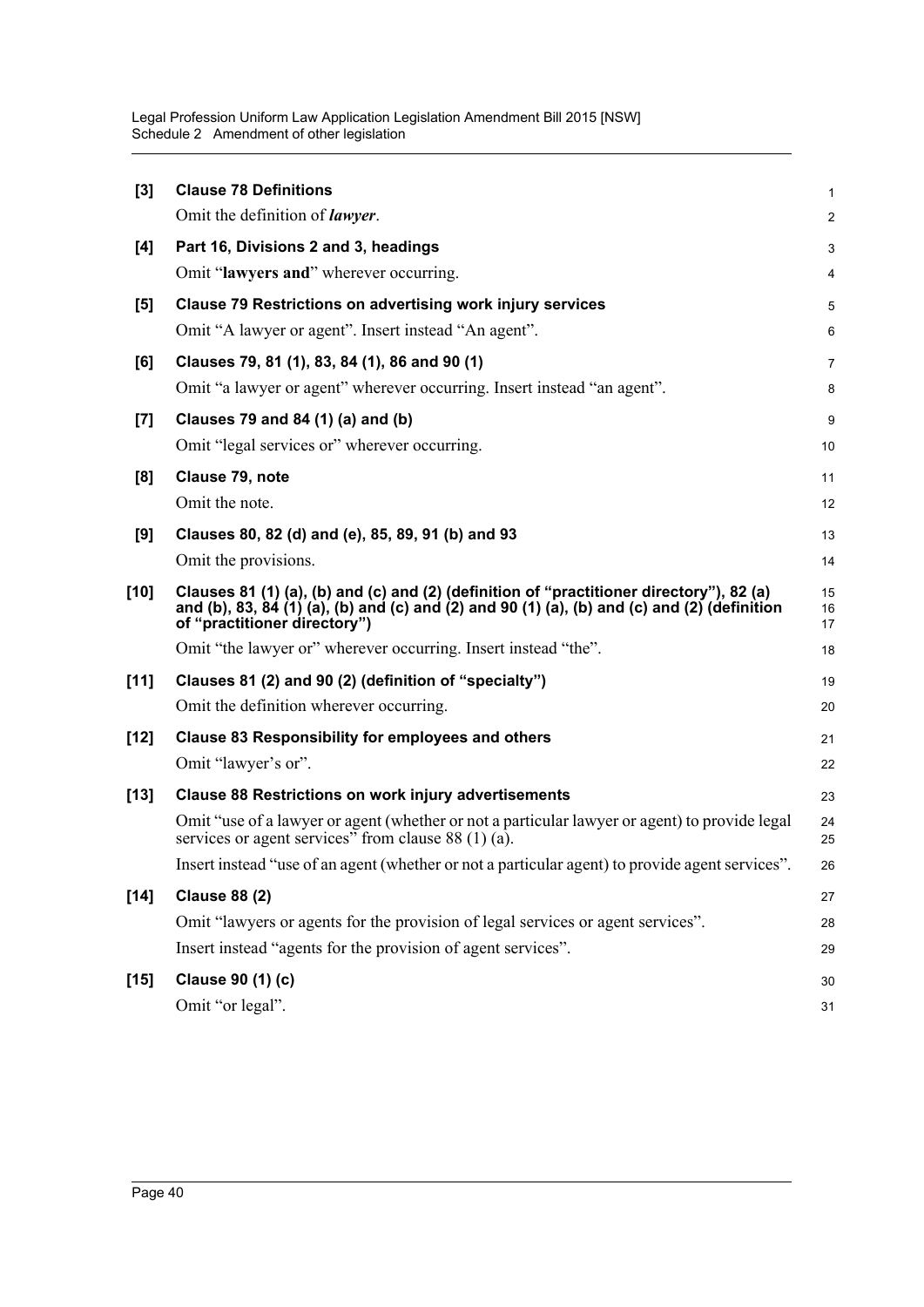|       | <b>No 86</b>                                            | 2.46 Workplace Injury Management and Workers Compensation Act 1998                                                                                                                                                                                                                                                                                                                                                    | 1<br>$\overline{\mathbf{c}}$     |  |
|-------|---------------------------------------------------------|-----------------------------------------------------------------------------------------------------------------------------------------------------------------------------------------------------------------------------------------------------------------------------------------------------------------------------------------------------------------------------------------------------------------------|----------------------------------|--|
| [1]   | <b>Section 112 Costs</b>                                |                                                                                                                                                                                                                                                                                                                                                                                                                       | 3                                |  |
|       |                                                         | Omit "Division 11 of Part 3.2 of the <i>Legal Profession Act 2004</i> " from section 112 (2) (c).                                                                                                                                                                                                                                                                                                                     | 4                                |  |
|       |                                                         | Insert instead "the legal costs legislation (as defined in section 3A of the Legal Profession<br>Uniform Law Application Act $2014$ ".                                                                                                                                                                                                                                                                                | 5<br>6                           |  |
| [2]   | Sections 113 (4), 114 (3), 142 (2), 337 (2) and 339 (2) |                                                                                                                                                                                                                                                                                                                                                                                                                       |                                  |  |
|       |                                                         | Omit "Legal Profession Act 2004" wherever occurring.                                                                                                                                                                                                                                                                                                                                                                  | 8                                |  |
|       |                                                         | Insert instead "Legal Profession Uniform Law Application Act 2014".                                                                                                                                                                                                                                                                                                                                                   | 9                                |  |
| $[3]$ | <b>Section 113 (5)</b>                                  |                                                                                                                                                                                                                                                                                                                                                                                                                       | 10                               |  |
|       |                                                         | Omit the subsection. Insert instead:                                                                                                                                                                                                                                                                                                                                                                                  | 11                               |  |
|       | (5)                                                     | This section and any regulations under this section prevail to the extent of any<br>inconsistency with the legal costs legislation (as defined in section 3A of the<br>Legal Profession Uniform Law Application Act 2014). An assessment under<br>that legislation of any costs in respect of which provision is made by a<br>regulation under this section is to be made so as to give effect to that<br>regulation. | 12<br>13<br>14<br>15<br>16<br>17 |  |
| [4]   | Sections 113 (6) and 116 (4)                            |                                                                                                                                                                                                                                                                                                                                                                                                                       |                                  |  |
|       |                                                         | Omit "Part 3.2 of the Legal Profession Act 2004" wherever occurring.                                                                                                                                                                                                                                                                                                                                                  | 19                               |  |
|       |                                                         | Insert instead "the legal costs legislation".                                                                                                                                                                                                                                                                                                                                                                         | 20                               |  |
| [5]   |                                                         | Section 116 Solicitor/client costs in compensation proceedings                                                                                                                                                                                                                                                                                                                                                        | 21                               |  |
|       |                                                         | Omit "Division 11 of Part 3.2 of the Legal Profession Act 2004" from section 116 (3).                                                                                                                                                                                                                                                                                                                                 | 22                               |  |
|       |                                                         | Insert instead "the legal costs legislation (as defined in section 3A of the Legal Profession<br>Uniform Law Application Act 2014)".                                                                                                                                                                                                                                                                                  | 23<br>24                         |  |
| [6]   |                                                         | Sections 327 (8) and note and 352 (7A) and note                                                                                                                                                                                                                                                                                                                                                                       | 25                               |  |
|       |                                                         | Omit "Section 345 of the Legal Profession Act 2004" wherever occurring.                                                                                                                                                                                                                                                                                                                                               | 26                               |  |
|       | Act 2014".                                              | Insert instead "Clause 2 of Schedule 2 to the Legal Profession Uniform Law Application                                                                                                                                                                                                                                                                                                                                | 27<br>28                         |  |
| $[7]$ |                                                         | Sections 327 (8) and 352 (7A)                                                                                                                                                                                                                                                                                                                                                                                         | 29                               |  |
|       |                                                         | Omit "that section" wherever occurring. Insert instead "that clause".                                                                                                                                                                                                                                                                                                                                                 | 30                               |  |
| [8]   |                                                         | <b>Section 332 Definitions</b>                                                                                                                                                                                                                                                                                                                                                                                        | 31                               |  |
|       |                                                         | Omit "Part 3.2 of the <i>Legal Profession Act 2004</i> " from section 332 (2).                                                                                                                                                                                                                                                                                                                                        | 32                               |  |
|       |                                                         | Insert instead "the legal costs legislation (as defined in section 3A of the Legal Profession<br>Uniform Law Application Act 2014)".                                                                                                                                                                                                                                                                                  | 33<br>34                         |  |
| [9]   | Section 332, note                                       |                                                                                                                                                                                                                                                                                                                                                                                                                       | 35                               |  |
|       | Omit the note.                                          |                                                                                                                                                                                                                                                                                                                                                                                                                       | 36                               |  |
|       |                                                         |                                                                                                                                                                                                                                                                                                                                                                                                                       |                                  |  |